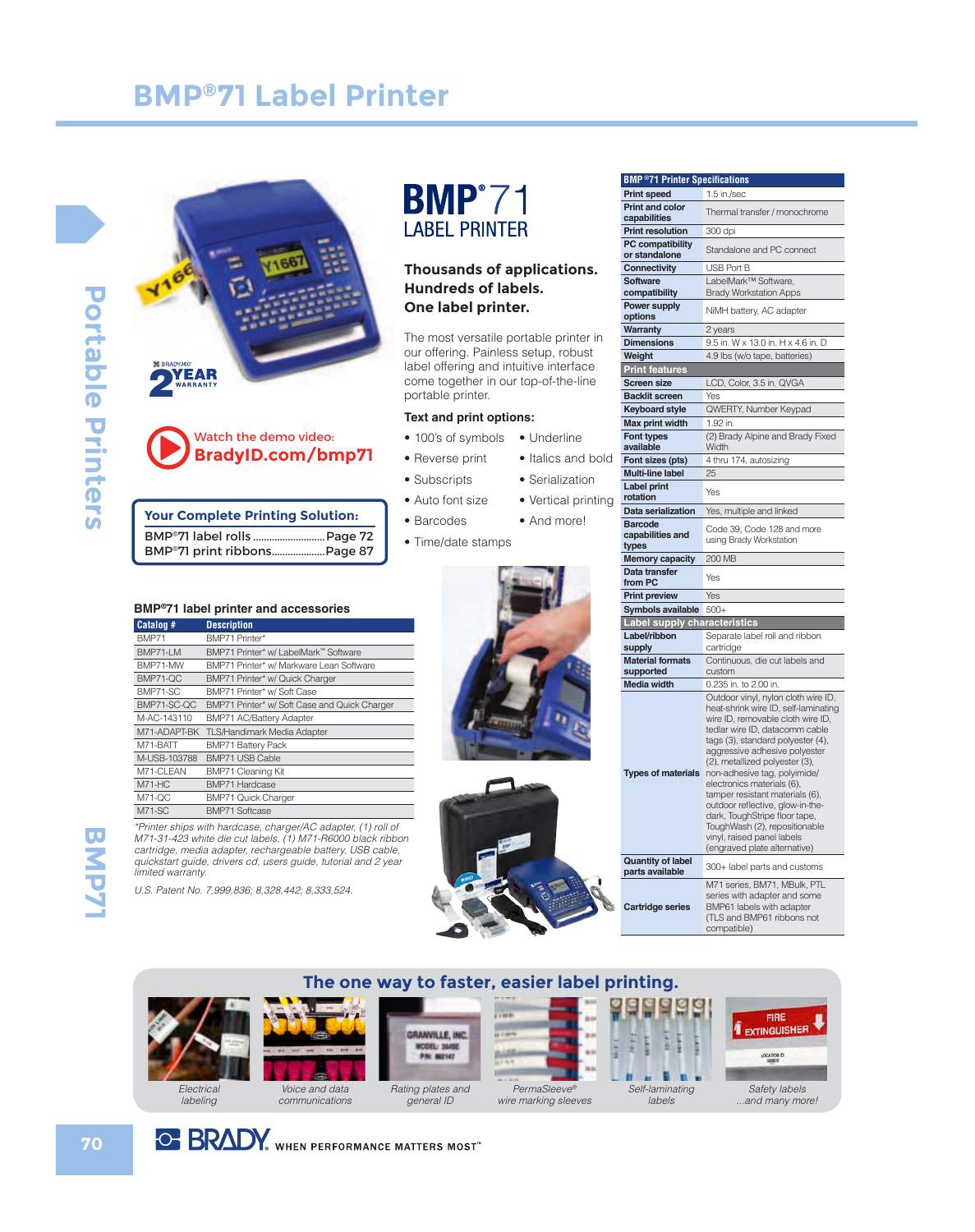

### **Brady Workstation Apps**

Brady has revolutionized its label creation software by now offering apps specific to your projects.

Once the free Brady Workstation is installed on your PC, you can then download a variety of free or paid labeling apps including Custom Label Designer App, Text Label App and more. **No print drivers needed!**



#### **Recommended: Wire Identification Suite 12 apps designed for wire and cable marking**

For creating wire and cable labels, the Wire Identification Suite includes the right mix of Brady Workstation apps. It allows you to easily create single line labels, labels with wrapping text, and the serialization and importing of data without having to worry about alignment. If you are labeling or wrapping wires and cables, this is the suite for you!

*Apps included: Advanced Import, Advanced Sequence, Batch Print, Excel Import, Flip Flop, Manage Files, Print Partner, Sequence, Template Editor, Text Labels, Label Settings.* 

**For more information on all apps, view page 244.**

Portable Printers **71 71BMP71 Portable Printers**



 **1.**

BMP®61 label roll

**3.** Save time by quickly designing<br>about said printing to your printer. **No print drivers needed!**

apps or an entire suite.

Download Brady Workstation at **workstation.bradyid.com**

**Free 30-Day Trial!**

Fill your workstation with individual



BMP®61 label roll with black BMP®71 media adapter attached

Need additional adapters? Order catalog # M71-ADAPT-BK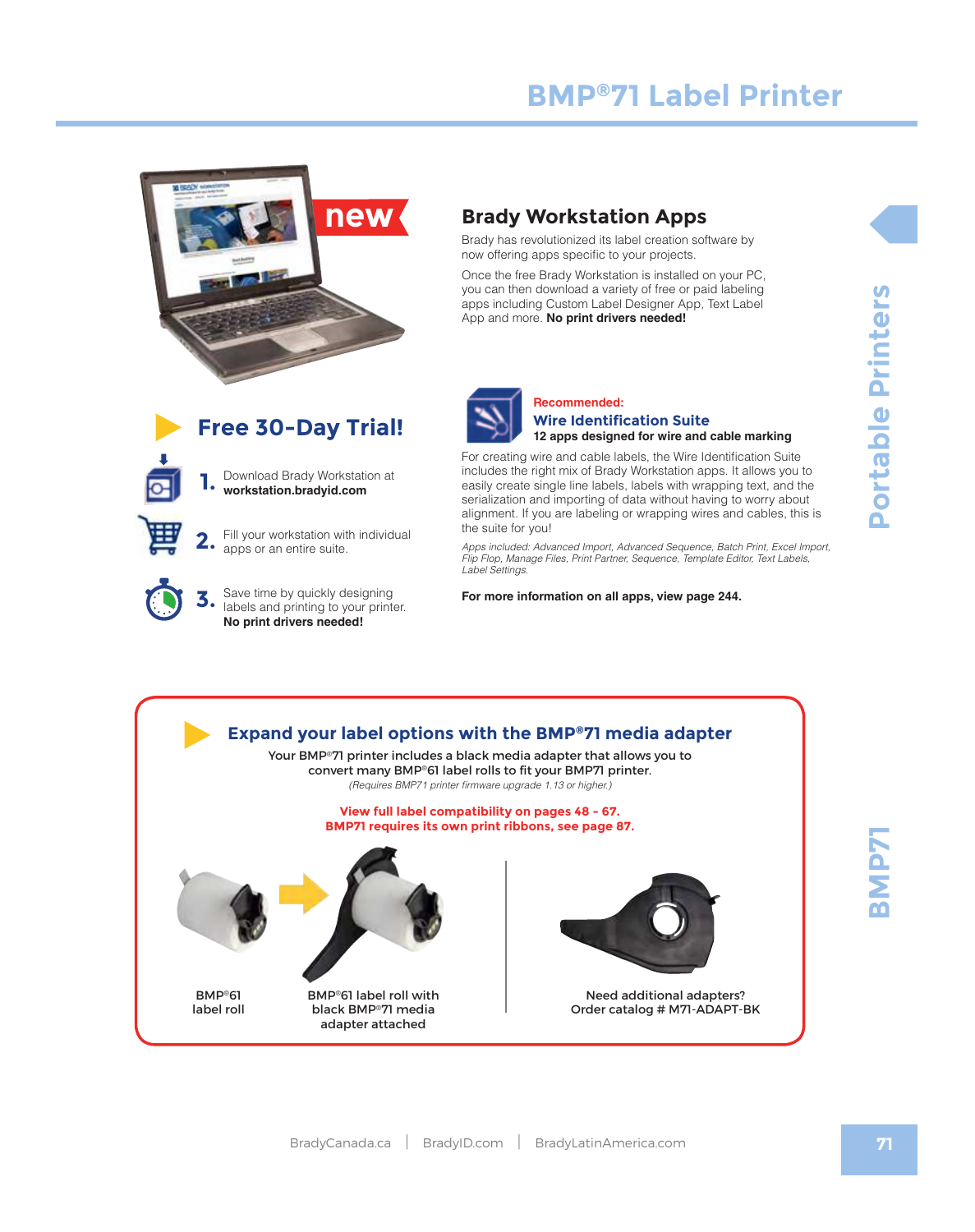#### **Vinyl for Safety, Facility and Lean 5S ID (B-595)**

• **B-595 Indoor Outdoor Vinyl Material:**  Aggressive permanent adhesive, very pliable, conforms to rough surfaces, excellent resistance to oils, detergents, dirt and many solvents. Vinyl material has 8-10 years average outdoor durability.\*





| <b>Diagram</b> | Catalog #                                | <b>B#</b>    | <b>Material</b> | <b>Color</b>      | <b>Label Width A</b><br>$lnch$ (mm) | <b>Roll Length B</b><br>$lnch$ (mm) | <b>Labels</b><br><b>Per Roll</b> | <b>Rec. Ribbon</b> |
|----------------|------------------------------------------|--------------|-----------------|-------------------|-------------------------------------|-------------------------------------|----------------------------------|--------------------|
|                | <b>B-595 Indoor / Outdoor Vinyl Film</b> |              |                 |                   |                                     |                                     |                                  |                    |
| Fig. 33        | M71C-500-595-WT                          | <b>B-595</b> | Vinyl           | White             | 0.500(12.7)                         | 50 ft. (15.2 m)                     | 1 roll (cont.)                   | M71-R6000          |
| Fig. 33        | M71C-1000-595-WT                         | <b>B-595</b> | Vinyl           | White             | 1.000(25.4)                         | 50 ft. (15.2 m)                     | 1 roll (cont.)                   | M71-R6000          |
| Fig. 33        | M71C-2000-595-WT                         | <b>B-595</b> | Vinyl           | White             | 2.000(50.8)                         | 50 ft. (15.2 m)                     | 1 roll (cont.)                   | M71-R6000          |
| Fig. 33        | M71C-500-595-YL                          | <b>B-595</b> | Vinyl           | Yellow            | 0.500(12.7)                         | 50 ft. (15.2 m)                     | 1 roll (cont.)                   | M71-R6000          |
| Fig. 33        | M71C-1000-595-YL                         | <b>B-595</b> | Vinyl           | Yellow            | 1.000(25.4)                         | 50 ft. (15.2 m)                     | 1 roll (cont.)                   | M71-R6000          |
| Fig. 33        | M71C-2000-595-YL                         | <b>B-595</b> | Vinyl           | Yellow            | 2.000(50.8)                         | 50 ft. (15.2 m)                     | 1 roll (cont.)                   | M71-R6000          |
| Fig. 33        | M71C-500-595-BK                          | <b>B-595</b> | Vinyl           | <b>Black</b>      | 0.500(12.7)                         | 50 ft. (15.2 m)                     | 1 roll (cont.)                   | M71-R4400-WT       |
| Fig. 33        | M71C-1000-595-BK                         | <b>B-595</b> | Vinyl           | <b>Black</b>      | 1.000(25.4)                         | 50 ft. (15.2 m)                     | 1 roll (cont.)                   | M71-R4400-WT       |
| Fig. 33        | M71C-2000-595-BK                         | <b>B-595</b> | Vinyl           | <b>Black</b>      | 2.000(50.8)                         | 50 ft. (15.2 m)                     | 1 roll (cont.)                   | M71-R4400-W1       |
| Fig. 33        | M71C-500-595-BL                          | <b>B-595</b> | Vinyl           | <b>Blue</b>       | 0.500(12.7)                         | 50 ft. (15.2 m)                     | 1 roll (cont.)                   | M71-R4400-W1       |
| Fig. 33        | M71C-1000-595-BL                         | <b>B-595</b> | Vinyl           | <b>Blue</b>       | 1.000(25.4)                         | 50 ft. (15.2 m)                     | 1 roll (cont.)                   | M71-R4400-WT       |
| Fig. 33        | M71C-2000-595-BL                         | <b>B-595</b> | Vinyl           | <b>Blue</b>       | 2.000(50.8)                         | 50 ft. (15.2 m)                     | 1 roll (cont.)                   | M71-R4400-W1       |
| Fig. 33        | M71C-500-595-BR                          | <b>B-595</b> | Vinyl           | <b>Brown</b>      | 0.500(12.7)                         | 50 ft. (15.2 m)                     | 1 roll (cont.)                   | M71-R4400-WT       |
| Fig. 33        | M71C-1000-595-BR                         | <b>B-595</b> | Vinyl           | <b>Brown</b>      | 1.000(25.4)                         | 50 ft. (15.2 m)                     | 1 roll (cont.)                   | M71-R4400-WT       |
| Fig. 33        | M71C-2000-595-BR                         | <b>B-595</b> | Vinyl           | <b>Brown</b>      | 2.000(50.8)                         | 50 ft. (15.2 m)                     | 1 roll (cont.)                   | M71-R4400-WT       |
| Fig. 33        | M71C-500-595-CL                          | <b>B-595</b> | Vinyl           | Clear             | 0.500(12.7)                         | 50 ft. (15.2 m)                     | 1 roll (cont.)                   | M71-R6000          |
| Fig. 33        | M71C-1000-595-CL                         | <b>B-595</b> | Vinyl           | Clear             | 1.000(25.4)                         | 50 ft. (15.2 m)                     | 1 roll (cont.)                   | M71-R6000          |
| Fig. 33        | M71C-2000-595-CL                         | <b>B-595</b> | Vinyl           | Clear             | 2.000(50.8)                         | 50 ft. (15.2 m)                     | 1 roll (cont.)                   | M71-R6000          |
| Fig. 33        | M71C-500-595-GD                          | <b>B-595</b> | Vinyl           | Gold              | 0.500(12.7)                         | 50 ft. (15.2 m)                     | 1 roll (cont.)                   | M71-R6000          |
| Fig. 33        | M71C-1000-595-GD                         | <b>B-595</b> | Vinyl           | Gold              | 1.000(25.4)                         | 50 ft. (15.2 m)                     | 1 roll (cont.)                   | M71-R6000          |
| Fig. 33        | M71C-2000-595-GD                         | <b>B-595</b> | Vinyl           | Gold              | 2.000(50.8)                         | 50 ft. (15.2 m)                     | 1 roll (cont.)                   | M71-R6000          |
| Fig. 33        | M71C-500-595-GN                          | B-595        | Vinyl           | Green             | 0.500(12.7)                         | 50 ft. (15.2 m)                     | 1 roll (cont.)                   | M71-R4400-WT       |
| Fig. 33        | M71C-1000-595-GN                         | <b>B-595</b> | Vinyl           | Green             | 1.000(25.4)                         | 50 ft. (15.2 m)                     | 1 roll (cont.)                   | M71-R4400-WT       |
| Fig. 33        | M71C-2000-595-GN                         | <b>B-595</b> | Vinyl           | Green             | 2.000(50.8)                         | 50 ft. (15.2 m)                     | 1 roll (cont.)                   | M71-R4400-WT       |
| Fig. 33        | M71C-500-595-GY                          | <b>B-595</b> | Vinyl           | Gray              | 0.500(12.7)                         | 50 ft. (15.2 m)                     | 1 roll (cont.)                   | M71-R6000          |
| Fig. 33        | M71C-1000-595-GY                         | <b>B-595</b> | Vinyl           | Gray              | 1.000(25.4)                         | 50 ft. (15.2 m)                     | 1 roll (cont.)                   | M71-R6000          |
| Fig. 33        | M71C-2000-595-GY                         | <b>B-595</b> | Vinyl           | Gray              | 2.000(50.8)                         | 50 ft. (15.2 m)                     | 1 roll (cont.)                   | M71-R6000          |
| Fig. 33        | M71C-500-595-LB                          | <b>B-595</b> | Vinyl           | <b>Light Blue</b> | 0.500(12.7)                         | 50 ft. (15.2 m)                     | 1 roll (cont.)                   | M71-R6000          |
| Fig. 33        | M71C-1000-595-LB                         | <b>B-595</b> | Vinyl           | <b>Light Blue</b> | 1.000(25.4)                         | 50 ft. (15.2 m)                     | 1 roll (cont.)                   | M71-R6000          |
| Fig. 33        | M71C-2000-595-LB                         | <b>B-595</b> | Vinyl           | <b>Light Blue</b> | 2.000(50.8)                         | 50 ft. (15.2 m)                     | 1 roll (cont.)                   | M71-R6000          |
| Fig. 33        | M71C-500-595-OC                          | <b>B-595</b> | Vinyl           | Ochre             | 0.500(12.7)                         | 50 ft. (15.2 m)                     | 1 roll (cont.)                   | M71-R6000          |
| Fig. 33        | M71C-1000-595-OC                         | <b>B-595</b> | Vinyl           | Ochre             | 1.000(25.4)                         | 50 ft. (15.2 m)                     | 1 roll (cont.)                   | M71-R6000          |
| Fig. 33        | M71C-2000-595-OC                         | <b>B-595</b> | Vinyl           | Ochre             | 2.000(50.8)                         | 50 ft. (15.2 m)                     | 1 roll (cont.)                   | M71-R6000          |
| Fig. 33        | M71C-500-595-OR                          | <b>B-595</b> | Vinyl           | Orange            | 0.500(12.7)                         | 50 ft. (15.2 m)                     | 1 roll (cont.)                   | M71-R6000          |
| Fig. 33        | M71C-1000-595-OR                         | <b>B-595</b> | Vinyl           | Orange            | 1.000(25.4)                         | 50 ft. (15.2 m)                     | 1 roll (cont.)                   | M71-R6000          |
| Fig. 33        | M71C-2000-595-OR                         | <b>B-595</b> | Vinyl           | Orange            | 2.000(50.8)                         | 50 ft. (15.2 m)                     | 1 roll (cont.)                   | M71-R6000          |
| Fig. 33        | M71C-500-595-PK                          | <b>B-595</b> | Vinyl           | Pink              | 0.500(12.7)                         | 50 ft. (15.2 m)                     | 1 roll (cont.)                   | M71-R6000          |
| Fig. 33        | M71C-1000-595-PK                         | <b>B-595</b> | Vinyl           | Pink              | 1.000(25.4)                         | 50 ft. (15.2 m)                     | 1 roll (cont.)                   | M71-R6000          |
| Fig. 33        | M71C-2000-595-PK                         | <b>B-595</b> | Vinyl           | Pink              | 2.000(50.8)                         | 50 ft. (15.2 m)                     | 1 roll (cont.)                   | M71-R6000          |
| Fig. 33        | M71C-500-595-PL                          | <b>B-595</b> | Vinyl           | Purple            | 0.500(12.7)                         | 50 ft. (15.2 m)                     | 1 roll (cont.)                   | M71-R4400-WT       |
| Fig. 33        | M71C-1000-595-PL                         | <b>B-595</b> | Vinyl           | Purple            | 1.000(25.4)                         | 50 ft. (15.2 m)                     | 1 roll (cont.)                   | M71-R4400-WT       |
| Fig. 33        | M71C-2000-595-PL                         | <b>B-595</b> | Vinyl           | <b>Purple</b>     | 2.000(50.8)                         | 50 ft. (15.2 m)                     | 1 roll (cont.)                   | M71-R4400-W        |
| Fig. 33        | M71C-500-595-RD                          | <b>B-595</b> | Vinyl           | Red               | 0.500(12.7)                         | 50 ft. (15.2 m)                     | 1 roll (cont.)                   | M71-R4400-WT       |
| Fig. 33        | M71C-1000-595-RD                         | <b>B-595</b> | Vinyl           | Red               | 1.000(25.4)                         | 50 ft. (15.2 m)                     | 1 roll (cont.)                   | M71-R4400-WT       |
| Fig. 33        | M71C-2000-595-RD                         | <b>B-595</b> | Vinyl           | Red               | 2.000(50.8)                         | 50 ft. (15.2 m)                     | 1 roll (cont.)                   | M71-R4400-WT       |
| Fig. 33        | M71C-500-595-SB                          | <b>B-595</b> | Vinvl           | <b>Sky Blue</b>   | 0.500(12.7)                         | 50 ft. (15.2 m)                     | 1 roll (cont.)                   | M71-R6000          |
| Fig. 33        | M71C-1000-595-SB                         | <b>B-595</b> | Vinyl           | <b>Sky Blue</b>   | 1.000(25.4)                         | 50 ft. (15.2 m)                     | 1 roll (cont.)                   | M71-R6000          |
| Fig. 33        | M71C-2000-595-SB                         | <b>B-595</b> | Vinyl           | <b>Sky Blue</b>   | 2.000(50.8)                         | 50 ft. (15.2 m)                     | 1 roll (cont.)                   | M71-R6000          |
| Fig. 33        | M71C-500-595-TN                          | <b>B-595</b> | Vinyl           | Tan               | 0.500(12.7)                         | 50 ft. (15.2 m)                     | 1 roll (cont.)                   | M71-R6000          |
| Fig. 33        | M71C-1000-595-TN                         | <b>B-595</b> | Vinyl           | Tan               | 1.000(25.4)                         | 50 ft. (15.2 m)                     | 1 roll (cont.)                   | M71-R6000          |
| Fig. 33        | M71C-2000-595-TN                         | <b>B-595</b> | Vinyl           | Tan               | 2.000(50.8)                         | 50 ft. (15.2 m)                     | 1 roll (cont.)                   | M71-R6000          |
|                |                                          |              |                 |                   |                                     |                                     |                                  |                    |

\* Average expected outdoor life of product will depend on user definition of failure, climatic conditions, mounting techniques and material color. The 8 to 10 year outdoor durability applies to the vinyl label stock only; ribbon durability will vary.

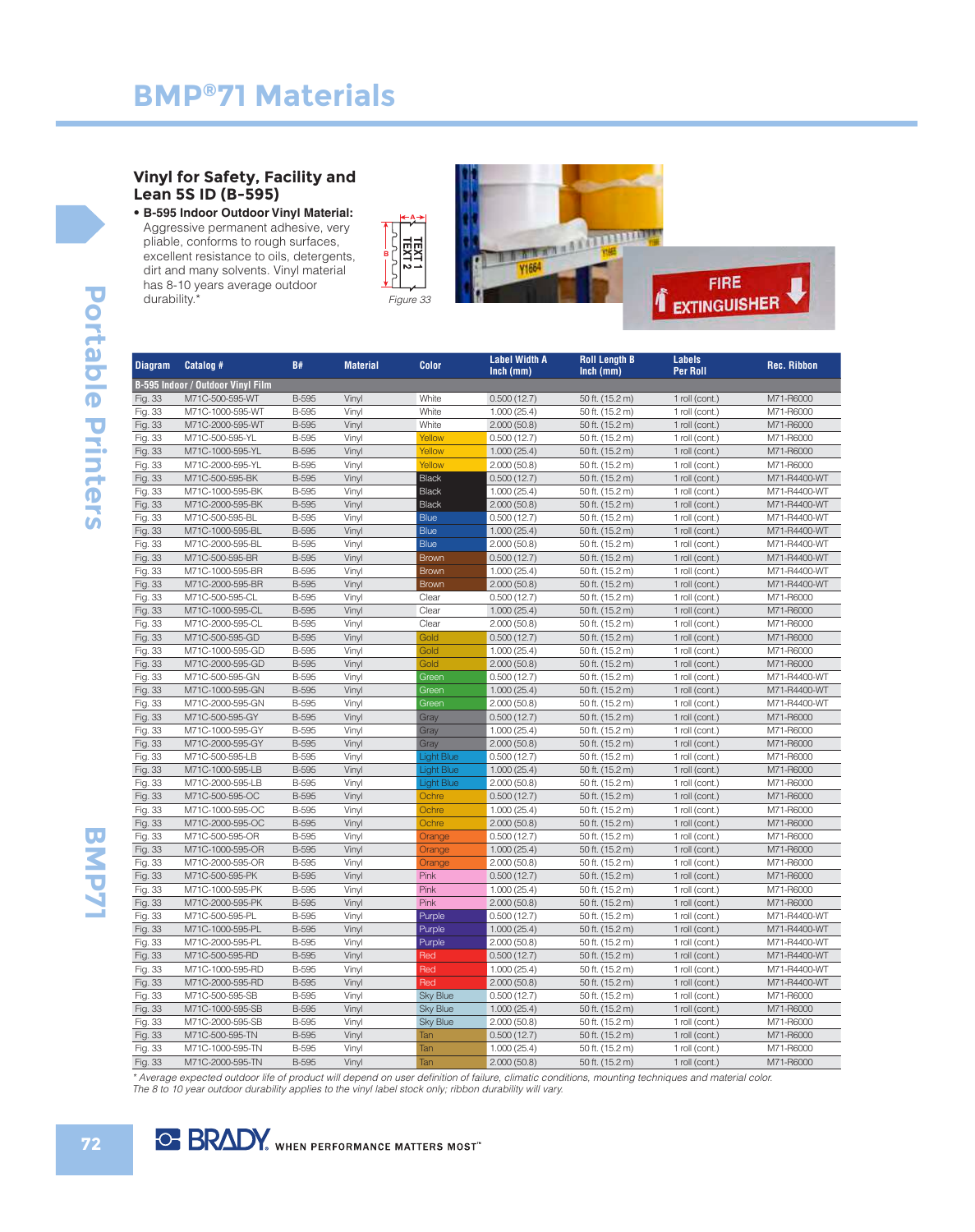#### **ToughWash® Harsh Washdown Labels (B-854 and B-855)**

- Withstands pressures of high heat, harsh chemicals and numerous washdown cycles
- Legible and long-lasting for even the toughest washdown cycles
- Ideal for use in the food and beverage industry
- B-854 also offers a metal detectable layer in order to be detected in food stream Figure 33





Figure 73

| <b>Diagram</b> | Catalog #                                              | <b>B#</b> | Legend           | <b>Label Width A</b><br>$lnch$ (mm) | <b>Length B</b><br>$lnch$ (mm) | <b>Labels Per Roll</b> | <b>Rec. Ribbon</b> |
|----------------|--------------------------------------------------------|-----------|------------------|-------------------------------------|--------------------------------|------------------------|--------------------|
|                | B-854 ToughWash <sup>®</sup> Metal Detectable Material |           |                  |                                     |                                |                        |                    |
| Fig. 33        | BM71C-1000-854-WT                                      | B-854     |                  | 1.000(25.4)                         | 75ft. (22.8 m)                 | 1 roll (cont.)         | M71-R6000          |
| Fig. 33        | BM71C-2000-854-WT                                      | B-854     |                  | 2.000(50.8)                         | 75ft. (22.8 m)                 | 1 roll (cont.)         | M71-R6000          |
| Fig. 33        | BM71C-1000-854-YL                                      | B-854     |                  | 1.000(25.4)                         | 75ft. (22.8 m)                 | 1 roll (cont.)         | M71-R6000          |
| Fig. 33        | BM71C-2000-854-YL                                      | B-854     |                  | 2.000(50.8)                         | 75ft. (22.8 m)                 | 1 roll (cont.)         | M71-R6000          |
| Fig. 73        | BM71C-2000-854-CAU                                     | B-854     | <b>A CAUTION</b> | 2.000(50.8)                         | 4.125 (104.8)                  | 225                    | M71-R6000          |
| Fig. 73        | BM71C-2000-854-DAN                                     | B-854     | <b>A DANGER</b>  | 2.000(50.8)                         | 4.125 (104.8)                  | 225                    | M71-R6000          |
| Fig. 73        | BM71C-2000-854-WAR                                     | B-854     | <b>AWARNING</b>  | 2.000(50.8)                         | 4.125 (104.8)                  | 225                    | M71-R6000          |
|                | B-855 ToughWash <sup>®</sup> Material                  |           |                  |                                     |                                |                        |                    |
| Fig. 33        | BM71C-1000-855-WT                                      | B-855     |                  | 1.000(25.4)                         | 75ft. (22.8 m)                 | 1 roll (cont.)         | M71-R6000          |
| Fig. 33        | BM71C-2000-855-WT                                      | B-855     |                  | 2.000(50.8)                         | 75ft. (22.8 m)                 | 1 roll (cont.)         | M71-R6000          |
| Fig. 33        | BM71C-1000-855-YL                                      | B-855     |                  | 1.000(25.4)                         | 75ft. (22.8 m)                 | 1 roll (cont.)         | M71-R6000          |
| Fig. 33        | BM71C-2000-855-YL                                      | B-855     |                  | 2.000(50.8)                         | 75ft. (22.8 m)                 | 1 roll (cont.)         | M71-R6000          |
| Fig. 73        | BM71C-2000-855-CAU                                     | B-855     | <b>A CAUTION</b> | 2.000(50.8)                         | 4.125 (104.8)                  | 225                    | M71-R6000          |
| Fig. 73        | BM71C-2000-855-DAN                                     | B-855     | A DANGER         | 2.000(50.8)                         | 4.125 (104.8)                  | 225                    | M71-R6000          |
| Fig. 73        | BM71C-2000-855-WAR                                     | B-855     | <b>AWARNING</b>  | 2.000(50.8)                         | 4.125 (104.8)                  | 225                    | M71-R6000          |

#### **ToughStripe® Floor Marking Material (B-483)**

- Create floor labels with the same durability and performance as ToughStripe® Floor Marking Tape
- Easy 3-step process: print label, position on floor, apply included overlaminate
- High adhesion to flat, non-coated concrete



| <b>Diagram</b>         | Catalog #          | <b>B#</b>    | <b>Material</b> | Color              | <b>Label Width A</b><br>$lnch$ (mm) | <b>Roll Length B</b><br>$lnch$ (mm) | Labels<br><b>Per Roll</b> | <b>Rec. Ribbon</b> |
|------------------------|--------------------|--------------|-----------------|--------------------|-------------------------------------|-------------------------------------|---------------------------|--------------------|
| <b>B-483 Polyester</b> |                    |              |                 |                    |                                     |                                     |                           |                    |
| Fig. 33                | M71-1000-483-WT-KT | <b>B-483</b> | Polyester       | White              | 1.0(25.4)                           | 50 ft. (15.2 m)                     | 1 roll (cont.)            | M71-R6000          |
| Fig. 33                | M71-2000-483-WT-KT | <b>B-483</b> | Polvester       | White              | 2.0(50.8)                           | 50 ft. (15.2 m)                     | 1 roll (cont.)            | M71-R6000          |
| Fig. 33                | M71-1000-483-YL-KT | <b>B-483</b> | Polyester       | Yellow             | 1.0(25.4)                           | 50 ft. (15.2 m)                     | 1 roll (cont.)            | M71-R6000          |
| Fig. 33                | M71-2000-483-YL-KT | <b>B-483</b> | Polyester       | Yellow             | 2.0(50.8)                           | 50 ft. (15.2 m)                     | 1 roll (cont.)            | M71-R6000          |
| Fig. 33                | M71-1000-483-BK-KT | <b>B-483</b> | Polyester       | <b>Black</b>       | 1.0(25.4)                           | 50 ft. (15.2 m)                     | 1 roll (cont.)            | M71-R4400-WT       |
| Fig. 33                | M71-2000-483-BK-KT | <b>B-483</b> | Polyester       | <b>Black</b>       | 2.0(50.8)                           | 50 ft. (15.2 m)                     | 1 roll (cont.)            | M71-R4400-WT       |
| Fig. 33                | M71-1000-483-BL-KT | <b>B-483</b> | Polyester       | <b>Blue</b>        | 1.0(25.4)                           | 50 ft. (15.2 m)                     | 1 roll (cont.)            | M71-R4400-WT       |
| Fig. 33                | M71-2000-483-BL-KT | <b>B-483</b> | Polyester       | <b>Blue</b>        | 2.0(50.8)                           | 50 ft. (15.2 m)                     | 1 roll (cont.)            | M71-R4400-WT       |
| Fig. 33                | M71-1000-483-GN-KT | <b>B-483</b> | Polyester       | Green              | 1.0(25.4)                           | 50 ft. (15.2 m)                     | 1 roll (cont.)            | M71-R4400-WT       |
| Fig. 33                | M71-2000-483-GN-KT | <b>B-483</b> | Polyester       | <b>Green</b>       | 2.0(50.8)                           | 50 ft. (15.2 m)                     | 1 roll (cont.)            | M71-R4400-WT       |
| Fig. 33                | M71-1000-483-OR-KT | <b>B-483</b> | Polyester       | Orange <sub></sub> | 1.0(25.4)                           | 50 ft. (15.2 m)                     | 1 roll (cont.)            | M71-R6000          |
| Fig. 33                | M71-2000-483-OR-KT | <b>B-483</b> | Polyester       | Orange             | 2.0(50.8)                           | 50 ft. (15.2 m)                     | 1 roll (cont.)            | M71-R6000          |
| Fig. 33                | M71-1000-483-RD-KT | <b>B-483</b> | Polyester       | <b>Red</b>         | 1.0(25.4)                           | 50 ft. (15.2 m)                     | 1 roll (cont.)            | M71-R6000          |
| Fig. 33                | M71-2000-483-RD-KT | <b>B-483</b> | Polyester       | Red                | 2.0(50.8)                           | 50 ft. (15.2 m)                     | 1 roll (cont.)            | M71-R6000          |

**A**

**B**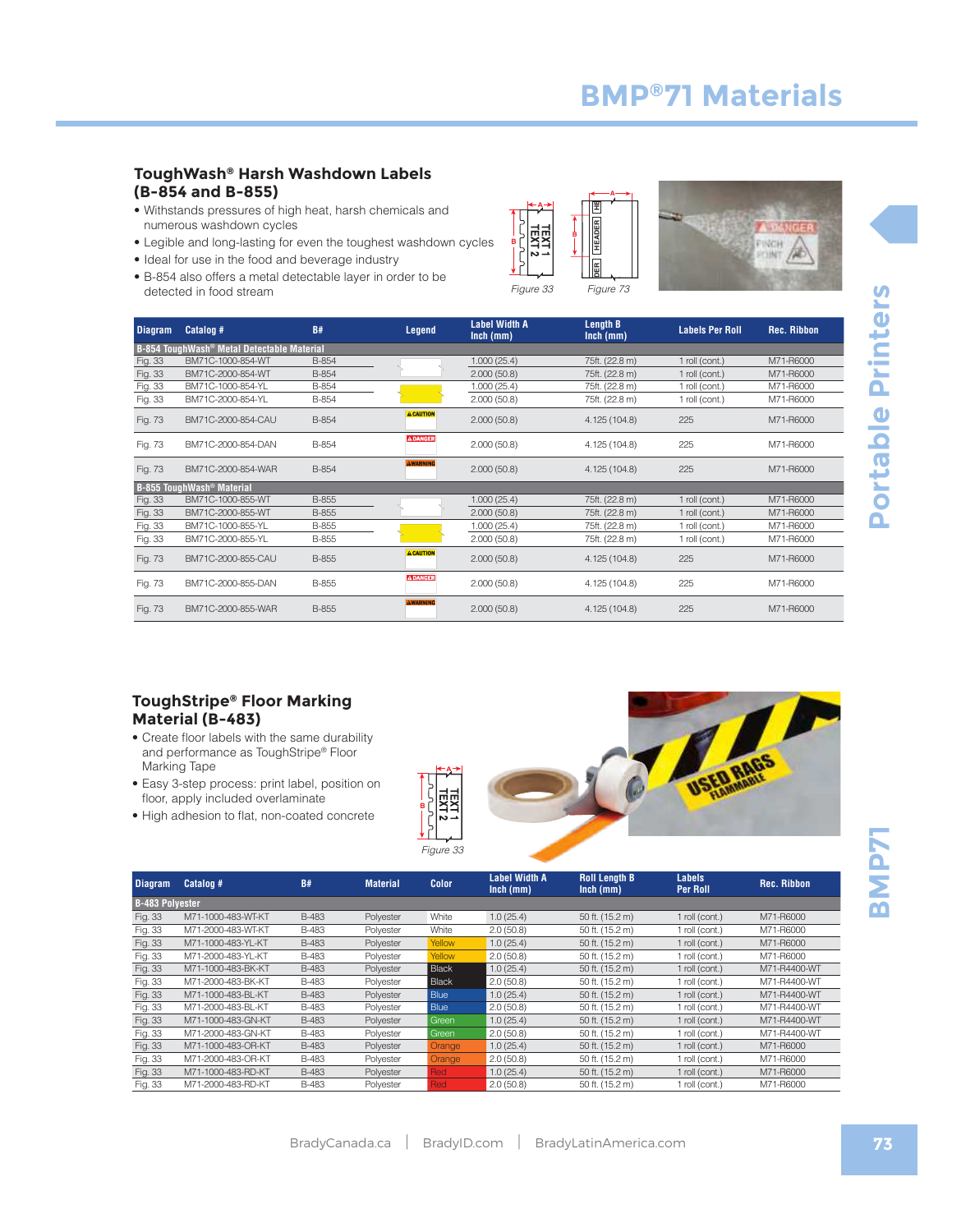#### **General Identification and Rating Plates (B-424, B-430, B-459, B-483, B-486, B-488 and B-489)**

Choose from several materials with aggressive adhesives for use in commercial and industrial applications.

- **B-424 Paper Material:** White matte paper material
- **B-430 Polyester Material:** Clear glossy polyester
- **B-459 Polyester Material:** White matte polyester
- **B-483 Polyester Material:** White glossy polyester with an aggressive adhesive
- **B-486 Polyester Material:** Metallized matte polyester
- **B-488 Polyester Material:** White matte polyester
- **B-489 Polyester Material:** White matte polyester with an aggressive adhesive





| <b>Diagram</b>            | Catalog #                                                            | <b>B#</b>                    | <b>Material</b> | <b>Color</b>   | <b>Label Width A</b>     | <b>Label Height B</b> | <b>Labels</b>   | <b>Rec. Ribbon</b>     |
|---------------------------|----------------------------------------------------------------------|------------------------------|-----------------|----------------|--------------------------|-----------------------|-----------------|------------------------|
|                           |                                                                      |                              |                 |                | $lnch$ (mm)              | $lnch$ (mm)           | <b>Per Roll</b> |                        |
| <b>B-424 Paper Labels</b> |                                                                      |                              |                 |                |                          |                       |                 |                        |
| Fig. 29                   | BM71-20-424                                                          | <b>B-424</b>                 | Paper           | White          | 2.000(50.8)              | 1.000(25.4)           | 1,000           | M71-R4300              |
| Fig. 29                   | M71-20-424                                                           | B-424                        | Paper           | White          | 2.000(50.8)              | 1.000(25.4)           | 100             | M71-R4300              |
|                           | <b>B-430 Clear Glossy Polyester Labels</b>                           |                              |                 |                |                          |                       |                 |                        |
| Fig. 29                   | M71-68-430<br>M71-71-430                                             | <b>B-430</b><br><b>B-430</b> | Polyester       | Clear<br>Clear | 0.240(6.0)               | 0.150(3.8)            | 750<br>750      | M71-R6000              |
| Fig. 29                   | M71C-375-430                                                         | <b>B-430</b>                 | Polyester       |                | 0.350(8.9)<br>0.375(9.5) | 0.200(5.1)            |                 | M71-R6000<br>M71-R6000 |
| Fig. 33                   | M71C-500-430                                                         | <b>B-430</b>                 | Polyester       | Clear<br>Clear |                          | 50 ft. (15.2 m)       | 1 roll (cont.)  |                        |
| Fig. 33                   |                                                                      |                              | Polyester       |                | 0.500(12.7)              | 50 ft. (15.2 m)       | 1 roll (cont.)  | M71-R6000              |
| Fig. 29                   | M71-16-430                                                           | <b>B-430</b>                 | Polyester       | Clear          | 1.000(25.4)              | 0.375(9.5)            | 500             | M71-R6000              |
| Fig. 29                   | M71-17-430                                                           | <b>B-430</b>                 | Polyester       | Clear          | 1.000(25.4)              | 0.500(12.7)           | 500             | M71-R6000              |
| Fig. 33                   | M71C-1000-430                                                        | <b>B-430</b>                 | Polyester       | Clear          | 1.000(25.4)              | 50 ft. (15.2 m)       | 1 roll (cont.)  | M71-R6000              |
| Fig. 29                   | M71-45-430                                                           | <b>B-430</b>                 | Polyester       | Clear          | 1.050(38.1)              | 0.375(9.5)            | 500             | M71-R6000              |
| Fig. 33                   | M71C-1900-430                                                        | <b>B-430</b>                 | Polyester       | Clear          | 1.900(48.3)              | 50 ft. (15.2 m)       | 1 roll (cont.)  | M71-R6000              |
|                           | <b>B-459 Matte Polyester Labels</b>                                  |                              |                 |                |                          |                       |                 |                        |
| Fig. 29                   | M71-29-459                                                           | <b>B-459</b>                 | Polyester       | White          | 1.500(38.1)              | 0.500(12.7)           | 500             | M71-R6000              |
| Fig. 29                   | M71-30-459                                                           | <b>B-459</b>                 | Polyester       | White          | 1.500(38.1)              | 0.750(19.1)           | 250             | M71-R6000              |
| Fig. 29                   | M71-20-459                                                           | <b>B-459</b>                 | Polyester       | White          | 2.000(50.8)              | 1.000(25.4)           | 100             | M71-R6000              |
|                           | <b>B-483 Gloss Polyester Labels with an Aggressive Adhesive</b>      |                              |                 |                |                          |                       |                 |                        |
| Fig. 33                   | M71C-500-483                                                         | <b>B-483</b>                 | Polyester       | White          | 0.500(12.7)              | 50 ft. (15.2 m)       | 1 roll (cont.)  | M71-R6000              |
| Fig. 29                   | M71-16-483                                                           | <b>B-483</b>                 | Polyester       | White          | 1.000(25.4)              | 0.375(9.5)            | 500             | M71-R6000              |
| Fig. 29                   | M71-17-483                                                           | <b>B-483</b>                 | Polyester       | White          | 1.000(25.4)              | 0.500(12.7)           | 500             | M71-R6000              |
| Fig. 29                   | M71-19-483                                                           | <b>B-483</b>                 | Polyester       | White          | 1.000(25.4)              | 1.000(25.4)           | 250             | M71-R6000              |
| Fig. 33                   | M71C-1000-483                                                        | <b>B-483</b>                 | Polyester       | White          | 1.000(25.4)              | 50 ft. (15.2 m)       | 1 roll (cont.)  | M71-R6000              |
| Fig. 29                   | M71-65-483                                                           | <b>B-483</b>                 | Polyester       | White          | 1.375 (34.9)             | 1.000(25.4)           | 250             | M71-R6000              |
| Fig. 29                   | M71-29-483                                                           | <b>B-483</b>                 | Polyester       | White          | 1.500(38.1)              | 0.500(12.7)           | 500             | M71-R6000              |
| Fig. 29                   | M71-30-483                                                           | <b>B-483</b>                 | Polyester       | White          | 1.500(38.1)              | 0.750(19.1)           | 250             | M71-R6000              |
| Fig. 29                   | M71-31-483                                                           | <b>B-483</b>                 | Polyester       | White          | 1.500(38.1)              | 1.000(25.4)           | 250             | M71-R6000              |
| Fig. 33                   | M71C-1900-483                                                        | <b>B-483</b>                 | Polyester       | White          | 1.900(48.3)              | 50 ft. (15.2 m)       | 1 roll (cont.)  | M71-R6000              |
| Fig. 29                   | M71-61-483                                                           | <b>B-483</b>                 | Polyester       | White          | 2.000(50.8)              | 0.500(12.7)           | 100             | M71-R6000              |
| Fig. 29                   | M71-20-483                                                           | <b>B-483</b>                 | Polyester       | White          | 2.000(50.8)              | 1.000(25.4)           | 100             | M71-R6000              |
| Fig. 29                   | M71-37-483                                                           | <b>B-483</b>                 | Polyester       | White          | 3.000 (76.2)             | 1.900(48.3)           | 100             | M71-R6000              |
| Fig. 29                   | M71-23-483                                                           | <b>B-483</b>                 | Polyester       | White          | 4.000 (101.6)            | 1.000(25.4)           | 100             | M71-R6000              |
| Fig. 29                   | M71-38-483                                                           | <b>B-483</b>                 | Polyester       | White          | 4.000 (101.6)            | 1.900(48.3)           | 100             | M71-R6000              |
|                           | <b>B-486 Metallized Polyester Labels with an Aggressive Adhesive</b> |                              |                 |                |                          |                       |                 |                        |
| Fig. 29                   | M71-17-486                                                           | <b>B-486</b>                 | Polyester       | Silver         | 1.000(25.4)              | 0.500(12.7)           | 500             | M71-R4300              |
| Fig. 29                   | M71-29-486                                                           | <b>B-486</b>                 | Polyester       | Silver         | 1.500(38.1)              | 0.500(12.7)           | 500             | M71-R4300              |
| Fig. 29                   | M71-30-486                                                           | <b>B-486</b>                 | Polyester       | Silver         | 1.500(38.1)              | 0.750(19.1)           | 250             | M71-R4300              |
| Fig. 29                   | M71-20-486                                                           | <b>B-486</b>                 | Polyester       | Silver         | 2.000(50.8)              | 1.000(25.4)           | 100             | M71-R4300              |
| Fig. 29                   | M71-37-486                                                           | <b>B-486</b>                 | Polyester       | Silver         | 3.000 (76.2)             | 1.900(48.3)           | 100             | M71-R4300              |
|                           | <b>B-488 Matte Polyester Labels</b>                                  |                              |                 |                |                          |                       |                 |                        |
| Fig. 29                   | M71-80-488                                                           | <b>B-488</b>                 | Polyester       | White          | 0.750(19.1)              | 0.900(22.9)           | 250             | M71-R4300              |
| Fig. 29                   | M71-97-488                                                           | <b>B-488</b>                 | Polyester       | White          | 0.900(22.9)              | 0.900(22.9)           | 250             | M71-R4300              |
| Fig. 29                   | M71-81-488                                                           | <b>B-488</b>                 | Polyester       | White          | 1.900(48.3)              | 0.250(6.4)            | 750             | M71-R4300              |
|                           | B-489 Matte Polyester Labels with an Aggressive Adhesive             |                              |                 |                |                          |                       |                 |                        |
| Fig. 29                   | M71-29-489                                                           | <b>B-489</b>                 | Polyester       | White          | 1.500(38.1)              | 0.500(12.7)           | 500             | M71-R4300              |
| Fig. 29                   | M71-32-489                                                           | <b>B-489</b>                 | Polyester       | White          | 1.500(38.1)              | 1.500(38.1)           | 250             | M71-R4300              |
| Fig. 29                   | M71-38-489                                                           | <b>B-489</b>                 | Polyester       | White          | 4.000 (101.6)            | 1.900 (48.3)          | 100             | M71-R4300              |
| Fig. 29                   | M71-17-489                                                           | <b>B-489</b>                 | Polyester       | White          | 1.000(25.4)              | 0.500(12.7)           | 500             | M71-R4300              |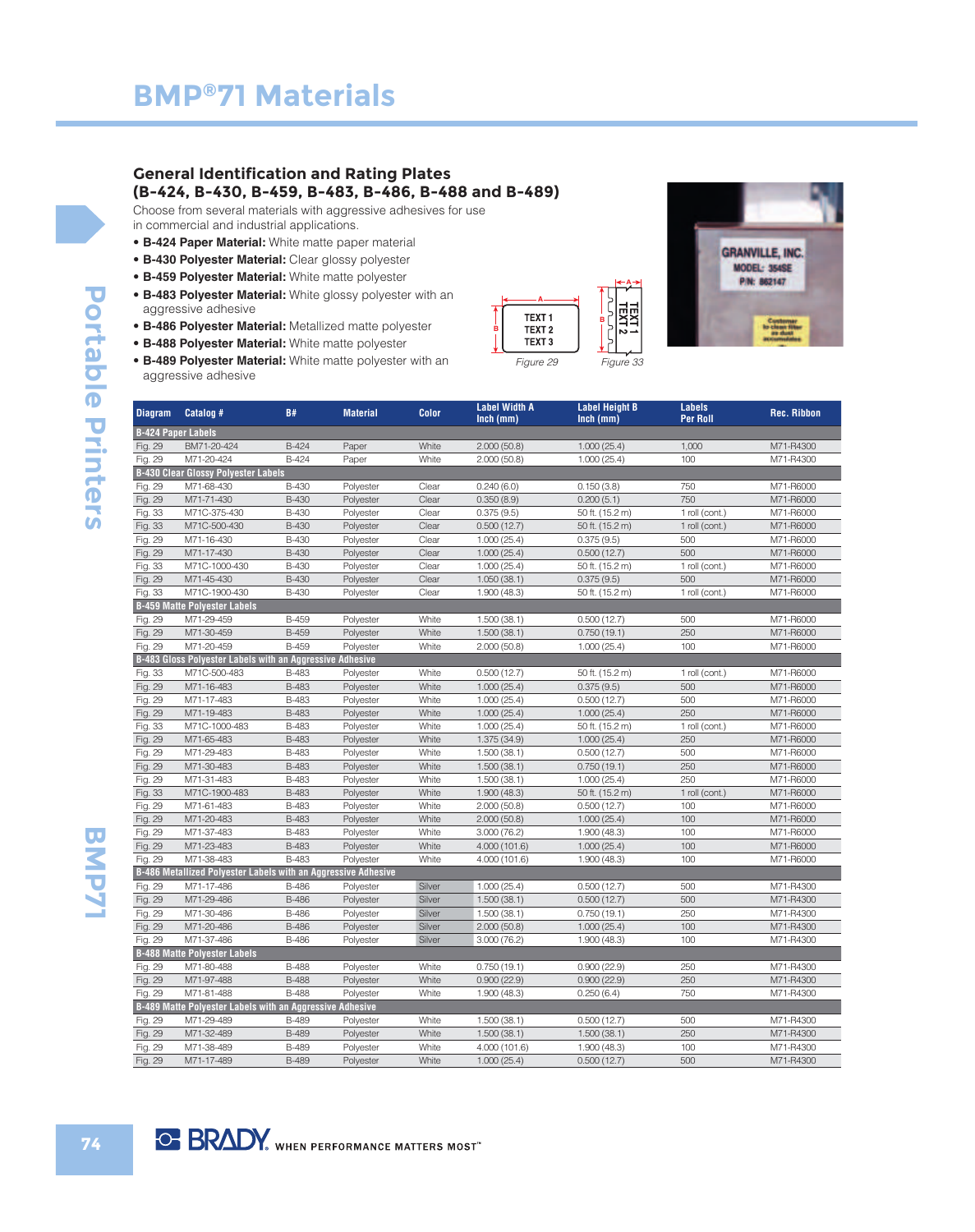Fig. 33 M71C-750-403 B-403 Dissolvable Paper White 0.750 (19.05) 50 ft (15.24 m) 1 roll (cont.) M71-R4300 Fig. 33 M71C-1500-403 B-403 Dissolvable Paper White 1.500 (38.1) 50 ft (15.24 m) 1 roll (cont.) M71-R4300

**Inch (mm)**

## **BMP®71 Materials**

**& BRADY** 

#### **Temporary/Removable Labels (B-581)**

Designed with special adhesive to easily remove and re-apply.

- **B-581 Repositionable Vinyl Material:** Indoor / outdoor
- marking film is a high gloss, durable, flexible, pressure sensitive adhesive product.

| <b>Diagram</b> | Catalog #        | B#    | <b>Material</b> | <b>Color</b> | Label Width A<br>$lnch$ ( $mm$ ) | <b>Roll Length B</b><br>$lnch$ (mm) | Labels<br><b>Per Roll</b> | <b>Rec. Ribbon</b> |
|----------------|------------------|-------|-----------------|--------------|----------------------------------|-------------------------------------|---------------------------|--------------------|
| Fig. 33        | M71C-500-581-WT  | B-581 | Vinvl           | White        | 0.500(12.7)                      | 50 ft. (15.2 m)                     | roll (cont.)              | M71-R6000          |
| Fig. 33        | M71C-1000-581-WT | B-581 | Vinvl           | White        | 1.000(25.4)                      | 50 ft. (15.2 m)                     | roll (cont.)              | M71-R6000          |
| Fig. 33        | M71C-2000-581-WT | B-581 | Vinvl           | White        | 2,000(50.8)                      | 50 ft. (15.2 m)                     | roll (cont.)              | M71-R6000          |
| Fig. 33        | M71C-500-581-YL  | B-581 | Vinvl           | Yellow       | 0.500(12.7)                      | 50 ft. (15.2 m)                     | roll (cont.)              | M71-R6000          |
| Fig. 33        | M71C-1000-581-YL | B-581 | Vinvl           | Yellow       | 1.000(25.4)                      | 50 ft. (15.2 m)                     | roll (cont.)              | M71-R6000          |
| Fig. 33        | M71C-2000-581-YL | B-581 | Vinvl           | Yellow       | 2.000(50.8)                      | 50 ft. (15.2 m)                     | roll (cont.)              | M71-R6000          |
|                |                  |       |                 |              |                                  |                                     |                           |                    |

Figure 33

**B**

**A**

U

#### **Glow-In-The-Dark Labels (B-582)**

• **B-582 BradyGlo™ Phosphorescent Polyester Material:** Absorbs light and will glow in the dark.

| ٢. |              | VΓI<br>Figure |
|----|--------------|---------------|
|    | <b>Color</b> |               |

| в<br>$\sim$ $-$      | GAS<br><b>SHUTOFF</b> |               |     |
|----------------------|-----------------------|---------------|-----|
| Figure 33            |                       |               |     |
| <b>Label Width A</b> | <b>Roll Lenath B</b>  | <b>Labels</b> | . . |

**NATURAL** 

| <b>Diagram</b> | <b>Catalog #1</b> | B#           | Material <sup>®</sup> | Color          | Label Width A<br>Inch (mm) | <b>Roll Lenath B</b><br>$lnch$ ( $mm$ ) | Labels<br>Per Roll | <b>Rec. Ribbon</b> |
|----------------|-------------------|--------------|-----------------------|----------------|----------------------------|-----------------------------------------|--------------------|--------------------|
| Fig. 33        | BM71C-1000-582    | <b>B-582</b> | Phosphorescent        | Phosphorescent | 1.000(25.4)                | 75 ft. (22.8 m)                         | 1 roll (cont.)     | M71-R6000          |
| Fig. 33        | BM71C-2000-582    | <b>B-582</b> | Phosphorescent        | Phosphorescent | 2,000(50.8)                | 75 ft. (22.8 m)                         | roll (cont.)       | M71-R6000          |

 $\frac{44}{1}$ 

#### **Reflective Labels (B-584)**

• **B-584 Reflective Material:** Illuminates when light is shined on the surface of the label.

| <b>Diagram</b> | Catalog #         | <b>B#</b>    | <b>Material</b> | <b>Color</b> | <b>Label Width A</b><br>$lnch$ (mm) | <b>Roll Length B</b><br>$lnch$ (mm) | <b>Labels</b><br><b>Per Roll</b> | <b>Rec. Ribbor</b> |
|----------------|-------------------|--------------|-----------------|--------------|-------------------------------------|-------------------------------------|----------------------------------|--------------------|
| Fig. 33        | BM71C-1000-584-YL | <b>B-584</b> | Reflective Tape | Yellow       | 1.000(25.4)                         | 75 ft. (22.8 m)                     | 1 roll (cont.)                   | M71-R6000          |
| Fig. 33        | BM71C-2000-584-YL | <b>B-584</b> | Reflective Tape | Yellow       | 2.000(50.8)                         | 75 ft. (22.8 m)                     | $1$ roll (cont.)                 | M71-R6000          |
| Fig. 33        | BM71C-1000-584-OR | <b>B-584</b> | Reflective Tape | Orange       | 1.000(25.4)                         | 75 ft. (22.8 m)                     | 1 roll (cont.)                   | M71-R6000          |
| Fig. 33        | BM71C-2000-584-OR | <b>B-584</b> | Reflective Tape | Orange       | 2.000(50.8)                         | 75 ft. (22.8 m)                     | $1$ roll (cont.)                 | M71-R6000          |
| Fig. 33        | BM71C-1000-584-WT | <b>B-584</b> | Reflective Tape | Silver       | 1,000(25.4)                         | 75 ft. (22.8 m)                     | 1 roll (cont.)                   | M71-R6000          |
| Fig. 33        | BM71C-2000-584-WT | <b>B-584</b> | Reflective Tape | Silver       | 2.000(50.8)                         | 75 ft. (22.8 m)                     | 1 roll (cont.)                   | M71-R6000          |

Figure 33

**B**

**A**

#### **Water Dissolvable Paper Labels (B-403)**

**• B-403 Water Dissolvable Paper Material:** Completely dissolves in warm water within 30 seconds, leaving no adhesive residue.

**Diagram Catalog # B# Material Color Label Width A** 





**Labels** 

**Per Roll Rec. Ribbon**

24908

**WARNING** 

**Label Height B Inch (mm)**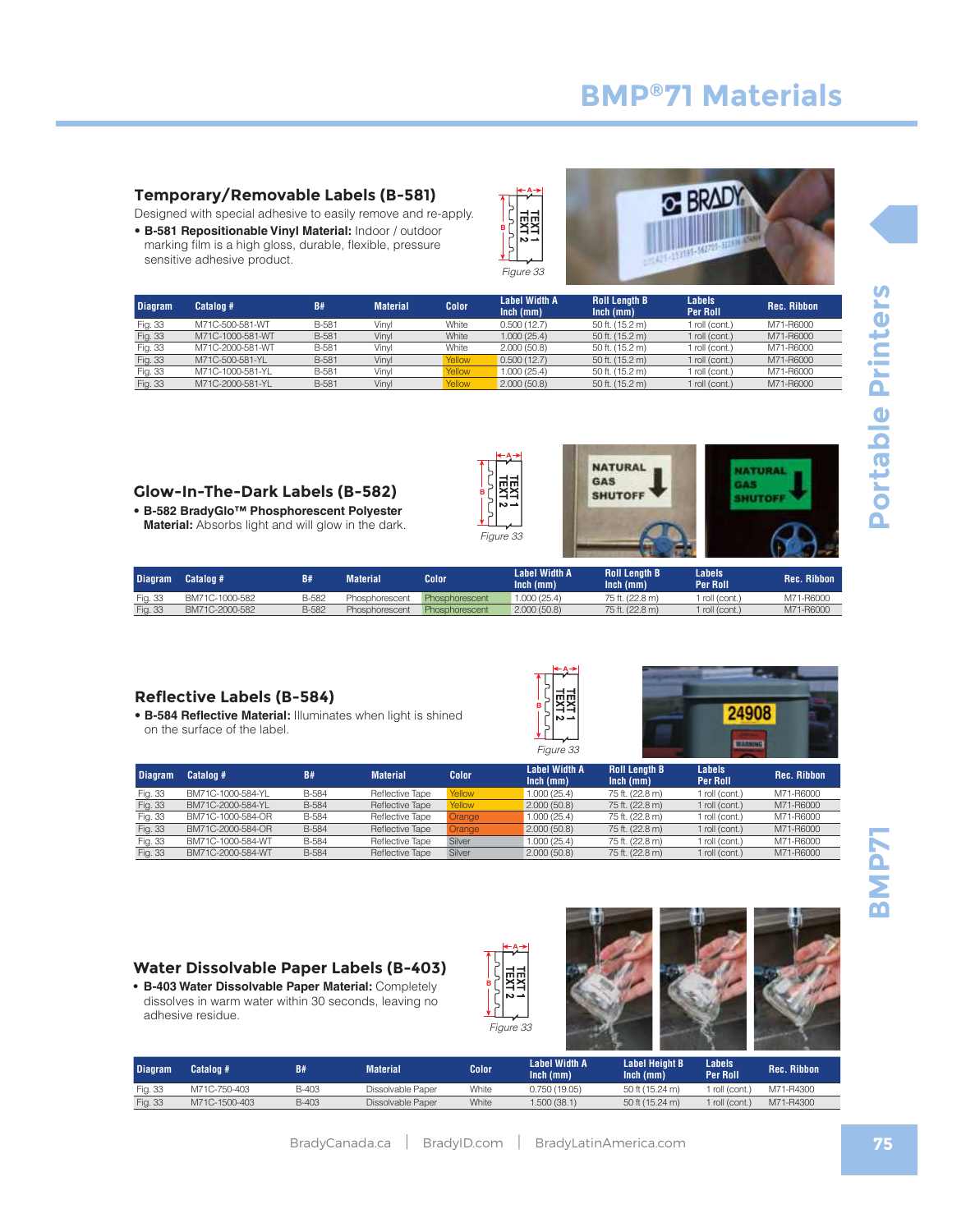#### **Pre-Printed Calibration and Testing Labels (B-423, B-428 and B-483)**

- **B-423 Polyester Material:** UL recognized for outdoor use on glass, thermoset polyester plastic and polyvinyl fluoride plastic.
- **B-428 Polyester Material:** For barcodes, alphanumerics and graphics that require nameplate-like quality.
- **B-483 Polyester Material:** Permanent adhesive for powder-coated and textured surfaces. Best on flat surfaces.



Figure 52

| <b>Diagram</b> | Catalog #                         | <b>B#</b>    | <b>Material</b> | <b>Color</b> | <b>Label Width A</b><br>$lnch$ (mm) | <b>Label Height B</b><br>$lnch$ (mm) | <b>Labels</b><br><b>Per Roll</b> | <b>Rec. Ribbon</b> |
|----------------|-----------------------------------|--------------|-----------------|--------------|-------------------------------------|--------------------------------------|----------------------------------|--------------------|
|                | <b>B-423 Permanent Polyester</b>  |              |                 |              |                                     |                                      |                                  |                    |
| Fig. 52        | M71-30-423-TFST                   | <b>B-423</b> | Polyester       | White        | 1,500(38.1)                         | 0.750(19.1)                          | 250                              | M71-R6000          |
|                | <b>B-428 Metallized Polyester</b> |              |                 |              |                                     |                                      |                                  |                    |
| Fig. 51        | M71-30-428-CALI                   | <b>B-428</b> | Polyester       | White        | 1.500(38.1)                         | 0.750(19.1)                          | 250                              | M71-R4300          |
| Fig. 54        | M71-35-428-PROP                   | <b>B-428</b> | Polyester       | White        | 1.630(41.4)                         | 0.750(19.1)                          | 250                              | M71-R4300          |
|                | <b>B-483 Polyester Labels</b>     |              |                 |              |                                     |                                      |                                  |                    |
| Fig. 79        | M71-38-483-CAUT                   | <b>B-483</b> | Polvester       | White        | 4.000 (101.6)                       | 1.900(48.7)                          | 100                              | M71-R6000          |
| Fig. 79        | M71-38-483-DANG                   | <b>B-483</b> | Polvester       | White        | 4.000 (101.6)                       | 1.900(48.7)                          | 100                              | M71-R6000          |
| Fig. 79        | M71-38-483-NOTI                   | <b>B-483</b> | Polvester       | White        | 4.000 (101.6)                       | 1.900(48.7)                          | 100                              | M71-R6000          |
| Fig. 79        | M71-38-483-WARN                   | <b>B-483</b> | Polyester       | White        | 4.000 (101.6)                       | 1.900 (48.7)                         | 100                              | M71-R6000          |
|                |                                   |              |                 |              |                                     |                                      |                                  |                    |

Figure 51

#### **Raised Profile Engraved Plate Substitute and Push Button Style Labels (B-593)**

- **B-593 Foam Backed Polyester Material:**
- Customized legend plates with less hassle and wasted time than engraved plates. RoHS compliant and UL approved. Aggressive adhesive and solvent resistance makes them a great replacement for engraved tags.





Figure 54

Figure 79

| <b>Diagram</b> | Catalog #                                | B#           | Material  | Color        | Label Width A<br>$lnch$ (mm) | Label Height B<br>$lnch$ (mm) | Hole Diameter C<br>$lnch$ (mm) | Labels<br><b>Per Roll</b> | <b>Rec. Ribbon</b> |
|----------------|------------------------------------------|--------------|-----------|--------------|------------------------------|-------------------------------|--------------------------------|---------------------------|--------------------|
|                | <b>B-593 Foam Backed Polyester Label</b> |              |           |              |                              |                               |                                |                           |                    |
| Fig. 22b       | M71EP-180-593                            | <b>B-593</b> | Polyester | White        | 1.890 (48.01)                | 1.300 (33.02)                 |                                | 50                        | M71-R6000          |
| Fig. 22b       | M71EP-182-593                            | <b>B-593</b> | Polyester | White        | 2.400 (60.96)                | 1.900 (48.26)                 |                                | 50                        | M71-R6000          |
| Fig. 49        | M71EP-167-593                            | <b>B-593</b> | Polyester | White        | 1.200 (30.480)               | 1.500(38.1)                   | 0.890(22.5)                    | 100                       | M71-R6000          |
| Fig. 49        | M71EP-168-593                            | <b>B-593</b> | Polyester | White        | 1.200 (30.480)               | 1.900 (48.3)                  | 0.890(22.5)                    | 100                       | M71-R6000          |
| Fig. 49        | M71EP-169-593                            | <b>B-593</b> | Polyester | White        | 1.800 (45.720)               | 1.800(45.7)                   | 1.200(30.5)                    | 100                       | M71-R6000          |
| Fig. 49        | M71EP-167-593-YL                         | <b>B-593</b> | Polyester | Yellow       | 1.200 (30.480)               | 1.500 (38.1)                  | 0.890(22.5)                    | 100                       | M71-R6000          |
| Fig. 49        | M71EP-168-593-YL                         | <b>B-593</b> | Polyester | Yellow       | 1.200 (30.480)               | 1.900(48.3)                   | 0.890(22.5)                    | 100                       | M71-R6000          |
| Fig. 49        | M71EP-169-593-YL                         | <b>B-593</b> | Polyester | Yellow       | 1.800 (45.720)               | 1.800 (45.7)                  | 1.200 (30.5)                   | 100                       | M71-R6000          |
| Fig. 49        | M71EP-167-593-BK                         | <b>B-593</b> | Polyester | <b>Black</b> | 1.200 (30.480)               | 1.500(38.1)                   | 0.890(22.5)                    | 100                       | M71-R4400-WT       |
| Fig. 49        | M71EP-168-593-BK                         | <b>B-593</b> | Polyester | <b>Black</b> | 1.200 (30.480)               | 1.900(48.3)                   | 0.890(22.5)                    | 100                       | M71-R4400-WT       |
| Fig. 49        | M71EP-169-593-BK                         | <b>B-593</b> | Polyester | <b>Black</b> | 1.800 (45.720)               | 1.800(45.7)                   | 1.200(30.5)                    | 100                       | M71-R4400-WT       |
| Fig. 49        | M71EP-167-593-GN                         | <b>B-593</b> | Polyester | Green        | 1.200 (30.480)               | 1.500(38.1)                   | 0.890(22.5)                    | 100                       | M71-R4400-WT       |
| Fig. 49        | M71EP-168-593-GN                         | <b>B-593</b> | Polyester | Green        | 1.200 (30.480)               | 1.900 (48.3)                  | 0.890(22.5)                    | 100                       | M71-R4400-WT       |
| Fig. 49        | M71EP-169-593-GN                         | <b>B-593</b> | Polyester | Green        | 1.800 (45.720)               | 1.800(45.7)                   | 1.200(30.5)                    | 100                       | M71-R4400-WT       |
| Fig. 49        | M71EP-167-593-RD                         | <b>B-593</b> | Polyester | Red          | 1.200 (30.480)               | 1.500(38.1)                   | 0.890(22.5)                    | 100                       | M71-R4400-WT       |
| Fig. 49        | M71EP-168-593-RD                         | <b>B-593</b> | Polyester | Red          | 1.200 (30.480)               | 1.900 (48.3)                  | 0.890(22.5)                    | 100                       | M71-R4400-WT       |
| Fig. 49        | M71EP-169-593-RD                         | <b>B-593</b> | Polyester | Red          | 1.800 (45.720)               | 1.800 (45.7)                  | 1.200 (30.5)                   | 100                       | M71-R4400-WT       |

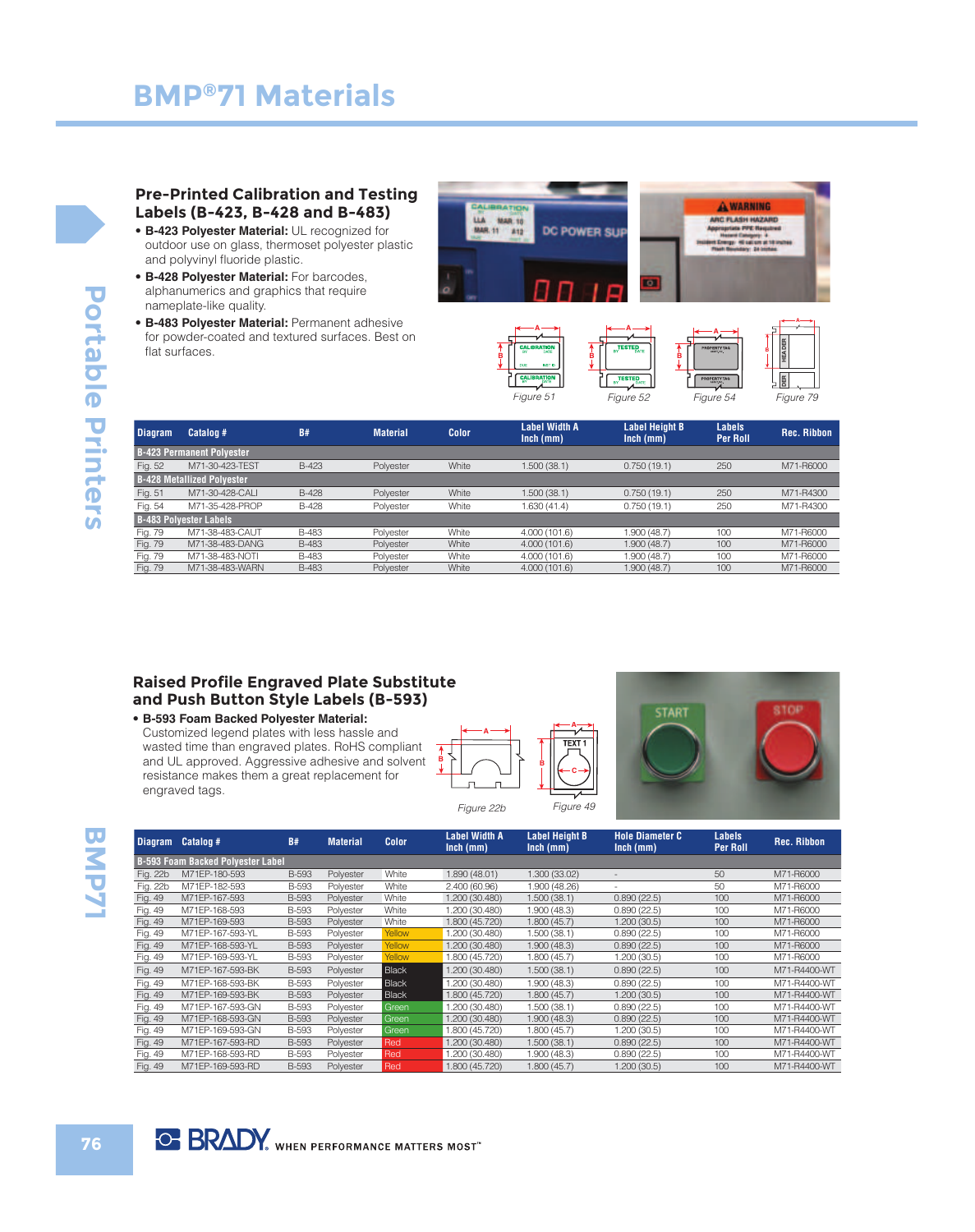• **B-593 Foam Backed Polyester Material:** Customized legend plates with less hassle and wasted time than engraved plates. RoHS compliant and UL approved. Aggressive adhesive and solvent resistance makes them a great replacement for engraved tags.

| <b>Diagram</b>     | Catalog #                                | B#                    | <b>Material</b>        | <b>Color</b>   | Label Width A<br>$lnch$ (mm)  | Label Height B<br>Inch (mm)  | Labels<br><b>Per Roll</b> | <b>Rec. Ribbon</b>           |
|--------------------|------------------------------------------|-----------------------|------------------------|----------------|-------------------------------|------------------------------|---------------------------|------------------------------|
|                    | <b>B-593 Foam Backed Polyester Label</b> |                       |                        |                |                               |                              |                           |                              |
| Fig. 29            | M71EP-171-593                            | <b>B-593</b>          | Polyester              | White          | 1.060(26.9)                   | 0.490(12.5)                  | 200                       | M71-R6000                    |
| Fig. 29            | M71EP-172-593                            | <b>B-593</b>          | Polyester              | White          | 1.770 (44.96)                 | 0.590 (14.99)                | 100                       | M71-R6000                    |
| Fig. 29            | M71EP-189-593                            | <b>B-593</b>          | Polyester              | White          | 1.800 (45.72)                 | 2.400 (60.96)                | 50                        | M71-R6000                    |
| Fig. 29            | M71EP-173-593                            | B-593                 | Polyester              | White          | 2.000 (50.8)                  | 1.000(25.4)                  | 100                       | M71-R6000                    |
| Fig. 29            | M71EP-176-593                            | <b>B-593</b>          | Polyester              | White          | 3.000(76.2)                   | 1.000(25.4)                  | 50                        | M71-R6000                    |
| Fig. 29            | M71EP-190-593                            | <b>B-593</b>          | Polyester              | White          | 3.000 (76.2)                  | 1.900 (48.26)                | 50                        | M71-R6000                    |
| Fig. 29            | M71EP-174-593                            | <b>B-593</b>          | Polyester              | White          | 4.000 (101.6)                 | 1.000(25.4)                  | 50                        | M71-R6000                    |
| Fig. 29            | M71EP-191-593                            | <b>B-593</b>          | Polyester              | White          | 4.000 (101.6)                 | 1.900 (48.26)                | 25                        | M71-R6000                    |
| Fig. 29            | M71EP-186-593                            | <b>B-593</b>          | Polyester              | White          | 6.000(152.4)                  | 1.000(25.4)                  | 25                        | M71-R6000                    |
| Fig. 29            | M71EP-192-593                            | <b>B-593</b>          | Polyester              | White          | 6.000(152.4)                  | 1.900 (48.26)                | $\overline{25}$           | M71-R6000                    |
| Fig. 29            | M71EP-171-593-YL                         | B-593                 | Polyester              | Yellow         | 1.060(26.9)                   | 0.490(12.5)                  | 200                       | M71-R6000                    |
| Fig. 29            | M71EP-172-593-YL                         | B-593                 | Polyester              | Yellow         | 1.770 (44.96)                 | 0.590(14.99)                 | 100                       | M71-R6000                    |
| Fig. 29            | M71EP-189-593-YL                         | <b>B-593</b>          | Polyester              | Yellow         | 1.800 (45.72)                 | 2.400 (60.96)                | 50                        | M71-R6000                    |
| Fig. 29            | M71EP-173-593-YL                         | <b>B-593</b>          | Polyester              | Yellow         | 2.000(50.8)                   | 1.000(25.4)                  | 100                       | M71-R6000                    |
| Fig. 29            | M71EP-176-593-YL                         | <b>B-593</b>          | Polyester              | Yellow         | 3.000(76.2)                   | 1.000(25.4)                  | 50                        | M71-R6000                    |
| Fig. 29            | M71EP-190-593-YL                         | <b>B-593</b>          | Polyester              | Yellow         | 3.000(76.2)                   | 1.900 (48.26)                | 50                        | M71-R6000                    |
| Fig. 29            | M71EP-174-593-YL                         | <b>B-593</b>          | Polyester              | Yellow         | 4.000 (101.6)                 | 1.000(25.4)                  | 50                        | M71-R6000                    |
| Fig. 29            | M71EP-191-593-YL                         | <b>B-593</b>          | Polyester              | Yellow         | 4.000 (101.6)                 | 1.900 (48.26)                | $\overline{25}$           | M71-R6000                    |
| Fig. 29            | M71EP-186-593-YL                         | B-593                 | Polyester              | Yellow         | 6.000(152.4)                  | 1.000(25.4)                  | 25                        | M71-R6000                    |
| Fig. 29            | M71EP-192-593-YL                         | <b>B-593</b>          | Polyester              | Yellow         | 6.000(152.4)                  | 1.900 (48.26)                | $\overline{25}$           | M71-R4400-WT                 |
| Fig. 29            | M71EP-171-593-BK                         | <b>B-593</b>          | Polyester              | <b>Black</b>   | 1.060(26.9)                   | 0.490(12.5)                  | 200                       | M71-R4400-WT                 |
| Fig. 29            | M71EP-172-593-BK                         | <b>B-593</b>          | Polyester              | <b>Black</b>   | 1.770 (44.96)                 | 0.590 (14.99)                | 100                       | M71-R4400-WT                 |
| Fig. 29            | M71EP-189-593-BK                         | <b>B-593</b>          | Polyester              | <b>Black</b>   | 1.800 (45.72)                 | 2.400 (60.96)                | 50                        | M71-R4400-WT                 |
| Fig. 29            | M71EP-173-593-BK                         | B-593                 | Polyester              | <b>Black</b>   | 2.000(50.8)                   | 1.000(25.4)                  | 100                       | M71-R4400-WT                 |
| Fig. 29            | M71EP-176-593-BK                         | B-593                 | Polyester              | <b>Black</b>   | 3.000(76.2)                   | 1.000(25.4)                  | 50                        | M71-R4400-WT                 |
| Fig. 29            | M71EP-190-593-BK                         | <b>B-593</b>          | Polyester              | <b>Black</b>   | 3.000 (76.2)                  | 1.900 (48.26)                | 50                        | M71-R4400-WT                 |
| Fig. 29            | M71EP-174-593-BK                         | B-593                 | Polyester              | <b>Black</b>   | 4.000 (101.6)                 | 1.000(25.4)                  | 50                        | M71-R4400-WT                 |
| Fig. 29            | M71EP-191-593-BK                         | B-593                 | Polyester              | <b>Black</b>   | 4.000 (101.6)                 | 1.900 (48.26)                | 25                        | M71-R4400-WT                 |
| Fig. 29            | M71EP-186-593-BK                         | <b>B-593</b>          | Polyester              | <b>Black</b>   | 6.000(152.4)                  | 1.000(25.4)                  | 25                        | M71-R4400-WT                 |
| Fig. 29            | M71EP-192-593-BK                         | B-593                 | Polyester              | <b>Black</b>   | 6.000(152.4)                  | 1.900 (48.26)                | 25<br>200                 | M71-R4400-WT                 |
| Fig. 29            | M71EP-171-593-GN                         | <b>B-593</b>          | Polyester              | Green<br>Green | 1.060(26.9)                   | 0.490(12.5)                  | 100                       | M71-R4400-WT<br>M71-R4400-WT |
| Fig. 29            | M71EP-172-593-GN                         | B-593<br><b>B-593</b> | Polyester              |                | 1.770 (44.96)                 | 0.590 (14.99)                | 50                        |                              |
| Fig. 29            | M71EP-189-593-GN<br>M71EP-173-593-GN     | <b>B-593</b>          | Polyester              | Green          | 1.800 (45.72)<br>2.000(50.8)  | 2.400 (60.96)                | 100                       | M71-R4400-WT<br>M71-R4400-WT |
| Fig. 29            |                                          | B-593                 | Polyester              | Green          |                               | 1.000(25.4)                  | 50                        |                              |
| Fig. 29            | M71EP-176-593-GN<br>M71EP-190-593-GN     | B-593                 | Polyester              | Green<br>Green | 3.000(76.2)                   | 1.000(25.4)                  | 50                        | M71-R4400-WT<br>M71-R4400-WT |
| Fig. 29<br>Fig. 29 | M71EP-174-593-GN                         | <b>B-593</b>          | Polyester              | Green          | 3.000 (76.2)<br>4.000 (101.6) | 1.900 (48.26)<br>1.000(25.4) | 50                        | M71-R4400-WT                 |
| Fig. 29            | M71EP-191-593-GN                         | B-593                 | Polyester<br>Polyester | Green          | 4.000 (101.6)                 | 1.900 (48.26)                | 25                        | M71-R4400-WT                 |
| Fig. 29            | M71EP-186-593-GN                         | <b>B-593</b>          | Polyester              | Green          | 6.000(152.4)                  | 1.000(25.4)                  | 25                        | M71-R4400-WT                 |
| Fig. 29            | M71EP-192-593-GN                         | <b>B-593</b>          | Polyester              | Green          | 6.000 (152.4)                 | 1.900 (48.26)                | 25                        | M71-R4400-WT                 |
| Fig. 29            | M71EP-171-593-RD                         | <b>B-593</b>          | Polyester              | Red            | 1.060(26.9)                   | 0.490(12.5)                  | 200                       | M71-R4400-WT                 |
| Fig. 29            | M71EP-172-593-RD                         | <b>B-593</b>          | Polyester              | Red            | 1.770 (44.96)                 | 0.590(14.99)                 | 100                       | M71-R4400-WT                 |
| Fig. 29            | M71EP-189-593-RD                         | B-593                 | Polyester              | Red            | 1.800 (45.72)                 | 2.400 (60.96)                | 50                        | M71-R4400-WT                 |
| Fig. 29            | M71EP-173-593-RD                         | B-593                 | Polyester              | Red            | 2.000(50.8)                   | 1.000(25.4)                  | 100                       | M71-R4400-WT                 |
| Fig. 29            | M71EP-176-593-RD                         | <b>B-593</b>          | Polyester              | Red            | 3.000(76.2)                   | 1.000(25.4)                  | 50                        | M71-R4400-WT                 |
| Fig. 29            | M71EP-190-593-RD                         | <b>B-593</b>          | Polyester              | Red            | 3.000(76.2)                   | 1.900 (48.26)                | 50                        | M71-R4400-WT                 |
| Fig. 29            | M71EP-174-593-RD                         | <b>B-593</b>          | Polyester              | Red            | 4.000 (101.6)                 | 1.000(25.4)                  | 50                        | M71-R4400-WT                 |
| Fig. 29            | M71EP-191-593-RD                         | B-593                 | Polyester              | Red            | 4.000 (101.6)                 | 1.900 (48.26)                | 25                        | M71-R4400-WT                 |
| Fig. 29            | M71EP-186-593-RD                         | B-593                 | Polyester              | Red            | 6.000(152.4)                  | 1.000(25.4)                  | 25                        | M71-R4400-WT                 |
| Fig. 29            | M71EP-192-593-RD                         | <b>B-593</b>          | Polyester              | Red            | 6.000(152.4)                  | 1.900 (48.26)                | 25                        | M71-R4400-WT                 |
| Fig. 29            | M71EP-171-593-SL                         | B-593                 | Polyester              | Silver         | 1.060(26.9)                   | 0.490(12.5)                  | 200                       | M71-R6000                    |
| Fig. 29            | M71EP-172-593-SL                         | B-593                 | Polyester              | Silver         | 1.770 (44.96)                 | 0.590(14.99)                 | 100                       | M71-R6000                    |
| Fig. 29            | M71EP-173-593-SL                         | <b>B-593</b>          | Polyester              | Silver         | 2.000(50.8)                   | 1.000(25.4)                  | 100                       | M71-R6000                    |
| Fig. 29            | M71EP-190-593-SL                         | B-593                 | Polyester              | Silver         | 3.000 (76.2)                  | 1.900 (48.26)                | 50                        | M71-R6000                    |
| Fig. 29            | M71EP-174-593-SL                         | <b>B-593</b>          | Polyester              | Silver         | 4.000 (101.6)                 | 1.000(25.4)                  | 50                        | M71-R6000                    |
| Fig. 29            | M71EP-191-593-SL                         | B-593                 | Polyester              | Silver         | 4.000 (101.6)                 | 1.900 (48.26)                | 25                        | M71-R6000                    |
| Fig. 29            | M71EP-186-593-SL                         | <b>B-593</b>          | Polyester              | Silver         | 6.000(152.4)                  | 1.000(25.4)                  | $\overline{25}$           | M71-R6000                    |
| Fig. 29            | M71EP-192-593-SL                         | <b>B-593</b>          | Polyester              | Silver         | 6.000(152.4)                  | 1.900 (48.26)                | $\overline{25}$           | M71-R6000                    |

Figure 29

**B**

**A**

TEXT<sub>1</sub> TEXT<sub>2</sub> TEXT<sub>3</sub>

#### **Raised Profile Engraved Plate Substitute Labels - Rectangular Style (B-593)**





**BMP71 Portable Printers**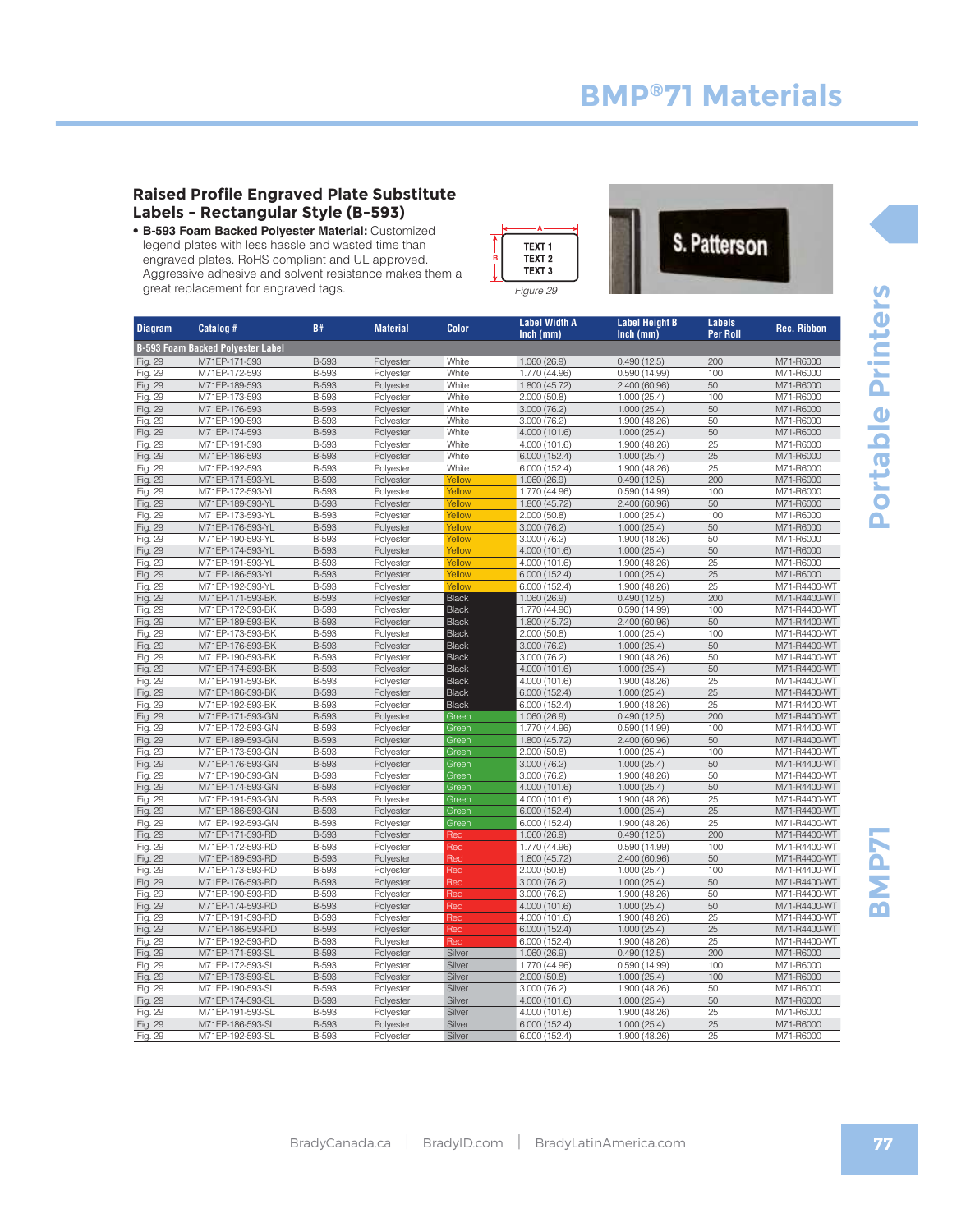#### **Patch Panel Strips (B-412 and B-422)**

- **B-412 Non-Adhesive Polypropylene Strips:**  Designed for high legibility and tensile strength.
- **B-422 Polyester Material:** Permanent adhesive, good for powder-coated and textured surfaces. Best on flat surfaces. Temp. range: -40ºF to 212ºF (-40ºC to 100ºC). UL recognized.





| <b>Diagram</b> | Catalog #                                          | <b>B#</b> | <b>Material</b>                 | <b>Color</b> | <b>Label Width A</b><br>$lnch$ (mm) | <b>Label Height B</b><br>$lnch$ (mm) | <b>Labels</b><br>Per Roll | <b>Rec. Ribbon</b> |
|----------------|----------------------------------------------------|-----------|---------------------------------|--------------|-------------------------------------|--------------------------------------|---------------------------|--------------------|
|                | B-412 Non-Adhesive Polypropylene Material          |           |                                 |              |                                     |                                      |                           |                    |
| Fig. 33        | M71C-230-412                                       | B-412     | Polyethylene Non-Adhesive Strip | White        | 0.230(5.8)                          | 50 ft. (15.2 m)                      | 1 roll (cont.)            | M71-R6200          |
| Fig. 33        | M71C-375-412                                       | B-412     | Polyethylene Non-Adhesive Strip | White        | 0.375(9.5)                          | 50 ft. (15.2 m)                      | 1 roll (cont.)            | M71-R6200          |
| Fig. 33        | M71C-475-412                                       | B-412     | Polyethylene Non-Adhesive Strip | White        | 0.475(12.1)                         | 50 ft. (15.2 m)                      | 1 roll (cont.)            | M71-R6200          |
| Fig. 33        | M71C-500-412                                       | B-412     | Polyethylene Non-Adhesive Strip | White        | 0.500(12.7)                         | 50 ft. (15.2 m)                      | 1 roll (cont.)            | M71-R6200          |
| Fig. 33        | M71C-625-412                                       | B-412     | Polyethylene Non-Adhesive Strip | White        | 0.625(15.9)                         | 50 ft. (15.2 m)                      | 1 roll (cont.)            | M71-R6200          |
| Fig. 33        | M71C-785-412                                       | B-412     | Polyethylene Non-Adhesive Strip | White        | 0.785(19.9)                         | 50 ft. (15.2 m)                      | 1 roll (cont.)            | M71-R6200          |
|                | <b>B-422 Permanent Adhesive Polyester Material</b> |           |                                 |              |                                     |                                      |                           |                    |
| Fig. 33        | M71C-375-422                                       | B-422     | Polyester Adhesive Strip        | White        | 0.375(9.5)                          | 50 ft. (15.2 m)                      | 1 roll (cont.)            | M71-R6000          |
| Fig. 33        | M71C-475-422                                       | B-422     | Polyester Adhesive Strip        | White        | 0.475(12.1)                         | 50 ft. (15.2 m)                      | 1 roll (cont.)            | M71-R6000          |
| Fig. 33        | M71C-500-422                                       | B-422     | Polyester Adhesive Strip        | White        | 0.500(12.7)                         | 50 ft. (15.2 m)                      | 1 roll (cont.)            | M71-R6000          |
| Fig. 33        | M71C-625-422                                       | B-422     | Polyester Adhesive Strip        | White        | 0.625(15.9)                         | 50 ft. (15.2 m)                      | 1 roll (cont.)            | M71-R6000          |
| Fig. 33        | M71C-1000-422                                      | B-422     | Polyester Adhesive Strip        | White        | 1.000(25.4)                         | 50 ft. (15.2 m)                      | 1 roll (cont.)            | M71-R6000          |
| Fig. 33        | M71C-1900-422                                      | B-422     | Polyester Adhesive Strip        | White        | 1.900(48.3)                         | 50 ft. (15.2 m)                      | 1 roll (cont.)            | M71-R6000          |
| Fig. 29        | M71-45-422                                         | B-422     | Polyester Individual Labels     | White        | 1.500(38.1)                         | 0.375(9.5)                           | 500                       | M71-R6000          |
| Fig. 29        | M71-30-422                                         | B-422     | Polyester Individual Labels     | White        | 1.500(38.1)                         | 0.750(19.1)                          | 250                       | M71-R6000          |
| Fig. 29        | BM71-20-422                                        | B-422     | Polyester Individual Labels     | White        | 2.000(50.8)                         | 1.000(25.4)                          | 1,000                     | M71-R6000          |
| Fig. 29        | M71-37-422                                         | B-422     | Polyester Individual Labels     | White        | 3.000(76.2)                         | 1.900(48.3)                          | 100                       | M71-R6000          |

#### **Faceplate, Outlet and Port Labels (B-412, B-423 and B-595)**

- **B-412 Non-Adhesive Polypropylene Tag Material:**  Designed for high legibility and tensile strength.
- **B-423 Polyester Material:** White glossy polyester
- **B-595 Indoor / Outdoor Vinyl Material:** Aggressive permanent adhesive, very pliable, conforms to rough surfaces, excellent resistance to oils, detergents, dirt and many solvents.



**A**

**B**

Figure 29





| <b>Diagram</b> | Catalog #                                            | <b>B#</b>    | <b>Material</b>                   | <b>Color</b> | <b>Label Width A</b><br>$lnch$ (mm) | <b>Label Height B</b><br>$lnch$ (mm) | <b>Labels</b><br><b>Per Roll</b> | <b>Rec. Ribbon</b> |
|----------------|------------------------------------------------------|--------------|-----------------------------------|--------------|-------------------------------------|--------------------------------------|----------------------------------|--------------------|
|                | <b>B-412 Non-Adhesive Polypropylene Tag Material</b> |              |                                   |              |                                     |                                      |                                  |                    |
| Fig. 55        | BM71-40-412                                          | B-412        | Non-adhesive Strip                | White        | 1.938(49.2)                         | 0.375(9.5)                           | 5.000                            | M71-R6200          |
| Fig. 55        | M71-40-412                                           | B-412        | Non-adhesive Strip                | White        | 1.938 (49.2)                        | 0.375(9.5)                           | 750                              | M71-R6200          |
|                | <b>B-423 Permanent Polyester Material</b>            |              |                                   |              |                                     |                                      |                                  |                    |
| Fig. 29        | M71-7-423                                            | <b>B-423</b> | Polvester                         | White        | 0.500(12.700)                       | 0.500(12.700)                        | 500                              | M71-R6000          |
| Fig. 33        | M71C-500-423                                         | <b>B-423</b> | Polyester Strip                   | White        | 0.500(12.700)                       | 50 ft. (15.24 m)                     | 1 roll (cont.)                   | M71-R6000          |
| Fig. 29        | M71-16-423                                           | <b>B-423</b> | Polyester Individual Labels       | White        | 1.000 (25.400)                      | 0.375(9.530)                         | 500                              | M71-R6000          |
| Fig. 29        | M71-17-423                                           | <b>B-423</b> | Polyester Individual Labels White |              | 1.000 (25.400)                      | 0.500(12.700)                        | 500                              | M71-R6000          |
| Fig. 29        | M71-29-423                                           | <b>B-423</b> | Polyester Individual Labels White |              | 1.500 (38.100)                      | 0.500(12.700)                        | 500                              | M71-R6000          |
|                | B-595 Indoor / Outdoor Vinyl Film                    |              |                                   |              |                                     |                                      |                                  |                    |
| Fig. 33        | M71C-500-595-WT                                      | <b>B-595</b> | Vinyl Strip                       | White        | 0.500(12.7)                         | 50 ft. (15.2 m)                      | 1 roll (cont.)                   | M71-R6000          |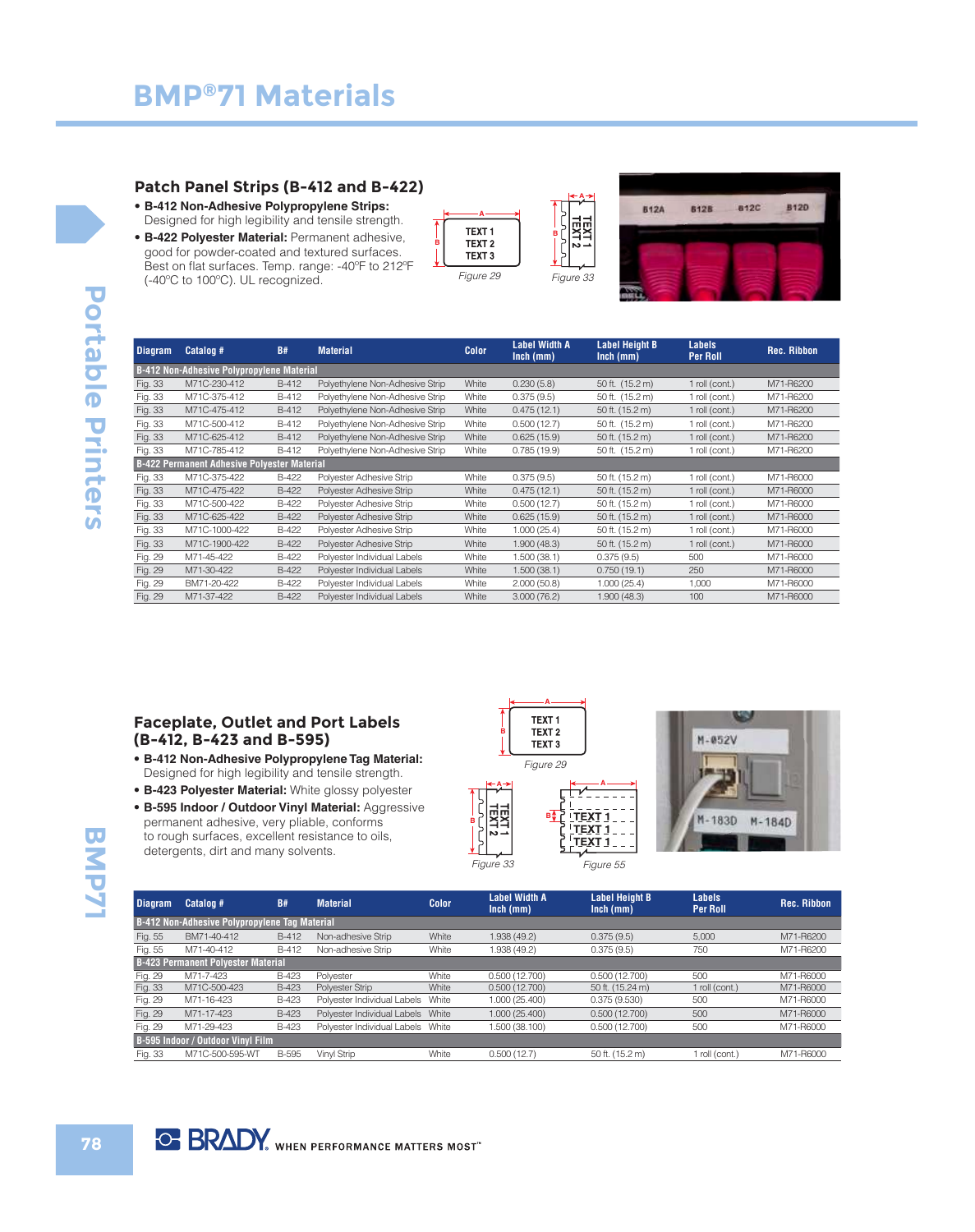#### **Non-Adhesive Tags (B-109 and B-145)**

- **B-109 Polyethylene Tag Material:** Multipurpose tag that can be used for a variety of applications including identification of multiconductor cables, inventory, equipment, lockout and work-in-progress. Extremely tear resistant and superior cold-weather tag.
- **B-145 Polyethylene and B-145FR Fire Retardant Polyethylene Tag Materials:** Non-adhesive hang tags are made of 9.5 mil cross laminated polyethylene film with a thermal transfer printable topcoat. Used for a variety of tag applications including ID of multiconductor cables and equipment.







| <b>Diagram</b> | Catalog #                      | <b>B#</b>      | <b>Material</b> | <b>Color</b> | <b>Label Width A</b><br>$lnch$ (mm) | <b>Label Height B</b><br>$lnch$ (mm) | <b>Labels</b><br><b>Per Roll</b> | <b>Rec. Ribbon</b> |
|----------------|--------------------------------|----------------|-----------------|--------------|-------------------------------------|--------------------------------------|----------------------------------|--------------------|
|                | <b>B-109 Polyethylene Tags</b> |                |                 |              |                                     |                                      |                                  |                    |
| Fig. 45        | M71-36-109                     | <b>B-109</b>   | Polyethylene    | White        | 1.125(28.6)                         | 1.750 (44.5)                         | 250                              | M71-R4300          |
| Fig. 56        | M71-12-109                     | B-109          | Polyethylene    | White        | 3.000(76.2)                         | 0.750(19.1)                          | 100                              | M71-R4300          |
| Fig. 56        | BM71-12-109                    | <b>B-109</b>   | Polyethylene    | White        | 3.000(76.2)                         | 0.750(19.1)                          | 1,000                            | M71-R4300          |
|                | <b>B-145 Polyethylene Tags</b> |                |                 |              |                                     |                                      |                                  |                    |
| Fig. 50        | BM71-111-145-GY                | B-145          | Polyethylene    | Light Gray   | 1.206 (30.6)                        | 0.758(19.3)                          | 1.000                            | M71-R6000          |
| Fig. 50        | M71-111-145-GY                 | B-145          | Polyethylene    | Light Grav   | 1.206 (30.6)                        | 0.758(19.3)                          | 100                              | M71-R6000          |
| Fig. 50        | BM71-110-145-GY                | B-145          | Polvethylene    | Light Gray   | 1.750 (44.5)                        | 1,000(25.4)                          | 1,000                            | M71-R6000          |
| Fig. 50        | M71-110-145-GY                 | B-145          | Polyethylene    | Light Gray   | 1.750 (44.5)                        | 1.000(25.4)                          | 100                              | M71-R6000          |
| Fig. 50        | M71-111-145FR-GY               | <b>B-145FR</b> | Polyethylene    | Liaht Grav   | 1.206 (30.6)                        | 0.758(19.3)                          | 100                              | M71-R6000          |
| Fig. 50        | M71-110-145FR-GY               | <b>B-145FR</b> | Polyethylene    | Light Gray   | 1.750(44.5)                         | 1.000(25.4)                          | 100                              | M71-R6000          |

#### **Fiber Optic Cable Flags (B-425)**

Allows more legible information on smaller diameter wires and permits you to handle and view labels without touching the wires.

• **B-425 Polypropylene Material:** Excellent solvent resistance and print performance.





| <b>Diagram</b> | Catalog #                         | <b>B#</b> | <b>Material</b> | Color <b>1</b> | <b>Label Width A</b><br>$lnch$ (mm) | <b>Label Height B</b><br>$lnch$ (mm) | <b>Labels</b><br><b>Per Roll</b> | <b>Rec. Ribbon</b> |
|----------------|-----------------------------------|-----------|-----------------|----------------|-------------------------------------|--------------------------------------|----------------------------------|--------------------|
|                | <b>B-425 Polypropylene Labels</b> |           |                 |                |                                     |                                      |                                  |                    |
| Fig. 47        | M71FP-1-425                       | B-425     | Polypropylene   | White          | .180(30.0)                          | 0.788(20.0)                          | 250                              | M71-R4300          |
| Fig. 48        | M71FT-1-425                       | B-425     | Polypropylene   | White          | 1.180 (30.0)                        | 0.788(20.0)                          | 250                              | M71-R4300          |
| Fig. 47        | M71FP-2-425                       | B-425     | Polypropylene   | White          | .750(44.5)                          | 1.000(25.4)                          | 100                              | M71-R4300          |

#### **Terminal Block Adhesive Strips (B-498)**

• **B-498 Repositionable Vinyl Cloth Material:** Industrial strength and ideal for curved surfaces. Firm adhesive can be removed cleanly and reapplied.





| <b>Diagram</b> | Catalog #                       | <b>B#</b>    | <b>Material</b> | <b>Color</b> | Label Width A<br>$lnch$ (mm) | <b>Label Height B</b><br>$lnch$ (mm) | <b>Labels Per Roll</b> | <b>Rec. Ribbon</b> |
|----------------|---------------------------------|--------------|-----------------|--------------|------------------------------|--------------------------------------|------------------------|--------------------|
|                | <b>B-498 Vinyl Cloth Labels</b> |              |                 |              |                              |                                      |                        |                    |
| Fig. 33        | M71C-240-498                    | <b>B-498</b> | Vinyl Cloth     | White        | 0.240(6.1)                   | $30$ ft. $(9.1 \text{ m})$           | 1 roll (cont.)         | M71-R6200          |
| Fig. 33        | M71C-318-498                    | <b>B-498</b> | Vinyl Cloth     | White        | 0.318(8.1)                   | 30 ft. (9.1 m)                       | 1 roll (cont.)         | M71-R6200          |
| Fig. 33        | M71C-375-498                    | <b>B-498</b> | Vinvl Cloth     | White        | 0.375(9.5)                   | $30$ ft. $(9.1 \text{ m})$           | 1 roll (cont.)         | M71-R6200          |
| Fig. 33        | BM71C-240-498                   | <b>B-498</b> | Vinyl Cloth     | White        | 0.240(6.1)                   | 275 ft. (83.8 m)                     | 1 roll (cont.)         | M71-R6200          |
| Fig. 33        | BM71C-318-498                   | <b>B-498</b> | Vinyl Cloth     | White        | 0.318(8.1)                   | 275 ft. (83.8 m)                     | 1 roll (cont.)         | M71-R6200          |
| Fig. 33        | BM71C-375-498                   | <b>B-498</b> | Vinyl Cloth     | White        | 0.375(9.5)                   | 275 ft. (83.8 m)                     | 1 roll (cont.)         | M71-R6200          |

**THMB**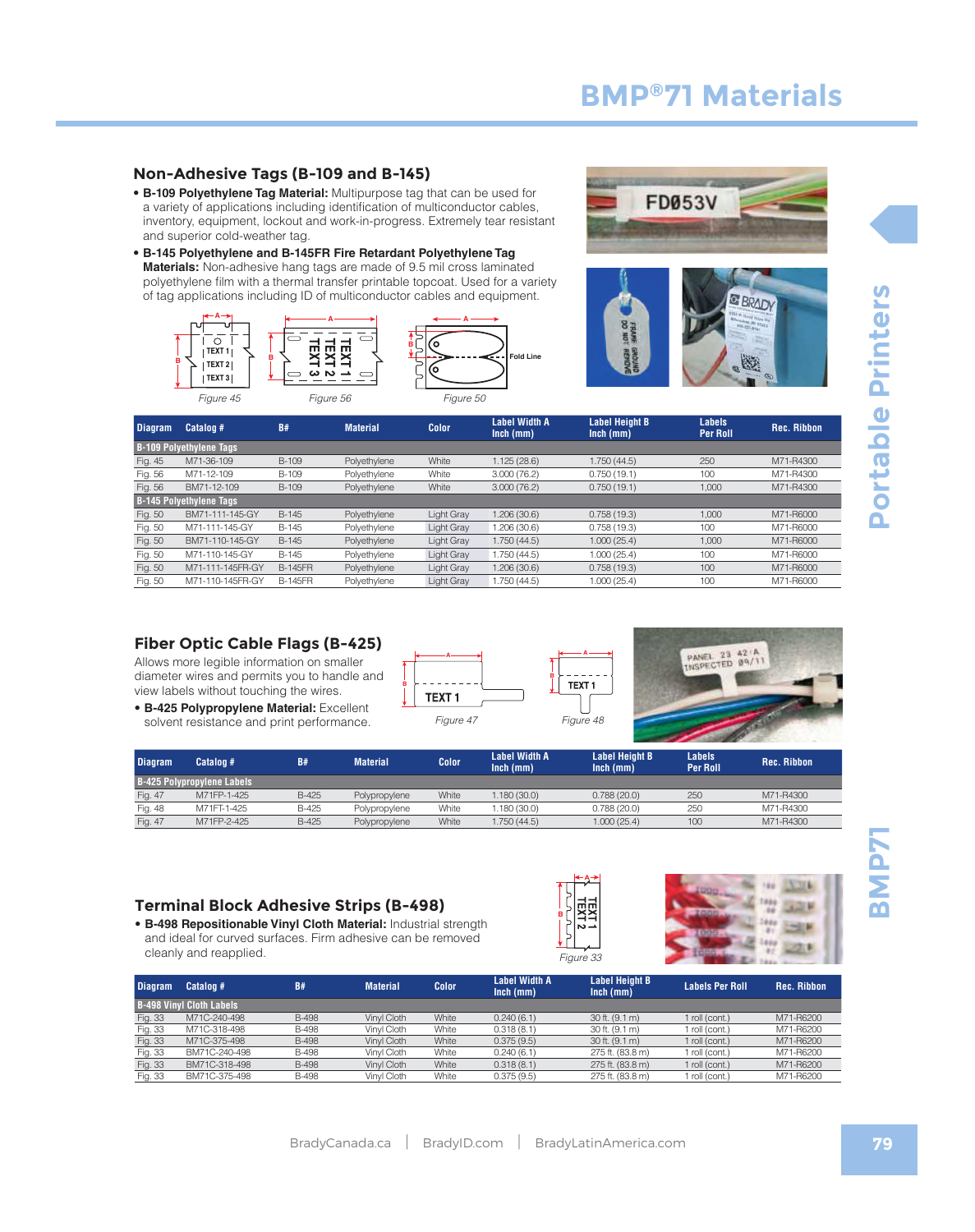#### **Adhesive Cloth Wire and Cable Wraps (B-498 and B-499)**

• **B-498 Repositionable Vinyl Cloth Material:**  Industrial strength and ideal for curved surfaces. Firm adhesive can be removed cleanly and reapplied.





• **B-499 Permanent Nylon Cloth Material:** Durable industrial strength and designed to conform to curved surfaces.

| <b>Diagram</b> | Catalog #                                      | <b>Material</b> | <b>Color</b> | <b>Approx. Wire</b><br>Gauge | <b>Label Width A</b><br>$lnch$ (mm) | <b>Label Height B</b><br>$lnch$ (mm) | <b>Labels Per Roll</b> | <b>Rec. Ribbon</b> |
|----------------|------------------------------------------------|-----------------|--------------|------------------------------|-------------------------------------|--------------------------------------|------------------------|--------------------|
|                | <b>B-498 Repositionable Vinyl Cloth Labels</b> |                 |              |                              |                                     |                                      |                        |                    |
| Fig. 29        | M71-7-498                                      | <b>B-498</b>    | White        | $16 - 10$                    | 0.500(12.7)                         | 0.500(12.7)                          | 500                    | M71-R6200          |
| Fig. 29        | M71-17-498                                     | <b>B-498</b>    | White        | $12 - 10$                    | 1.000(25.4)                         | 0.500(12.7)                          | 500                    | M71-R6200          |
| Fig. 29        | M71-10-498                                     | <b>B-498</b>    | White        | $16 - 10$                    | 0.250(6.4)                          | 0.750(19.1)                          | 750                    | M71-R6200          |
| Fig. 29        | BM71-11-498                                    | <b>B-498</b>    | White        | $16 - 10$                    | 0.500(12.7)                         | 0.750(19.1)                          | 5,000                  | M71-R6200          |
| Fig. 29        | M71-11-498                                     | <b>B-498</b>    | White        | $16 - 10$                    | 0.500(12.7)                         | 0.750(19.1)                          | 500                    | M71-R6200          |
| Fig. 29        | M71-16-498                                     | <b>B-498</b>    | White        | $12 - 10$                    | 0.375(9.5)                          | 1.000(25.4)                          | 500                    | M71-R6200          |
| Fig. 29        | BM71-18-498                                    | <b>B-498</b>    | White        | $12 - 10$                    | 0.750(19.1)                         | 1.000(25.4)                          | 2,500                  | M71-R6200          |
| Fig. 29        | M71-18-498                                     | <b>B-498</b>    | White        | $12 - 10$                    | 0.750(19.1)                         | 1.000(25.4)                          | 250                    | M71-R6200          |
| Fig. 29        | BM71-19-498                                    | <b>B-498</b>    | White        | $12 - 10$                    | 1.000(25.4)                         | 1.000(25.4)                          | 2.500                  | M71-R6200          |
| Fig. 29        | M71-19-498                                     | <b>B-498</b>    | White        | $12 - 10$                    | 1.000(25.4)                         | 1.000(25.4)                          | 250                    | M71-R6200          |
| Fig. 29        | BM71-29-498                                    | <b>B-498</b>    | White        | $10 - 4$                     | 0.500(12.7)                         | 1.500(38.1)                          | 5000                   | M71-R6200          |
| Fig. 29        | M71-29-498                                     | <b>B-498</b>    | White        | $10 - 4$                     | 0.500(12.7)                         | 1.500(38.1)                          | 500                    | M71-R6200          |
| Fig. 29        | M71-30-498                                     | <b>B-498</b>    | White        | $10 - 4$                     | 0.750(19.1)                         | 1.500(38.1)                          | 250                    | M71-R6200          |
| Fig. 29        | M71-31-498                                     | <b>B-498</b>    | White        | $10 - 4$                     | 1.000(25.4)                         | 1.500(38.1)                          | 250                    | M71-R6200          |
| Fig. 29        | M71-32-498                                     | <b>B-498</b>    | White        | $10 - 4$                     | 1.500(38.1)                         | 1.500(38.1)                          | 250                    | M71-R6200          |
| Fig. 29        | M71-21-498                                     | <b>B-498</b>    | White        | Cables                       | 1.000(25.4)                         | 2.500(63.5)                          | 100                    | M71-R6200          |
| Fig. 29        | M71-33-498                                     | <b>B-498</b>    | White        | Cables                       | 1.500(38.1)                         | 4.000(101.6)                         | 100                    | M71-R6200          |
| Fig. 33        | M71C-500-498                                   | <b>B-498</b>    | White        | $\overline{\phantom{a}}$     | 0.500(12.7)                         | 30 ft. (9.1 m)                       | 1 roll (cont.)         | M71-R6200          |
| Fig. 33        | M71C-1000-498                                  | <b>B-498</b>    | White        | $\overline{\phantom{a}}$     | 1.000(25.4)                         | 30 ft. (9.1 m)                       | 1 roll (cont.)         | M71-R6200          |
| Fig. 33        | M71C-1900-498                                  | <b>B-498</b>    | White        | $\overline{\phantom{0}}$     | 1.900(48.3)                         | 30 ft. (9.1 m)                       | 1 roll (cont.)         | M71-R6200          |
|                | <b>B-499 Nylon Cloth Labels</b>                |                 |              |                              |                                     |                                      |                        |                    |
| Fig. 29        | M71-7-499                                      | <b>B-499</b>    | White        | $16 - 10$                    | 0.500(12.7)                         | 0.500(12.7)                          | 500                    | M71-R4300          |
| Fig. 29        | BM71-11-499                                    | <b>B-499</b>    | White        | $16 - 10$                    | 0.500(12.7)                         | 0.750(19.1)                          | 5000                   | M71-R4300          |
| Fig. 29        | M71-11-499                                     | <b>B-499</b>    | White        | $16 - 10$                    | 0.500(12.7)                         | 0.750(19.1)                          | 500                    | M71-R4300          |
| Fig. 29        | M71-16-499                                     | <b>B-499</b>    | White        | $12 - 10$                    | 0.375(9.5)                          | 1.000(25.4)                          | 500                    | M71-R4300          |
| Fig. 29        | M71-18-499                                     | <b>B-499</b>    | White        | $12 - 10$                    | 0.750(19.1)                         | 1.000(25.4)                          | 250                    | M71-R4300          |
| Fig. 29        | M71-19-499                                     | <b>B-499</b>    | White        | $12 - 10$                    | 1.000(25.4)                         | 1.000(25.4)                          | 250                    | M71-R4300          |
| Fig. 29        | M71-78-499                                     | <b>B-499</b>    | White        | $12 - 10$                    | 1.900(48.3)                         | 1.000(25.4)                          | 250                    | M71-R4300          |
| Fig. 29        | M71-28-499                                     | <b>B-499</b>    | White        | $10 - 4$                     | 0.250(6.4)                          | 1.500(38.1)                          | 750                    | M71-R4300          |
| Fig. 29        | M71-29-499                                     | <b>B-499</b>    | White        | $10 - 4$                     | 0.500(12.7)                         | 1.500(38.1)                          | 500                    | M71-R4300          |
| Fig. 29        | M71-30-499                                     | <b>B-499</b>    | White        | $10 - 4$                     | 0.750(19.1)                         | 1.500(38.1)                          | 250                    | M71-R4300          |
| Fig. 29        | M71-31-499                                     | <b>B-499</b>    | White        | $10 - 4$                     | 1.000(25.4)                         | 1.500(38.1)                          | 250                    | M71-R4300          |
| Fig. 29        | M71-21-499                                     | <b>B-499</b>    | White        | Cables                       | 1.000(25.4)                         | 2.500(63.5)                          | 100                    | M71-R4300          |
| Fig. 33        | M71C-500-499                                   | <b>B-499</b>    | White        | $\overline{\phantom{0}}$     | 0.500(12.7)                         | 30 ft. (9.1 m)                       | 1 roll (cont.)         | M71-R4300          |
| Fig. 33        | M71C-1000-499                                  | <b>B-499</b>    | White        |                              | 1.000(25.4)                         | 30 ft. (9.1 m)                       | 1 roll (cont.)         | M71-R4300          |
| Fig. 33        | M71C-1900-499                                  | <b>B-499</b>    | White        |                              | 1.900(48.3)                         | 30 ft. (9.1 m)                       | 1 roll (cont.)         | M71-R4300          |

Approx. wire gauge based on AWG for THHN wire.

#### **Polyimide High Temp Adhesive Wire and Cable Labels (B-472)**

• **B-472 Polyimide Material:** Specifically designed to self-extinguish and from propagating.

|   | <b>TEXT1</b>                           | в |
|---|----------------------------------------|---|
| в | TEXT <sub>2</sub><br>TEXT <sub>3</sub> |   |
|   |                                        |   |



| a prevent names | .    |
|-----------------|------|
|                 | Figu |

| gure 29 | Figure 33 |
|---------|-----------|
|         |           |

**A**

TEXT1

| <b>Diagram</b> | Catalog #        | <b>B#</b>    | <b>Material</b> | <b>Color</b> | <b>Approx. Wire</b><br>Gauge | <b>Label Width A</b><br>$lnch$ (mm) | <b>Label Height B</b><br>$lnch$ (mm) | <b>Labels Per Roll</b> | <b>Rec. Ribbon</b> |
|----------------|------------------|--------------|-----------------|--------------|------------------------------|-------------------------------------|--------------------------------------|------------------------|--------------------|
| Fig 29         | M71-10-472       | <b>B-472</b> | Polyimide       | White        | $16 - 10$                    | 0.250(6.4)                          | 0.750(25.4)                          | 750                    | M71-R4300          |
| <b>Fig 29</b>  | M71-30-472       | B-472        | Polvimide       | White        | $16 - 10$                    | 1.500(38.1)                         | 0.750(38.1)                          | 250                    | M71-R4300          |
| Fig 29         | M71-15-472       | <b>B-472</b> | Polvimide       | White        | $12 - 10$                    | 0.275(7.0)                          | 1.000(25.4)                          | 750                    | M71-R4300          |
| Fig 29         | M71-17-472       | B-472        | Polvimide       | White        | $12 - 10$                    | 0.500(12.7)                         | 1.000(25.4)                          | 500                    | M71-R4300          |
| Fig 29         | M71-19-472       | <b>B-472</b> | Polvimide       | White        | $12 - 10$                    | 1.000(25.4)                         | 1.000(25.4)                          | 250                    | M71-R4300          |
| Fig 29         | M71-21-472       | B-472        | Polvimide       | White        | $12 - 10$                    | 2.500(63.5)                         | 1.000(38.1)                          | 100                    | M71-R4300          |
| Fig 29         | M71-29-472       | <b>B-472</b> | Polvimide       | White        | $10 - 4$                     | 0.500(12.7)                         | 1.500(19.1)                          | 500                    | M71-R4300          |
| Fig 29         | M71-31-472       | B-472        | Polvimide       | White        | $10 - 4$                     | 1.000(25.4)                         | 1.500(16.5)                          | 250                    | M71-R4300          |
| Fig 33         | M71C-1000-472    | <b>B-472</b> | Polvimide       | White        |                              | 1.000(25.4)                         | 50 ft. (15.2 m)                      | 1 roll (cont.)         | M71-R4300          |
| <b>Fig 33</b>  | M71C-1500-472    | B-472        | Polyimide       | White        |                              | 1.500(38.1)                         | 50 ft. (15.2 m)                      | 1 roll (cont.)         | M71-R4300          |
| Fig 33         | M71C-2000-472    | <b>B-472</b> | Polvimide       | White        |                              | 2.000(50.8)                         | 50 ft. (15.2 m)                      | 1 roll (cont.)         | M71-R4300          |
| <b>Fig 33</b>  | M71C-1000-472-YL | B-472        | Polyimide       | Yellow       |                              | 1.000(38.1)                         | 50 ft. (15.2 m)                      | 1 roll (cont.)         | M71-R4300          |
| Fig 33         | M71C-1500-472-YL | <b>B-472</b> | Polvimide       | Yellow       |                              | 1.500 (50.8)                        | 50 ft. (15.2 m)                      | 1 roll (cont.)         | M71-R4300          |
| <b>Fig 33</b>  | M71C-2000-472-YL | B-472        | Polvimide       | Yellow       |                              | 2.000(38.1)                         | 50 ft. (15.2 m)                      | 1 roll (cont.)         | M71-R4300          |

Approx. wire gauge based on AWG for THHN wire.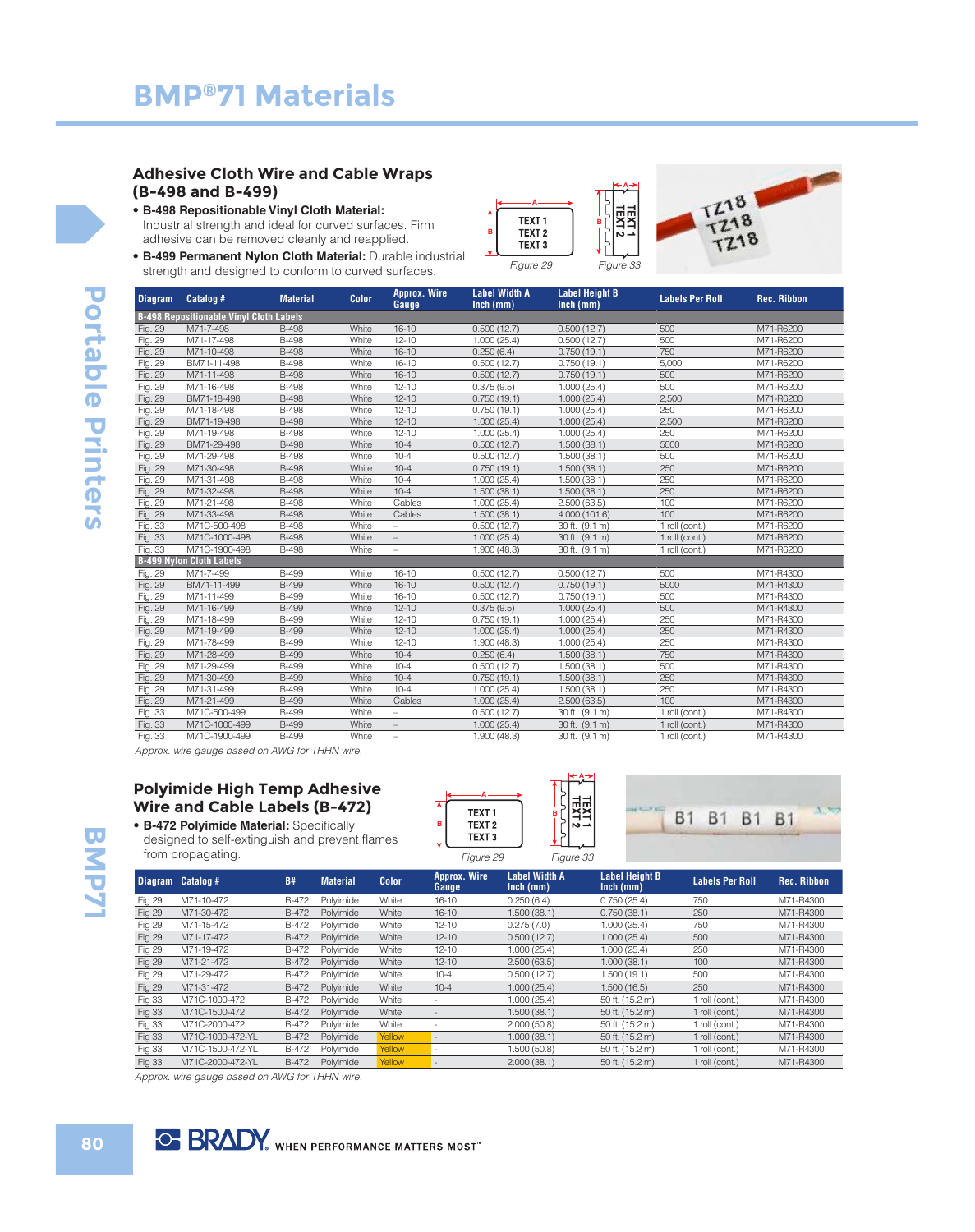#### **Tedlar® Adhesive Wire and Cable Labels (B-642)**

• **B-642 Material:** Self-extinguishing material used for wire and cable marking applications, particularly in aerospace, defense and mass transit industries.



Figure 43

TEXT 3

 $TEXT$ **C**

TEXT<sub>2</sub>

**B**

**C TEXT 1 TEXT 1**

**A**

**B**



TA1-1138

**XFCO** 

|               | Diagram Catalog # | <b>B#</b> | <b>Material Color</b> |       | <b>Approx. Wire</b><br>Gauge | Label Width A<br>$lnch$ (mm) | <b>Label Height B</b><br>$lnch$ (mm) | <b>Print-On Height C</b><br>$lnch$ (mm) | Labels<br>Per Roll | Rec. Ribbon |
|---------------|-------------------|-----------|-----------------------|-------|------------------------------|------------------------------|--------------------------------------|-----------------------------------------|--------------------|-------------|
| <b>Fig 32</b> | M71-19-642        | B-642     | Tedlar®               | White | 12 to 10                     | 1.000 (25.400)               | 1.000 (25.400)                       | 0.375(9.530)                            | 250                | M71-R4300   |
| <b>Fig 32</b> | M71-31-642        | B-642     | Tedlar®               | White | $10$ to $4$                  | 1.000 (25.400)               | 1.500 (38.100)                       | 0.500(12.700)                           | 250                | M71-R6200   |
| <b>Fig 32</b> | M71-21-642        | B-642     | Tedlar®               | White | 25 Pair Copper               | 1.000 (25.400)               | 2.500 (63.500)                       | 0.750(38.1)                             | 100                | M71-R6200   |
|               |                   |           |                       |       |                              |                              |                                      |                                         |                    |             |

Approx. wire gauge based on AWG for THHN wire. Tedlar® is a registered trademark of DuPont.

Figure 29

**B**

**A**

TEXT<sub>1</sub>

TEXT<sub>2</sub>

TEXT<sub>3</sub>

#### **Self-laminating Wire and Cable Labels (B-427)**

• **B-427 Self-laminating Vinyl Material:** Wire markers with superior chemical and abrasion resistance. Non-printed clear area wraps around to overlaminate the

printed text. UL recognized and RoHS compliant. Figure 29 Figure 32

| <b>Diagram</b> | Catalog #                                 | B#           | <b>Color</b> | Approx.<br><b>Wire Gauge</b> | <b>Label Width A</b><br>$lnch$ (mm) | <b>Label Height B</b><br>Inch (mm) | Print-On Height C<br>Inch (mm) | <b>Labels</b><br><b>Per Row</b> | <b>Labels</b><br><b>Per Roll</b> | <b>Rec. Ribbon</b> |
|----------------|-------------------------------------------|--------------|--------------|------------------------------|-------------------------------------|------------------------------------|--------------------------------|---------------------------------|----------------------------------|--------------------|
|                | <b>B-427 Self-laminating Vinyl Labels</b> |              |              |                              |                                     |                                    |                                |                                 |                                  |                    |
| Fig. 32        | M71-10-427                                | B-427        | White        | $16 - 10$                    | 0.250(6.350)                        | 0.750(19.050)                      | 0.375(9.530)                   | $\mathbf{1}$                    | 750                              | M71-R4300          |
| Fig. 32        | M71-11-427                                | <b>B-427</b> | White        | $16 - 10$                    | 0.500(12.700)                       | 0.750 (19.050)                     | 0.375(9.530)                   | $\mathbf{1}$                    | 500                              | M71-R4300          |
| Fig. 32        | BM71-11-427                               | B-427        | White        | $16 - 10$                    | 0.500(12.700)                       | 0.750(19.050)                      | 0.375(9.530)                   | $\mathbf{1}$                    | 5,000                            | M71-R4300          |
| Fig. 32        | M71-96-427                                | <b>B-427</b> | White        | $16 - 10$                    | 1.000 (25.400)                      | 0.750 (19.050)                     | 0.375(9.530)                   | $\mathbf{1}$                    | 250                              | M71-R4300          |
| Fig. 29        | M71-30-427-AW                             | <b>B-427</b> | White        | $10 - 4$                     | 1.500 (38.100)                      | 0.750(19.050)                      |                                | $\mathbf{1}$                    | 250                              | M71-R4300          |
| Fig. 32        | M71-17-427                                | <b>B-427</b> | White        | $12 - 10$                    | 0.500(12.700)                       | 1.000 (25.400)                     | 0.375(9.530)                   | $\mathbf{1}$                    | 500                              | M71-R4300          |
| Fig. 32        | BM71-17-427                               | <b>B-427</b> | White        | $12 - 10$                    | 0.500(12.700)                       | 1.000 (25.400)                     | 0.375(9.530)                   | $\mathbf{1}$                    | 5,000                            | M71-R4300          |
| Fig. 32        | M71-18-427                                | <b>B-427</b> | White        | $10 - 4$                     | 0.750(19.050)                       | 1.000 (25.400)                     | 0.375(9.530)                   | $\mathbf{1}$                    | 250                              | M71-R4300          |
| Fig. 32        | BM71-18-427                               | <b>B-427</b> | White        | $10 - 4$                     | 0.750(19.050)                       | 1.000 (25.400)                     | 0.375(9.530)                   | $\mathbf{1}$                    | 2,500                            | M71-R4300          |
| Fig. 32        | M71-19-427                                | B-427        | White        | $12 - 10$                    | 1.000 (25.400)                      | 1.000 (25.400)                     | 0.375(9.530)                   | $\mathbf{1}$                    | 250                              | M71-R4300          |
| Fig. 32        | BM71-19-427                               | <b>B-427</b> | White        | $12 - 10$                    | 1.000 (25.400)                      | 1.000 (25.400)                     | 0.375(9.530)                   | $\mathbf{1}$                    | 2,500                            | M71-R4300          |
| Fig. 32        | M71-104-427                               | B-427        | White        | $12 - 10$                    | 1.500 (38.100)                      | 1.000 (25.400)                     | 0.375(9.530)                   | $\mathbf{1}$                    | 250                              | M71-R4300          |
| Fig. 32        | M71-103-427                               | <b>B-427</b> | White        | $10 - 4$                     | 1.000 (25.400)                      | 1.250 (31.750)                     | 0.500(12.700)                  | $\mathbf{1}$                    | 250                              | M71-R4300          |
| Fig. 32        | M71-28-427                                | <b>B-427</b> | White        | $10 - 4$                     | 0.250(6.350)                        | 1.500 (38.100)                     | 0.500(12.700)                  | $\mathbf{1}$                    | 750                              | M71-R4300          |
| Fig. 32        | M71-29-427                                | <b>B-427</b> | White        | $10 - 4$                     | 0.500(12.700)                       | 1.500 (38.100)                     | 0.500(12.700)                  | $\mathbf{1}$                    | 500                              | M71-R4300          |
| Fig. 32        | BM71-29-427                               | B-427        | White        | $10 - 4$                     | 0.500(12.700)                       | 1.500 (38.100)                     | 0.500(12.700)                  | $\mathbf{1}$                    | 5,000                            | M71-R4300          |
| Fig. 32        | M71-30-427                                | <b>B-427</b> | White        | $10 - 4$                     | 0.750(19.050)                       | 1.500 (38.100)                     | 0.500(12.700)                  | $\mathbf{1}$                    | 250                              | M71-R4300          |
| Fig. 32        | BM71-30-427                               | <b>B-427</b> | White        | $10 - 4$                     | 0.750(19.050)                       | 1.500 (38.100)                     | 0.500(12.700)                  | $\mathbf{1}$                    | 2,500                            | M71-R4300          |
| Fig. 32        | M71-31-427                                | <b>B-427</b> | White        | $10 - 4$                     | 1.000 (25.400)                      | 1.500 (38.100)                     | 0.500(12.700)                  | $\mathbf{1}$                    | 250                              | M71-R4300          |
| Fig. 32        | BM71-31-427                               | <b>B-427</b> | White        | $10 - 4$                     | 1.000 (25.400)                      | 1.500 (38.100)                     | 0.500(12.700)                  | $\mathbf{1}$                    | 2,500                            | M71-R4300          |
| Fig. 32        | M71-32-427                                | <b>B-427</b> | White        | $10 - 4$                     | 1.500 (38.100)                      | 1.500 (38.100)                     | 0.500(12.700)                  | $\mathbf{1}$                    | 250                              | M71-R4300          |
| Fig. 32        | BM71-32-427                               | <b>B-427</b> | White        | $10 - 4$                     | 1.500 (38.100)                      | 1.500 (38.100)                     | 0.500(12.700)                  | $\mathbf{1}$                    | 1.000                            | M71-R4300          |
| Fig. 32        | M71-88-427                                | <b>B-427</b> | White        | $10 - 4$                     | 1.750 (44.450)                      | 1.500 (38.100)                     | 0.500(12.700)                  | $\mathbf{1}$                    | 250                              | M71-R4300          |
| Fig. 32        | M71-107-427                               | B-427        | White        | $10 - 4$                     | 2.000 (50.800)                      | 1.500 (38.100)                     | 0.500(12.700)                  | $\mathbf{1}$                    | 100                              | M71-R4300          |
| Fig. 32        | BM71-107-427                              | <b>B-427</b> | White        | $10 - 4$                     | 2.000 (50.800)                      | 1.500 (38.100)                     | 0.500(12.700)                  | $\mathbf{1}$                    | 1,000                            | M71-R4300          |
| Fig. 32        | M71-21-427                                | B-427        | White        | Cables                       | 1.000 (25.400)                      | 2.500 (63.500)                     | 0.750(19.050)                  | $\mathbf{1}$                    | 100                              | M71-R4300          |
| Fig. 32        | BM71-21-427                               | B-427        | White        | Cables                       | 1.000 (25.400)                      | 2.500 (63.500)                     | 0.750(19.050)                  | $\mathbf{1}$                    | 1,000                            | M71-R4300          |
| Fig. 32        | M71-66-427                                | B-427        | White        | Cables                       | 1.938 (49.230)                      | 3.150 (80.000)                     | 1.000 (25.400)                 | $\mathbf{1}$                    | 100                              | M71-R4300          |
| Fig. 43        | M71-64-427                                | <b>B-427</b> | White        | Cables                       | 1.000 (25.400)                      | 3.375 (85.730)                     | 1.125 (28.580)                 | $\mathbf{1}$                    | 100                              | M71-R4300          |
| Fig. 43        | BM71-64-427                               | <b>B-427</b> | White        | Cables                       | 1.000 (25.400)                      | 3.375 (85.730)                     | 1.125 (28.580)                 | $\mathbf{1}$                    | 1.000                            | M71-R4300          |
| Fig. 32        | M71-23-427                                | <b>B-427</b> | White        | Cables                       | 1.000 (25.400)                      | 4.000 (101.600)                    | 1.000 (25.400)                 | $\mathbf{1}$                    | 100                              | M71-R4300          |
| Fig. 32        | BM71-23-427                               | <b>B-427</b> | White        | Cables                       | 1.000 (25.400)                      | 4.000 (101.600)                    | 1.000 (25.400)                 | $\mathbf{1}$                    | 1.000                            | M71-R4300          |
| Fig. 32        | M71-109-427                               | <b>B-427</b> | White        | Cables                       | 1.500 (38.100)                      | 4.000 (101.600)                    | 1.500 (38.100)                 | $\mathbf{1}$                    | 100                              | M71-R4300          |
| Fig. 32        | M71-33-427                                | B-427        | White        | Cables                       | 1.500 (38.100)                      | 4.000 (101.600)                    | 1.000 (25.400)                 | $\mathbf{1}$                    | 100                              | M71-R4300          |
| Fig. 32        | BM71-109-427                              | <b>B-427</b> | White        | Cables                       | 1.500 (38.100)                      | 4.000 (101.600)                    | 1.500 (38.100)                 | $\mathbf{1}$                    | 500                              | M71-R4300          |
| Fig. 32        | BM71-33-427                               | B-427        | White        | Cables                       | 1.500 (38.100)                      | 4.000 (101.600)                    | 1.000 (25.400)                 | $\mathbf{1}$                    | 500                              | M71-R4300          |
| Fig. 32        | M71-34-427                                | <b>B-427</b> | White        | Cables                       | 1.500 (38.100)                      | 6.000 (152.400)                    | 1.500 (38.100)                 | $\mathbf{1}$                    | 50                               | M71-R4300          |
| Fig. 32        | BM71-34-427                               | B-427        | White        | Cables                       | 1.500 (38.100)                      | 6.000 (152.400)                    | 1.500 (38.100)                 | $\mathbf{1}$                    | 500                              | M71-R4300          |
| Fig. 32        | M71-19-427-YL                             | <b>B-427</b> | Yellow       | $12 - 10$                    | 1.000 (25.400)                      | 1.000 (25.400)                     | 0.375(9.530)                   | $\mathbf{1}$                    | 250                              | M71-R4300          |
| Fig. 32        | M71-31-427-YL                             | B-427        | Yellow       | $10 - 4$                     | 1.000 (25.400)                      | 1.500 (38.100)                     | 0.500(12.700)                  | $\mathbf{1}$                    | 250                              | M71-R4300          |
| Fig. 32        | M71-32-427-YL                             | <b>B-427</b> | Yellow       | $10 - 4$                     | 1.500 (38.100)                      | 1.500 (38.100)                     | 0.500(12.700)                  | $\mathbf{1}$                    | 250                              | M71-R4300          |
| Fig. 32        | M71-21-427-YL                             | <b>B-427</b> | Yellow       | Cables                       | 1.000 (25.400)                      | 2.500 (63.500)                     | 0.750(19.050)                  | $\mathbf{1}$                    | 100                              | M71-R4300          |
| Fig. 32        | M71-33-427-YL                             | <b>B-427</b> | Yellow       | Cables                       | 1.500 (38.100)                      | 4.000 (101.600)                    | 1.000 (25.400)                 | $\mathbf{1}$                    | 100                              | M71-R4300          |
| Fig. 32        | M71-30-427-BL                             | B-427        | <b>Blue</b>  | $10 - 4$                     | 0.750(19.050)                       | 1.500 (38.100)                     | 0.500(12.700)                  | $\mathbf{1}$                    | 250                              | M71-R4300          |
| Fig. 32        | M71-30-427-PL                             | <b>B-427</b> | Purple       | $10 - 4$                     | 0.750(19.050)                       | 1.500 (38.100)                     | 0.500(12.700)                  | $\mathbf{1}$                    | 250                              | M71-R4300          |
| Fig. 32        | M71-31-427-GN                             | <b>B-427</b> | Green        | $10 - 4$                     | 1.000 (25.400)                      | 1.500 (38.100)                     | 0.500(12.700)                  | $\mathbf{1}$                    | 250                              | M71-R4300          |
| Fig. 32        | M71-30-427-RD                             | <b>B-427</b> | Red          | $10 - 4$                     | 0.750(19.050)                       | 1.500 (38.100)                     | 0.500(12.700)                  | $\mathbf{1}$                    | 250                              | M71-R4300          |
| Fig. 32        | M71-31-427-RD                             | B-427        | Red          | $10 - 4$                     | 1.000 (25.400)                      | 1.500 (38.100)                     | 0.500(12.700)                  | $\mathbf{1}$                    | 250                              | M71-R4300          |

Approx. wire gauge based on AWG for THHN wire.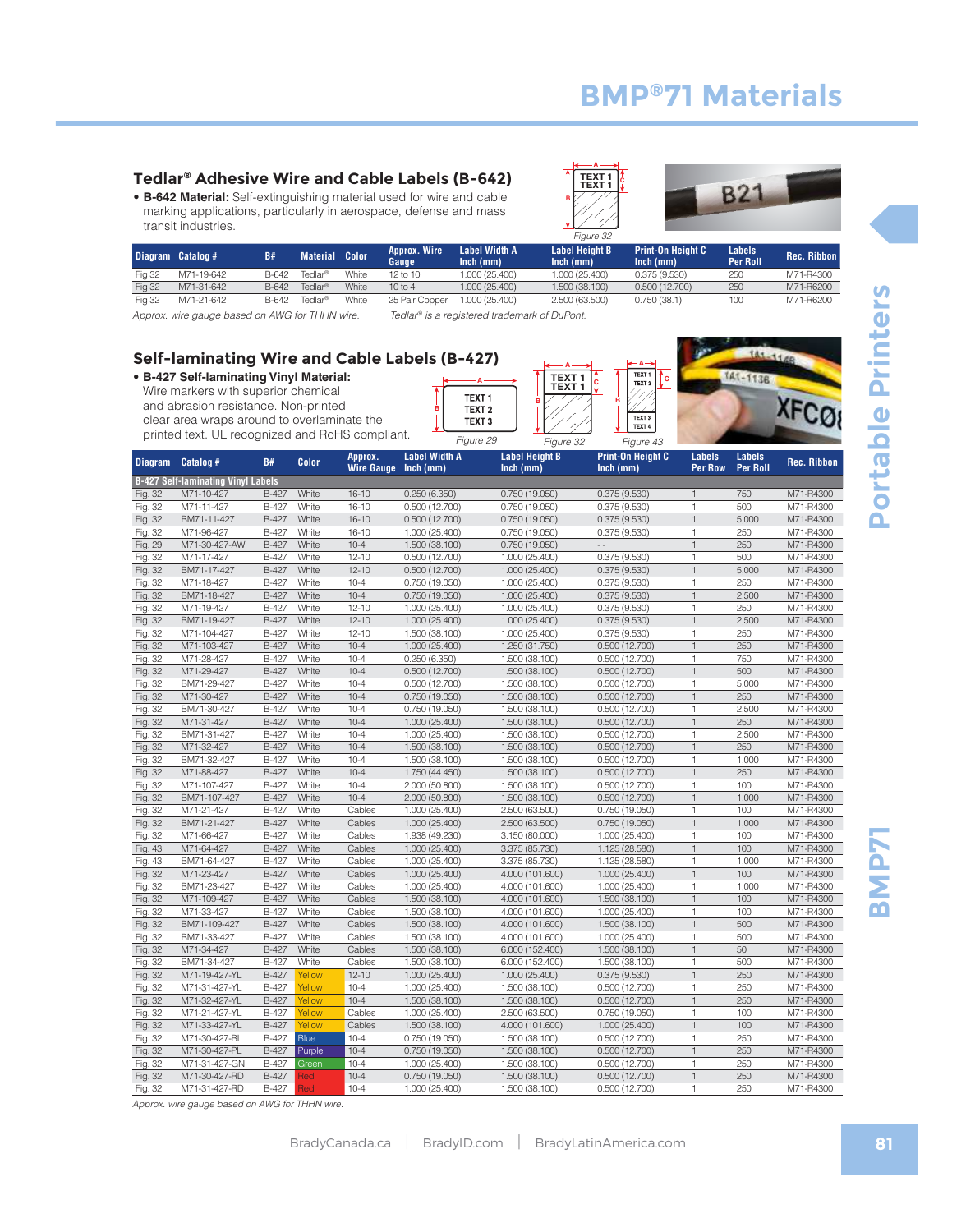• SSAE-AS-23053/5 • SAE-AS-81531 • RoHS compliant

#### **PermaSleeve® PS Polyolefin Wire Marking Sleeves (B-342)**

3:1 heat-shrinkable wire marking sleeve that fits snugly around wires for identification and protection. These faderesistant and flame retardant sleeves have an operating temperature of -67°F to 275°F (-55°C to 130°C). **Meets specifications:** 



| 010100                            |  |
|-----------------------------------|--|
| 43 + 69 + 69 Fe                   |  |
| 13.1.88.2.9.65<br>(2) (2) ( 9, 9) |  |
| 0.0752                            |  |
| 0.0153                            |  |

|                |                                                                           | Color  | Approx.           | <b>For Wire Diameters</b>                                                                    | <b>Supplied</b>                  | <b>Recovered</b>               | Recovered                            | <b>Sleeves</b>    |             | Rec.          |
|----------------|---------------------------------------------------------------------------|--------|-------------------|----------------------------------------------------------------------------------------------|----------------------------------|--------------------------------|--------------------------------------|-------------------|-------------|---------------|
| <b>Diagram</b> | Catalog #                                                                 |        | <b>Wire Gauge</b> | $lnch$ (mm)<br>Min.<br>Max.                                                                  | <b>Diameter B</b><br>$lnch$ (mm) | <b>Diameter</b><br>$lnch$ (mm) | <b>Wall Thickness</b><br>$lnch$ (mm) | Per<br><b>Row</b> | Per<br>Roll | <b>Ribbon</b> |
|                | 3:1 Shrink ratio single-side printable, 1" sleeve width (dimension A):    |        |                   |                                                                                              |                                  |                                |                                      |                   |             |               |
| Fig. 44        | * BM71-94-1-342                                                           | White  | 28 to 20          | $0.023(0.6) - 0.080(2.0)$                                                                    | 0.094(2.4)                       | 0.024(0.6)                     | $.024(0.6) \pm .003(0.07)$           | $\mathbf{1}$      | 1,000       | M71-R4300     |
| Fig. 44        | * M71-94-1-342                                                            | White  | 28 to 20          | $0.023(0.6) - 0.080(2.0)$                                                                    | 0.094(2.4)                       | 0.024(0.6)                     | $.024(0.6) \pm .003(0.07)$           | 1                 | 100         | M71-R4300     |
| Fig. 44        | BM71-125-1-342                                                            | White  | 22 to 16          | $0.046(1.2) - 0.110(2.8)$                                                                    | 0.125(3.2)                       | 0.047(1.2)                     | $.020(0.5) \pm .003(0.07)$           | $\mathbf{1}$      | 1,000       | M71-R4300     |
| Fig. 44        | * M71-125-1-342                                                           | White  | 22 to 16          | $0.046(1.2) - 0.110(2.8)$                                                                    | 0.125(3.2)                       | 0.047(1.2)                     | $.020(0.5) \pm .003(0.07)$           | $\mathbf{1}$      | 100         | M71-R4300     |
| Fig. 44        | * BM71-187-1-342                                                          | White  | 20 to 10          | $0.062(1.6) - 0.150(3.8)$                                                                    | 0.187(4.7)                       | 0.062(1.6)                     | $.020(0.5) \pm .003(0.07)$           | $\mathbf{1}$      | 1,000       | M71-R4300     |
| Fig. 44        | * M71-187-1-342                                                           | White  | 20 to 10          | $0.062(1.6) - 0.150(3.8)$                                                                    | 0.187(4.7)                       | 0.062(1.6)                     | $.020(0.5) \pm .003(0.07)$           | 1                 | 100         | M71-R4300     |
| Fig. 44        | * BM71-250-1-342                                                          | White  | 16 to 8           | $0.094(2.4) - 0.215(5.5)$                                                                    | 0.250(6.4)                       | 0.093(2.4)                     | $.025(0.6) \pm .003(0.07)$           | $\mathbf{1}$      | 1,000       | M71-R4300     |
| Fig. 44        | * M71-250-1-342                                                           | White  | 16 to 8           | $0.094(2.4) - 0.215(5.5)$                                                                    | 0.250(6.4)                       | 0.093(2.4)                     | $.025(0.6) \pm .003(0.07)$           | $\mathbf{1}$      | 100         | M71-R4300     |
| Fig. 44        | * BM71-375-1-342                                                          | White  | $12$ to 4         | $0.125(3.2) - 0.320(8.1)$                                                                    | 0.375(9.5)                       | 0.125(3.1)                     | $.025(0.6) \pm .003(0.07)$           | $\mathbf{1}$      | 1,000       | M71-R4300     |
| Fig. 44        | * M71-375-1-342                                                           | White  | $12$ to 4         | $0.125(3.2) - 0.320(8.1)$                                                                    | 0.375(9.5)                       | 0.125(3.1)                     | $.025(0.6) \pm .003(0.07)$           | $\mathbf{1}$      | 100         | M71-R4300     |
| Fig. 44        | * BM71-500-1-342                                                          | White  | 8 to 1            | $0.187(4.8) - 0.450(11.4)$                                                                   | 0.500(12.7)                      | 0.187(4.7)                     | $.025(0.6) \pm .003(0.07)$           | $\mathbf{1}$      | 1,000       | M71-R4300     |
| Fig. 44        | * M71-500-1-342                                                           | White  | 8 to 1            | $0.187(4.8) - 0.450(11.4)$                                                                   | 0.500(12.7)                      | 0.187(4.7)                     | $.025(0.6) \pm .003(0.07)$           | $\mathbf{1}$      | 100         | M71-R4300     |
| Fig. 44        | * M71-1000-1-342                                                          | White  | 2 to 0.950 dia.   | $0.333(8.5) - 0.950(24.1)$                                                                   | 1.000(25.4)                      | 0.375(9.5)                     | $.036(0.9) \pm .003(0.07)$           | $\mathbf{1}$      | 50          | M71-R4300     |
| Fig. 44        | * M71-94-1-342YL                                                          | Yellow | 28 to 20          | $0.023(0.6) - 0.080(2.0)$                                                                    | 0.094(2.4)                       | 0.024(0.6)                     | $.024(0.6) \pm .003(0.07)$           | $\mathbf{1}$      | 100         | M71-R4300     |
| Fig. 44        | * BM71-125-1-342-YL                                                       | Yellow | 22 to 16          | $0.046(1.2) - 0.110(2.8)$                                                                    | 0.125(3.2)                       | 0.047(1.2)                     | $.020(0.5) \pm .003(0.07)$           | $\mathbf{1}$      | 1,000       | M71-R4300     |
| Fig. 44        | * M71-125-1-342YL                                                         | Yellow | 22 to 16          | $0.046(1.2) - 0.110(2.8)$                                                                    | 0.125(3.2)                       | 0.047(1.2)                     | $.020(0.5) \pm .003(0.07)$           | $\mathbf{1}$      | 100         | M71-R4300     |
| Fig. 44        | * BM71-187-1-342YL                                                        | Yellow | 20 to 10          | $0.062(1.6) - 0.150(3.8)$                                                                    | 0.187(4.7)                       | 0.062(1.6)                     | $.020(0.5) \pm .003(0.07)$           | $\mathbf{1}$      | 1,000       | M71-R4300     |
| Fig. 44        | * M71-187-1-342YL                                                         | Yellow | 20 to 10          | $0.062(1.6) - 0.150(3.8)$                                                                    | 0.187(4.7)                       | 0.062(1.6)                     | $.020(0.5) \pm .003(0.07)$           | $\mathbf{1}$      | 100         | M71-R4300     |
| Fig. 44        | BM71-250-1-342-YL                                                         | Yellow | 16 to 8           | $0.094(2.4) - 0.215(5.5)$                                                                    | 0.250(6.4)                       | 0.093(2.4)                     | $.025(0.6) \pm .003(0.07)$           | $\mathbf{1}$      | 1,000       | M71-R4300     |
| Fig. 44        | M71-250-1-342YL                                                           | Yellow | 16 to 8           | $0.094(2.4) - 0.215(5.5)$                                                                    | 0.250(6.4)                       | 0.093(2.4)                     | $.025(0.6) \pm .003(0.07)$           | $\mathbf{1}$      | 100         | M71-R4300     |
| Fig. 44        | * BM71-375-1-342-YL                                                       | Yellow | 12 to 4           | $0.125(3.2) - 0.320(8.1)$                                                                    | 0.375(9.5)                       | 0.125(3.1)                     | $.025(0.6) \pm .003(0.07)$           | $\mathbf{1}$      | 1,000       | M71-R4300     |
| Fig. 44        | * M71-375-1-342YL                                                         | Yellow | 12 to 4           | $0.125(3.2) - 0.320(8.1)$                                                                    | 0.375(9.5)                       | 0.125(3.1)                     | $.025(0.6) \pm .003(0.07)$           | $\mathbf{1}$      | 100         | M71-R4300     |
| Fig. 44        | * BM71-500-1-342YL                                                        | Yellow | 8 to 1            | $0.187(4.8) - 0.450(11.4)$                                                                   | 0.500(12.7)                      | 0.187(4.7)                     | $.025(0.6) \pm .003(0.07)$           | $\mathbf{1}$      | 1,000       | M71-R4300     |
| Fig. 44        | * M71-500-1-342YL                                                         | Yellow | 8 to 1            | $0.187(4.8) - 0.450(11.4)$                                                                   | 0.500(12.7)                      | 0.187(4.7)                     | $.025(0.6) \pm .003(0.07)$           | $\mathbf{1}$      | 100         | M71-R4300     |
| Fig. 44        | * M71-1000-1-342YL                                                        | Yellow | 2 to 0.950 dia.   | $0.333(8.5) - 0.950(24.1)$                                                                   | 1.000(25.4)                      | 0.375(9.5)                     | $.036(0.9) \pm .003(0.07)$           | $\mathbf{1}$      | 50          | M71-R4300     |
|                | 3:1 Shrink ratio single-side printable, 1.75" sleeve width (dimension A): |        |                   |                                                                                              |                                  |                                |                                      |                   |             |               |
| Fig. 44        | * BM71-94-175-342                                                         | White  | 28 to 20          | $0.023(0.6) - 0.080(2.0)$                                                                    | 0.094(2.4)                       | 0.024(0.6)                     | $.024(0.6) \pm .003(0.07)$           | $\mathbf{1}$      | 1,000       | M71-R4300     |
| Fig. 44        | * M71-94-175-342                                                          | White  | 28 to 20          | $0.023(0.6) - 0.080(2.0)$                                                                    | 0.094(2.4)                       | 0.024(0.6)                     | $.024(0.6) \pm .003(0.07)$           | 1                 | 100         | M71-R4300     |
| Fig. 44        | BM71-125-175-342<br>$^\star$                                              | White  | 22 to 16          | $0.046(1.2) - 0.110(2.8)$                                                                    | 0.125(3.2)                       | 0.047(1.2)                     | $.020(0.5) \pm .003(0.07)$           | $\mathbf{1}$      | 1,000       | M71-R4300     |
| Fig. 44        | * M71-125-175-342                                                         | White  | 22 to 16          | $0.046(1.2) - 0.110(2.8)$                                                                    | 0.125(3.2)                       | 0.047(1.2)                     | $.020(0.5) \pm .003(0.07)$           | 1                 | 100         | M71-R4300     |
| Fig. 44        | * BM71-187-175-342                                                        | White  | 20 to 10          | $0.062(1.6) - 0.150(3.8)$                                                                    | 0.187(4.7)                       | 0.062(1.6)                     | $.020(0.5) \pm .003(0.07)$           | $\mathbf{1}$      | 1,000       | M71-R4300     |
| Fig. 44        | * M71-187-175-342                                                         | White  | 20 to 10          | $0.062(1.6) - 0.150(3.8)$                                                                    | 0.187(4.7)                       | 0.062(1.6)                     | $.020(0.5) \pm .003(0.07)$           | $\mathbf{1}$      | 100         | M71-R4300     |
| Fig. 44        | * BM71-250-175-342                                                        | White  | 16 to 8           | $0.094(2.4) - 0.215(5.5)$                                                                    | 0.250(6.4)                       | 0.093(2.4)                     | $.025(0.6) \pm .003(0.07)$           | $\mathbf{1}$      | 1,000       | M71-R4300     |
| Fig. 44        | * M71-250-175-342                                                         | White  | 16 to 8           | $0.094(2.4) - 0.215(5.5)$                                                                    | 0.250(6.4)                       | 0.093(2.4)                     | $.025(0.6) \pm .003(0.07)$           | $\mathbf{1}$      | 100         | M71-R4300     |
| Fig. 44        | * BM71-375-175-342                                                        | White  | $12$ to $4$       | $0.125(3.2) - 0.320(8.1)$                                                                    | 0.375(9.5)                       | 0.125(3.1)                     | $.025(0.6) \pm .003(0.07)$           | $\mathbf{1}$      | 1,000       | M71-R4300     |
| Fig. 44        | * M71-375-175-342                                                         | White  | 12 to 4           | $0.125(3.2) - 0.320(8.1)$                                                                    | 0.375(9.5)                       | 0.125(3.1)                     | $.025(0.6) \pm .003(0.07)$           | $\mathbf{1}$      | 100         | M71-R4300     |
| Fig. 44        | * BM71-500-175-342                                                        | White  | 8 to 1            | $0.187(4.8) - 0.450(11.4)$                                                                   | 0.500(12.7)                      | 0.187(4.7)                     | $.025(0.6) \pm .003(0.07)$           | $\mathbf{1}$      | 1,000       | M71-R4300     |
| Fig. 44        | $^\star$<br>M71-500-175-342                                               | White  | 8 to 1            | $0.187(4.8) - 0.450(11.4)$                                                                   | 0.500(12.7)                      | 0.187(4.7)                     | $.025(0.6) \pm .003(0.07)$           | $\mathbf{1}$      | 100         | M71-R4300     |
| Fig. 44        | BM71-1000-175-342<br>$^\star$                                             | White  | 2 to 0.950 dia.   | $0.333(8.5) - 0.950(24.1)$                                                                   | 1.000(25.4)                      | 0.375(9.5)                     | $.036(0.9) \pm .003(0.07)$           | $\mathbf{1}$      | 500         | M71-R4300     |
| Fig. 44        | M71-1000-175-342                                                          | White  | 2 to 0.950 dia.   | $0.333(8.5) - 0.950(24.1)$                                                                   | 1.000(25.4)                      | 0.375(9.5)                     | $.036(0.9) \pm .003(0.07)$           | 1                 | 50          | M71-R4300     |
| Fig. 44        | * BM71-94-175-342YL                                                       | Yellow | 28 to 20          | $0.023(0.6) - 0.080(2.0)$                                                                    | 0.094(2.4)                       | 0.024(0.6)                     | $.024(0.6) \pm .003(0.07)$           | $\mathbf{1}$      | 2,500       | M71-R4300     |
| Fig. 44        | * M71-94-175-342YL                                                        | Yellow | 28 to 20          | $0.023(0.6) - 0.080(2.0)$                                                                    | 0.094(2.4)                       | 0.024(0.6)                     | $.024(0.6) \pm .003(0.07)$           | $\mathbf{1}$      | 100         | M71-R4300     |
| Fig. 44        | * BM71-125-175-342YL                                                      | Yellow | 22 to 16          | $0.046(1.2) - 0.110(2.8)$                                                                    | 0.125(3.2)                       | 0.047(1.2)                     | $.020(0.5) \pm .003(0.07)$           | $\mathbf{1}$      | 1,000       | M71-R4300     |
| Fig. 44        | * M71-125-175-342YL                                                       | Yellow | 22 to 16          | $0.046(1.2) - 0.110(2.8)$                                                                    | 0.125(3.2)                       | 0.047(1.2)                     | $.020(0.5) \pm .003(0.07)$           | $\mathbf{1}$      | 100         | M71-R4300     |
| Fig. 44        | * BM71-187-175-342YL                                                      | Yellow | 20 to 10          | $0.062(1.6) - 0.150(3.8)$                                                                    | 0.187(4.7)                       | 0.062(1.6)                     | $.020(0.5) \pm .003(0.07)$           | $\mathbf{1}$      | 1,000       | M71-R4300     |
| Fig. 44        | * M71-187-175-342YL                                                       | Yellow | 20 to 10          | $0.062(1.6) - 0.150(3.8)$                                                                    | 0.187(4.7)                       | 0.062(1.6)                     | $.020(0.5) \pm .003(0.07)$           | $\mathbf{1}$      | 100         | M71-R4300     |
| Fig. 44        | * BM71-250-175-342YL Yellow 16 to 8                                       |        |                   | $0.094(2.4) - 0.215(5.5)$                                                                    | 0.250(6.4)                       | 0.093(2.4)                     | $.025(0.6) \pm .003(0.07)$           | $\overline{1}$    | 1,000       | M71-R4300     |
| Fig. 44        | * M71-250-175-342YL                                                       | Yellow | 16 to 8           | $0.094(2.4) - 0.215(5.5)$                                                                    | 0.250(6.4)                       | 0.093(2.4)                     | $.025(0.6) \pm .003(0.07)$           | 1                 | 100         | M71-R4300     |
| Fig. 44        | * BM71-375-175-342YL                                                      | Yellow | 12 to 4           | $0.125(3.2) - 0.320(8.1)$                                                                    | 0.375(9.5)                       | 0.125(3.1)                     | $.025(0.6) \pm .003(0.07)$           | $\mathbf{1}$      | 1,000       | M71-R4300     |
| Fig. 44        | * M71-375-175-342YL                                                       | Yellow | $12$ to 4         | $0.125(3.2) - 0.320(8.1)$                                                                    | 0.375(9.5)                       | 0.125(3.1)                     | $.025(0.6) \pm .003(0.07)$           | 1                 | 100         | M71-R4300     |
| Fig. 44        | * BM71-500-175-342YL                                                      | Yellow | 8 to 1            | $0.187(4.8) - 0.450(11.4)$                                                                   | 0.500(12.7)                      | 0.187(4.7)                     | $.025(0.6) \pm .003(0.07)$           | $\mathbf{1}$      | 1,000       | M71-R4300     |
| Fig. 44        | * M71-500-175-342YL                                                       | Yellow | 8 to 1            | $0.187(4.8) - 0.450(11.4)$                                                                   | 0.500(12.7)                      | 0.187(4.7)                     | $.025(0.6) \pm .003(0.07)$           | $\mathbf{1}$      | 100         | M71-R4300     |
| Fig. 44        | * M71-1000-175-342YL                                                      | Yellow | 2 to 0.950 dia.   | $0.333(8.5) - 0.950(24.1)$                                                                   | 1.000(25.4)                      | 0.375(9.5)                     | $.036(0.9) \pm .003(0.07)$           | $\mathbf{1}$      | 50          | M71-R4300     |
|                |                                                                           |        |                   | 3:1 Shrink ratio single-side printable, continuous cut-to-length sleeve width (dimension A): |                                  |                                |                                      |                   |             |               |
| Fig. 58        | * BM71C-125-342                                                           | White  | 22 to 16          | $0.046(1.2) - 0.110(2.8)$                                                                    | 0.125(3.2)                       | 0.047(1.2)                     | $.020(0.5) \pm .003(0.07)$           | 1 roll (cont.)    |             | M71-R4300     |
| Fig. 58        | * BM71C-187-342                                                           | White  | 20 to 10          | $0.062(1.6) - 0.150(3.8)$                                                                    | 0.187(4.7)                       | 0.062(1.6)                     | $.020(0.5) \pm .003(0.07)$           | 1 roll (cont.)    |             | M71-R4300     |
| Fig. 58        | * BM71C-250-342                                                           | White  | $16$ to $8$       | $0.094$ (2.4) - 0.215 (5.5)                                                                  | 0.250(6.4)                       | 0.093(2.4)                     | $.025(0.6) \pm .003(0.07)$           | 1 roll (cont.)    |             | M71-R4300     |
| Fig. 58        | * BM71C-375-342                                                           | White  | 12 to 4           | $0.125(3.2) - 0.320(8.1)$                                                                    | 0.375(9.5)                       | 0.125(3.1)                     | $.025(0.6) \pm .003(0.07)$           | 1 roll (cont.)    |             | M71-R4300     |

Fig. 58 \* BM71C-1000-342 White 2 to 0.950 dia. 0.333 (8.5) - 0.950 (24.1) 1.000 (25.4) 0.375 (9.5) .036 (0.9) ± .003 (0.07) 1 roll (cont.) M71-R4300

\*

**82**

**BMP71 BMP71** 

**BMP71**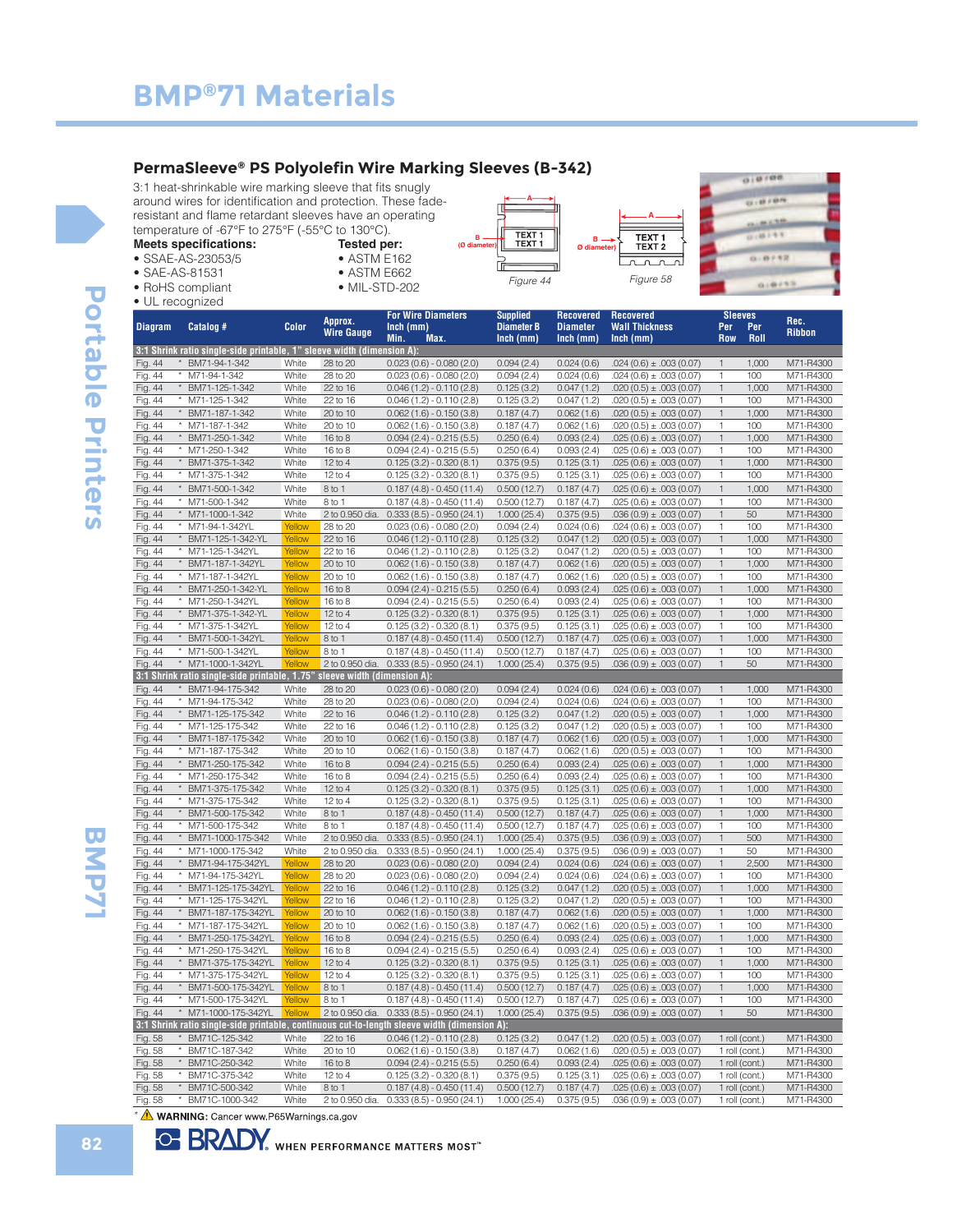#### **PermaSleeve® FR Fluid Resistant Wire Marking Sleeves (B-344)**

3:1 heat-shrinkable wire marking sleeves fit snugly around wires for identification and protection and offer greater resistance to harsh chemicals such as fuels, lubricants and cleaning solvents. Temp Range: -67°F to 275°F (-55°C to 135°C)

|  | <b>Meets specifications:</b> |
|--|------------------------------|
|--|------------------------------|

• SAE-AS-81531

- SAE-AS-23053/6 (Class 1)
- **Tested per:** • ASTM E162 • ASTM E662
	- MIL-STD-202G





| <b>Diagram</b> | Catalog #                                                              | <b>Color</b> | Approx.<br><b>Wire Gauge</b> | <b>For Wire Diameters</b><br>Inch (mm)<br>Min.<br>Max. | <b>Supplied</b><br><b>Diameter B</b><br>$lnch$ (mm) | <b>Recovered</b><br><b>Diameter</b><br>$lnch$ (mm) | <b>Recovered</b><br><b>Wall Thickness</b><br>Inch (mm) | Per<br><b>Row</b> | <b>Sleeves</b><br>Per<br><b>Roll</b> | Rec.<br><b>Ribbon</b> |
|----------------|------------------------------------------------------------------------|--------------|------------------------------|--------------------------------------------------------|-----------------------------------------------------|----------------------------------------------------|--------------------------------------------------------|-------------------|--------------------------------------|-----------------------|
|                | 3:1 Shrink ratio single-side printable, 1" sleeve width (dimension A): |              |                              |                                                        |                                                     |                                                    |                                                        |                   |                                      |                       |
| Fig. 44        | BM71-094-1-344                                                         | White        | 28 to 20                     | $0.023(0.6) - 0.080(2.0)$                              | 0.094(2.4)                                          | 0.023(0.6)                                         | $.024(0.6) \pm .003(0.07)$                             | $\mathbf{1}$      | 2,500                                | M71-R6600             |
| Fig. 44        | M71-094-1-344<br>$^{\star}$                                            | White        | 28 to 20                     | $0.023(0.6) - 0.080(2.0)$                              | 0.094(2.4)                                          | 0.023(0.6)                                         | $.024(0.6) \pm .003(0.07)$                             | $\mathbf{1}$      | 100                                  | M71-R6600             |
| Fig. 44        | * M71-125-1-344                                                        | White        | 22 to 16                     | $0.046(1.2) - 0.110(2.8)$                              | 0.125(3.2)                                          | 0.046(1.2)                                         | $.020(0.5) \pm .003(0.07)$                             | $\mathbf{1}$      | 100                                  | M71-R6600             |
| Fig. 44        | * BM71-125-1-344                                                       | White        | 22 to 16                     | $0.046(1.2) - 0.110(2.8)$                              | 0.125(3.2)                                          | 0.046(1.2)                                         | $.020(0.5) \pm .003(0.07)$                             | $\mathbf{1}$      | 1,000                                | M71-R6600             |
| Fig. 44        | * BM71-187-1-344                                                       | White        | 20 to 10                     | $0.062(1.6) - 0.150(3.8)$                              | 0.187(4.8)                                          | 0.062(1.6)                                         | $.020(0.5) \pm .003(0.07)$                             | $\mathbf{1}$      | 1,000                                | M71-R6600             |
| Fig. 44        | * M71-187-1-344                                                        | White        | 20 to 10                     | $0.062(1.6) - 0.150(3.8)$                              | 0.187(4.8)                                          | 0.062(1.6)                                         | $.020(0.5) \pm .003(0.07)$                             | $\mathbf{1}$      | 100                                  | M71-R6600             |
| Fig. 44        | * BM71-250-1-344                                                       | White        | 16 to 8                      | $0.083(2.1) - 0.215(5.5)$                              | 0.250(6.4)                                          | 0.083(2.1)                                         | $.025(0.6) \pm .003(0.07)$                             | $\mathbf{1}$      | 1,000                                | M71-R6600             |
| Fig. 44        | * M71-250-1-344                                                        | White        | 16 to 8                      | $0.083(2.1) - 0.215(5.5)$                              | 0.250(6.4)                                          | 0.083(2.1)                                         | $.025(0.6) \pm .003(0.07)$                             | $\mathbf{1}$      | 100                                  | M71-R6600             |
| Fig. 44        | * BM71-375-1-344                                                       | White        | $12$ to $4$                  | $0.125(3.2) - 0.320(8.1)$                              | 0.375(9.5)                                          | 0.125(3.2)                                         | $.025(0.6) \pm .003(0.07)$                             | $\mathbf{1}$      | 1,000                                | M71-R6600             |
| Fig. 44        | * M71-375-1-344                                                        | White        | $12$ to 4                    | $0.125(3.2) - 0.320(8.1)$                              | 0.375(9.5)                                          | 0.125(3.2)                                         | $.025(0.6) \pm .003(0.07)$                             | 1                 | 100                                  | M71-R6600             |
| Fig. 44        | * M71-500-1-344                                                        | White        | 8 to 1                       | $0.166(4.2) - 0.450(11.4)$                             | 0.500(12.7)                                         | 0.166(4.2)                                         | $.025(0.6) \pm .003(0.07)$                             | $\mathbf{1}$      | 100                                  | M71-R6600             |
| Fig. 44        | BM71-500-1-344<br>$^{\star}$                                           | White        | 8 to 1                       | $0.166(4.2) - 0.450(11.4)$                             | 0.500(12.7)                                         | 0.166(4.2)                                         | $.025(0.6) \pm .003(0.07)$                             | $\mathbf{1}$      | 1,000                                | M71-R6600             |
| Fig. 44        | * M71-750-1-344                                                        | White        | 8 to 1                       | $0.250(6.4) - 0.700(17.8)$                             | 0.750(19.1)                                         | 0.250(6.4)                                         | $.036(0.9) \pm .003(0.07)$                             | $\mathbf{1}$      | 100                                  | M71-R6600             |
| Fig. 44        | * BM71-094-1-344YL                                                     | Yellow       | 28 to 20                     | $0.023(0.6) - 0.080(2.0)$                              | 0.094(2.4)                                          | 0.023(0.6)                                         | $.024(0.6) \pm .003(0.07)$                             | $\mathbf{1}$      | 2,500                                | M71-R6600             |
| Fig. 44        | * M71-094-1-344YL                                                      | Yellow       | 28 to 20                     | $0.023(0.6) - 0.080(2.0)$                              | 0.094(2.4)                                          | 0.023(0.6)                                         | $.024(0.6) \pm .003(0.07)$                             | $\mathbf{1}$      | 100                                  | M71-R6600             |
| Fig. 44        | * M71-125-1-344YL                                                      | Yellow       | 22 to 16                     | $0.046(1.2) - 0.110(2.8)$                              | 0.125(3.2)                                          | 0.046(1.2)                                         | $.020(0.5) \pm .003(0.07)$                             | 1                 | 100                                  | M71-R6600             |
| Fig. 44        | $^\star$<br>BM71-125-1-344YL                                           | Yellow       | 22 to 16                     | $0.046(1.2) - 0.110(2.8)$                              | 0.125(3.2)                                          | 0.046(1.2)                                         | $.020(0.5) \pm .003(0.07)$                             | $\mathbf{1}$      | 1,000                                | M71-R6600             |
| Fig. 44        | * M71-187-1-344YL                                                      | Yellow       | 20 to 10                     | $0.062(1.6) - 0.150(3.8)$                              | 0.187(4.8)                                          | 0.062(1.6)                                         | $.020(0.5) \pm .003(0.07)$                             | $\mathbf{1}$      | 100                                  | M71-R6600             |
| Fig. 44        | BM71-187-1-344YL<br>$\star$                                            | Yellow       | 20 to 10                     | $0.062(1.6) - 0.150(3.8)$                              | 0.187(4.8)                                          | 0.062(1.6)                                         | $.020(0.5) \pm .003(0.07)$                             | $\mathbf{1}$      | 1,000                                | M71-R6600             |
| Fig. 44        | * M71-250-1-344YL                                                      | Yellow       | 16 to 8                      | $0.083(2.1) - 0.215(5.5)$                              | 0.250(6.4)                                          | 0.083(2.1)                                         | $.025(0.6) \pm .003(0.07)$                             | $\mathbf{1}$      | 100                                  | M71-R6600             |
| Fig. 44        | * BM71-250-1-344YL                                                     | Yellow       | $16$ to $8$                  | $0.083(2.1) - 0.215(5.5)$                              | 0.250(6.4)                                          | 0.083(2.1)                                         | $.025(0.6) \pm .003(0.07)$                             | $\mathbf{1}$      | 1,000                                | M71-R6600             |
| Fig. 44        | * BM71-375-1-344YL                                                     | Yellow       | $12$ to 4                    | $0.125(3.2) - 0.320(8.1)$                              | 0.375(9.5)                                          | 0.125(3.2)                                         | $.025(0.6) \pm .003(0.07)$                             | $\mathbf{1}$      | 1,000                                | M71-R6600             |
| Fig. 44        | * M71-500-1-344YL                                                      | Yellow       | 8 to 1                       | $0.166(4.2) - 0.450(11.4)$                             | 0.500(12.7)                                         | 0.166(4.2)                                         | $.025(0.6) \pm .003(0.07)$                             | $\mathbf{1}$      | 100                                  | M71-R6600             |
| Fig. 44        | BM71-500-1-344YL<br>$\star$                                            | Yellow       | 8 to 1                       | $0.166(4.2) - 0.450(11.4)$                             | 0.500(12.7)                                         | 0.166(4.2)                                         | $.025(0.6) \pm .003(0.07)$                             | $\mathbf{1}$      | 1,000                                | M71-R6600             |
| Fig. 44        | * M71-750-1-344YL                                                      | Yellow       | 8 to 1                       | $0.250(6.4) - 0.700(17.8)$                             | 0.750(19.1)                                         | 0.250(6.4)                                         | $.036(0.9) \pm .003(0.07)$                             | $\overline{1}$    | 100                                  | M71-R6600             |
|                | 3:1 Shrink ratio single-side printable, 1.75"                          |              | sleeve width (dimension A):  |                                                        |                                                     |                                                    |                                                        |                   |                                      |                       |
| Fig. 44        | * M71-094-175-344                                                      | White        | 28 to 20                     | $0.023(0.6) - 0.080(2.0)$                              | 0.094(2.4)                                          | 0.023(0.6)                                         | $.024(0.6) \pm .003(0.07)$                             | $\overline{1}$    | 100                                  | M71-R6600             |
| Fig. 44        | BM71-94-175-344<br>$^{\star}$                                          | White        | 28 to 20                     | $0.023(0.6) - 0.080(2.0)$                              | 0.094(2.4)                                          | 0.023(0.6)                                         | $.024(0.6) \pm .003(0.07)$                             | $\mathbf{1}$      | 2,500                                | M71-R6600             |
| Fig. 44        | * M71-125-175-344                                                      | White        | 22 to 16                     | $0.046(1.2) - 0.110(2.8)$                              | 0.125(3.2)                                          | 0.046(1.2)                                         | $.020(0.5) \pm .003(0.07)$                             | $\mathbf{1}$      | 100                                  | M71-R6600             |
| Fig. 44        | BM71-125-175-344<br>$^{\star}$                                         | White        | 22 to 16                     | $0.046(1.2) - 0.110(2.8)$                              | 0.125(3.2)                                          | 0.046(1.2)                                         | $.020(0.5) \pm .003(0.07)$                             | $\mathbf{1}$      | 1,000                                | M71-R6600             |
| Fig. 44        | * M71-187-175-344                                                      | White        | 20 to 10                     | $0.062(1.6) - 0.150(3.8)$                              | 0.187(4.8)                                          | 0.062(1.6)                                         | $.020(0.5) \pm .003(0.07)$                             | $\mathbf{1}$      | 100                                  | M71-R6600             |
| Fig. 44        | * BM71-187-175-344                                                     | White        | 20 to 10                     | $0.062(1.6) - 0.150(3.8)$                              | 0.187(4.8)                                          | 0.062(1.6)                                         | $.020(0.5) \pm .003(0.07)$                             | $\mathbf{1}$      | 1,000                                | M71-R6600             |
| Fig. 44        | * M71-250-175-344                                                      | White        | 16 to 8                      | $0.083(2.1) - 0.215(5.5)$                              | 0.250(6.4)                                          | 0.083(2.1)                                         | $.025(0.6) \pm .003(0.07)$                             | $\mathbf{1}$      | 100                                  | M71-R6600             |
| Fig. 44        | * BM71-250-175-344                                                     | White        | 16 to 8                      | $0.083(2.1) - 0.215(5.5)$                              | 0.250(6.4)                                          | 0.083(2.1)                                         | $.025(0.6) \pm .003(0.07)$                             | $\mathbf{1}$      | 1,000                                | M71-R6600             |
| Fig. 44        | * M71-375-175-344                                                      | White        | $12$ to $4$                  | $0.125(3.2) - 0.320(8.1)$                              | 0.375(9.5)                                          | 0.125(3.2)                                         | $.025(0.6) \pm .003(0.07)$                             | $\overline{1}$    | 100                                  | M71-R6600             |
| Fig. 44        | * BM71-375-175-344                                                     | White        | $12$ to 4                    | $0.125(3.2) - 0.320(8.1)$                              | 0.375(9.5)                                          | 0.125(3.2)                                         | $.025(0.6) \pm .003(0.07)$                             | 1                 | 1,000                                | M71-R6600             |
| Fig. 44        | * M71-500-175-344                                                      | White        | 8 to 1                       | $0.166(4.2) - 0.450(11.4)$                             | 0.500(12.7)                                         | 0.166(4.2)                                         | $.025(0.6) \pm .003(0.07)$                             | $\mathbf{1}$      | 100                                  | M71-R6600             |
| Fig. 44        | BM71-500-175-344                                                       | White        | 8 to 1                       | $0.166(4.2) - 0.450(11.4)$                             | 0.500(12.7)                                         | 0.166(4.2)                                         | $.025(0.6) \pm .003(0.07)$                             | $\mathbf{1}$      | 1,000                                | M71-R6600             |
| Fig. 44        | $^\star$<br>M71-750-175-344                                            | White        | 8 to 1                       | $0.250(6.4) - 0.700(17.8)$                             | 0.750(19.1)                                         | 0.250(6.4)                                         | $.036(0.9) \pm .003(0.07)$                             | $\mathbf{1}$      | 100                                  | M71-R6600             |
| Fig. 44        | * M71-094-175-344YL                                                    | Yellow       | 28 to 20                     | $0.023(0.6) - 0.080(2.0)$                              | 0.094(2.4)                                          | 0.023(0.6)                                         | $.024(0.6) \pm .003(0.07)$                             | $\mathbf{1}$      | 100                                  | M71-R6600             |
| Fig. 44        | BM71-94-175-344YL<br>$^\star$                                          | Yellow       | 28 to 20                     | $0.023(0.6) - 0.080(2.0)$                              | 0.094(2.4)                                          | 0.023(0.6)                                         | $.024(0.6) \pm .003(0.07)$                             | $\overline{1}$    | 2,500                                | M71-R6600             |
| Fig. 44        | * M71-125-175-344YL                                                    | Yellow       | 22 to 16                     | $0.046(1.2) - 0.110(2.8)$                              | 0.125(3.2)                                          | 0.046(1.2)                                         | $.020(0.5) \pm .003(0.07)$                             | $\mathbf{1}$      | 100                                  | M71-R6600             |
| Fig. 44        | * BM71-125-175-344YL                                                   | Yellow       | 22 to 16                     | $0.046(1.2) - 0.110(2.8)$                              | 0.125(3.2)                                          | 0.046(1.2)                                         | $.020(0.5) \pm .003(0.07)$                             | $\mathbf{1}$      | 1,000                                | M71-R6600             |
| Fig. 44        | * M71-187-175-344YL                                                    | Yellow       | 20 to 10                     | $0.062(1.6) - 0.150(3.8)$                              | 0.187(4.8)                                          | 0.062(1.6)                                         | $.020(0.5) \pm .003(0.07)$                             | $\overline{1}$    | 100                                  | M71-R6600             |
| Fig. 44        | * BM71-187-175-344YL Yellow                                            |              | 20 to 10                     | $0.062(1.6) - 0.150(3.8)$                              | 0.187(4.8)                                          | 0.062(1.6)                                         | $.020(0.5) \pm .003(0.07)$                             | $\overline{1}$    |                                      | 1,000 M71-R6600       |
| Fig. 44        | * M71-250-175-344YL                                                    | Yellow       | 16 to 8                      | $0.083(2.1) - 0.215(5.5)$                              | 0.250(6.4)                                          | 0.083(2.1)                                         | $.025(0.6) \pm .003(0.07)$                             | $\mathbf{1}$      | 100                                  | M71-R6600             |
| Fig. 44        | * BM71-250-175-344YL                                                   | Yellow       | $16$ to $8$                  | $0.083(2.1) - 0.215(5.5)$                              | 0.250(6.4)                                          | 0.083(2.1)                                         | $.025(0.6) \pm .003(0.07)$                             | 1                 | 1,000                                | M71-R6600             |
| Fig. 44        | * M71-375-175-344YL                                                    | Yellow       | 12 to 4                      | $0.125(3.2) - 0.320(8.1)$                              | 0.375(9.5)                                          | 0.125(3.2)                                         | $.025(0.6) \pm .003(0.07)$                             | $\mathbf{1}$      | 100                                  | M71-R6600             |
| Fig. 44        | * BM71-375-175-344YL                                                   | Yellow       | 12 to 4                      | $0.125(3.2) - 0.320(8.1)$                              | 0.375(9.5)                                          | 0.125(3.2)                                         | $.025(0.6) \pm .003(0.07)$                             | $\mathbf{1}$      | 1,000                                | M71-R6600             |
| Fig. 44        | * M71-500-175-344YL                                                    | Yellow       | 8 to 1                       | $0.166(4.2) - 0.450(11.4)$                             | 0.500(12.7)                                         | 0.166(4.2)                                         | $.025(0.6) \pm .003(0.07)$                             | $\mathbf{1}$      | 100                                  | M71-R6600             |
| Fig. 44        | * BM71-500-175-344YL Yellow                                            |              | 8 to 1                       | $0.166(4.2) - 0.450(11.4)$                             | 0.500(12.7)                                         | 0.166(4.2)                                         | $.025(0.6) \pm .003(0.07)$                             | $\overline{1}$    | 1,000                                | M71-R6600             |
| Fig. 44        | * M71-750-175-344YL Yellow                                             |              | $8$ to 1                     | $0.250(6.4) - 0.700(17.8)$                             | 0.750(19.1)                                         | 0.250(6.4)                                         | $.036(0.9) \pm .003(0.07)$                             | $\overline{1}$    | 100                                  | M71-R6600             |

**A WARNING:** Cancer www.P65Warnings.ca.gov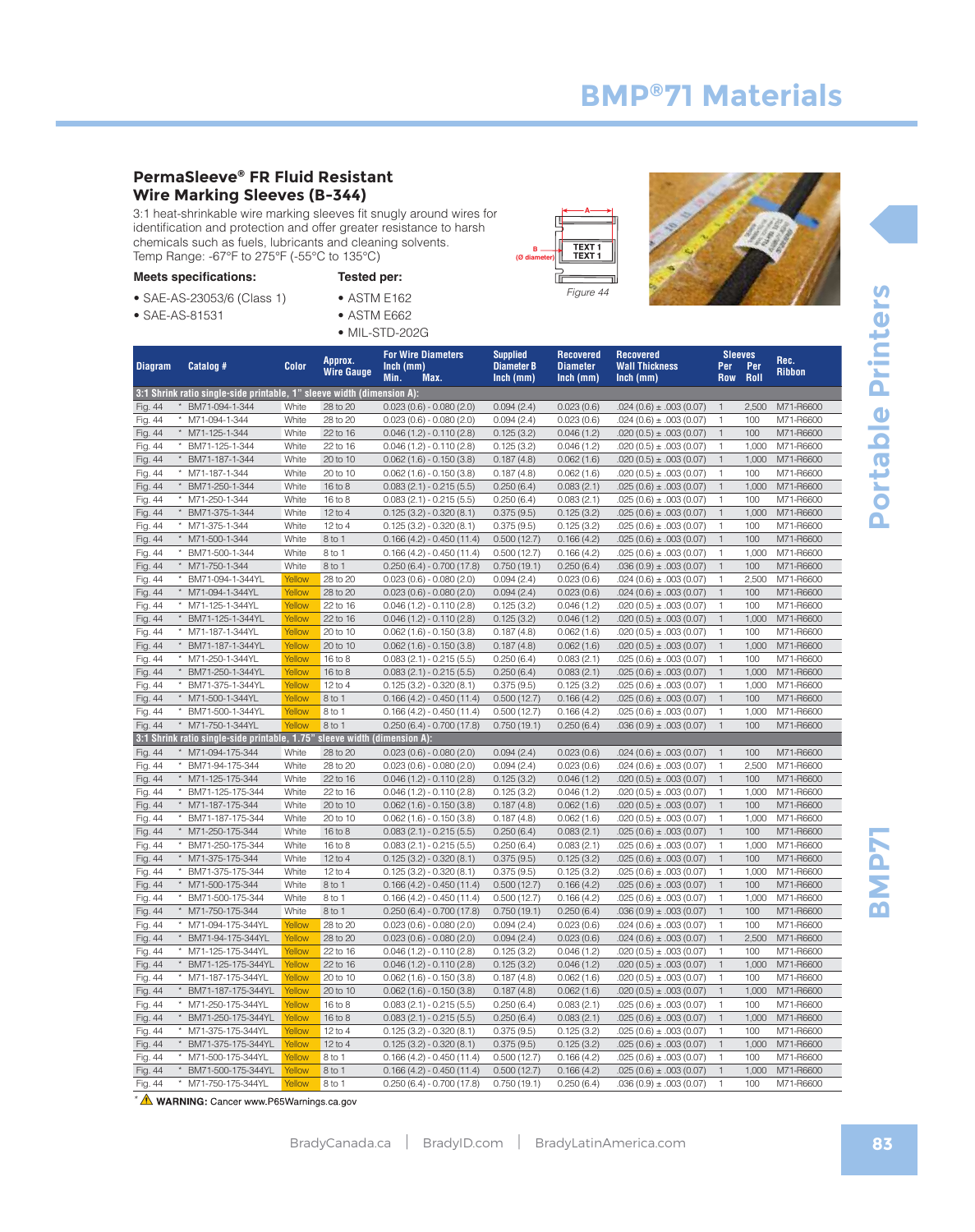#### **PermaSleeve® LSZH Low Smoke Zero Halogen Polyolefin Wire Marking Sleeves (B-7641)**

2:1 heat-shrinkable, low halogen wire marking sleeves offer outstanding fire safety properties and minimal smoke emission. These low smoke zero halogen materials have an operating temperature of -22°F to 221°F (-30°C to 105°C).

| <b>Meets specifications:</b> | Tested per:           |
|------------------------------|-----------------------|
| $\bullet$ SAE-AS-81531       | $\bullet$ ASTM E162   |
| $\bullet$ EN45545-2          | $\bullet$ ASTM E662   |
| • RoHS compliant             | $\bullet$ MIL-STD-202 |





| <b>Diagram</b>     | Catalog #                                                                 | <b>Color</b>     | Approx.<br><b>Wire Gauge</b> | <b>For Wire Diameters</b><br>$lnch$ (mm)<br>Min.<br>Max. | <b>Supplied</b><br><b>Diameter B</b><br>$lnch$ (mm) | <b>Recovered</b><br><b>Diameter</b><br>$lnch$ (mm) | <b>Recovered</b><br><b>Wall Thickness</b><br>$lnch$ (mm) | <b>Sleeves</b><br>Per<br><b>Row</b> | Per<br>Roll  | Rec.<br><b>Ribbon</b>  |
|--------------------|---------------------------------------------------------------------------|------------------|------------------------------|----------------------------------------------------------|-----------------------------------------------------|----------------------------------------------------|----------------------------------------------------------|-------------------------------------|--------------|------------------------|
|                    | 2:1 Shrink ratio single-side printable, 1" sleeve width (dimension A):    |                  |                              |                                                          |                                                     |                                                    |                                                          |                                     |              |                        |
| Fig. 44            | M71-94-1-7641                                                             | White            | 28 to 20                     | $0.047(1.2) - 0.080(2.0)$                                | 0.094(2.4)                                          | 0.047(1.2)                                         | $.024(0.6) \pm .003(0.07)$                               | $\mathbf{1}$                        | 100          | M71-R6600              |
| Fig. 44            | BM71-94-1-7641                                                            | White            | 28 to 20                     | $0.047(1.2) - 0.080(2.0)$                                | 0.094(2.4)                                          | 0.047(1.2)                                         | $.024(0.6) \pm .003(0.07)$                               | $\mathbf{1}$                        | 2,500        | M71-R6600              |
| Fig. 44            | M71-125-1-7641                                                            | White            | 22 to 16                     | $0.062(1.6) - 0.110(2.8)$                                | 0.125(3.2)                                          | 0.062(1.6)                                         | $.020(0.5) \pm .003(0.07)$                               | $\mathbf{1}$                        | 100          | M71-R6600              |
| Fig. 44            | BM71-125-1-7641                                                           | White            | 22 to 16                     | $0.062(1.6) - 0.110(2.8)$                                | 0.125(3.2)                                          | 0.062(1.6)                                         | $.020(0.5) \pm .003(0.07)$                               | $\mathbf{1}$                        | 1,000        | M71-R6600              |
| Fig. 44            | BM71-187-1-7641                                                           | White            | 20 to 10                     | $0.062(1.6) - 0.150(3.8)$                                | 0.187(4.8)                                          | 0.062(1.6)                                         | $.020(0.5) \pm .003(0.07)$                               | $\mathbf{1}$                        | 1,000        | M71-R6600              |
| Fig. 44            | M71-187-1-7641                                                            | White            | 20 to 10                     | $0.062(1.6) - 0.150(3.8)$                                | 0.187(4.8)                                          | 0.062(1.6)                                         | $.020(0.5) \pm .003(0.07)$                               | $\mathbf{1}$                        | 100          | M71-R6600              |
| Fig. 44            | M71-250-1-7641                                                            | White            | 16 to 8                      | $0.125(3.2) - 0.215(5.5)$                                | 0.250(6.4)                                          | 0.125(3.2)                                         | $.025(0.6) \pm .003(0.07)$                               | $\mathbf{1}$                        | 100          | M71-R6600              |
| Fig. 44            | BM71-250-1-7641                                                           | White            | 16 to 8                      | $0.125(3.2) - 0.215(5.5)$                                | 0.250(6.4)                                          | 0.125(3.2)                                         | $.025(0.6) \pm .003(0.07)$                               | $\mathbf{1}$                        | 1,000        | M71-R6600              |
| Fig. 44            | M71-375-1-7641                                                            | White            | $12$ to $4$                  | $0.188(4.8) - 0.320(8.1)$                                | 0.375(9.5)                                          | 0.188(4.8)                                         | $.025(0.6) \pm .003(0.07)$                               | $\mathbf{1}$                        | 100          | M71-R6600              |
| Fig. 44            | BM71-375-1-7641                                                           | White            | 12 to 4                      | $0.188(4.8) - 0.320(8.1)$                                | 0.375(9.5)                                          | 0.188(4.8)                                         | $.025(0.6) \pm .003(0.07)$                               | $\mathbf{1}$                        | 1,000        | M71-R6600              |
| Fig. 44            | M71-500-1-7641                                                            | White            | 8 to 1                       | $0.250(6.4) - 0.450(11.4)$                               | 0.500(12.7)                                         | 0.250(6.4)                                         | $.025(0.6) \pm .003(0.07)$                               | $\mathbf{1}$                        | 100          | M71-R6600              |
| Fig. 44            | BM71-500-1-7641                                                           | White            | 8 to 1                       | $0.250(6.4) - 0.450(11.4)$                               | 0.500(12.7)                                         | 0.250(6.4)                                         | $.025(0.6) \pm .003(0.07)$                               | $\mathbf{1}$                        | 600          | M71-R6600              |
| Fig. 44            | M71-750-1-7641                                                            | White            | 8 to 1                       | $0.375(9.5) - 0.700(17.8)$                               | 0.750(19.1)                                         | 0.375(9.5)                                         | $.036(0.9) \pm .003(0.07)$                               | $\mathbf{1}$                        | 75           | M71-R6600              |
| Fig. 44            | BM71-750-1-7641                                                           | White            | 8 to 1                       | $0.375(9.5) - 0.700(17.8)$                               | 0.750(19.1)                                         | 0.375(9.5)                                         | $.036(0.9) \pm .003(0.07)$                               | $\mathbf{1}$                        | 600          | M71-R6600              |
| Fig. 44            | M71-94-1-7641Y                                                            | Yellow           | 28 to 20                     | $0.047(1.2) - 0.080(2.0)$                                | 0.094(2.4)                                          | 0.047(1.2)                                         | $.024(0.6) \pm .003(0.07)$                               | $\mathbf{1}$                        | 100          | M71-R6600              |
| Fig. 44            | BM71-94-1-7641Y                                                           | Yellow           | 28 to 20                     | $0.047(1.2) - 0.080(2.0)$                                | 0.094(2.4)                                          | 0.047(1.2)                                         | $.024(0.6) \pm .003(0.07)$                               | $\mathbf{1}$                        | 2,500        | M71-R6600              |
| Fig. 44            | M71-125-1-7641Y                                                           | Yellow           | 22 to 16                     | $0.062(1.6) - 0.110(2.8)$                                | 0.125(3.2)                                          | 0.062(1.6)                                         | $.020(0.5) \pm .003(0.07)$                               | $\mathbf{1}$                        | 100          | M71-R6600              |
| Fig. 44            | BM71-125-1-7641Y                                                          | Yellow           | 22 to 16                     | $0.062(1.6) - 0.110(2.8)$                                | 0.125(3.2)                                          | 0.062(1.6)                                         | $.020(0.5) \pm .003(0.07)$                               | $\mathbf{1}$                        | 1,000        | M71-R6600              |
| Fig. 44            | BM71-187-1-7641Y                                                          | Yellow           | 20 to 10                     | $0.062(1.6) - 0.150(3.8)$                                | 0.187(4.8)                                          | 0.062(1.6)                                         | $.020(0.5) \pm .003(0.07)$                               | $\mathbf{1}$                        | 1,000        | M71-R6600              |
| Fig. 44            | M71-187-1-7641Y                                                           | Yellow           | 20 to 10                     | $0.062(1.6) - 0.150(3.8)$                                | 0.187(4.8)                                          | 0.062(1.6)                                         | $.020(0.5) \pm .003(0.07)$                               | $\mathbf{1}$                        | 100          | M71-R6600              |
| Fig. 44            | M71-250-1-7641Y                                                           | Yellow           | 16 to 8                      | $0.125(3.2) - 0.215(5.5)$                                | 0.250(6.4)                                          | 0.125(3.2)                                         | $.025(0.6) \pm .003(0.07)$                               | $\mathbf{1}$                        | 100          | M71-R6600              |
| Fig. 44            | BM71-250-1-7641Y                                                          | Yellow           | 16 to 8                      | $0.125(3.2) - 0.215(5.5)$                                | 0.250(6.4)                                          | 0.125(3.2)                                         | $.025(0.6) \pm .003(0.07)$                               | $\mathbf{1}$                        | 1,000        | M71-R6600              |
| Fig. 44            | M71-375-1-7641Y                                                           | Yellow           | $12$ to 4                    | $0.188(4.8) - 0.320(8.1)$                                | 0.375(9.5)                                          | 0.188(4.8)                                         | $.025(0.6) \pm .003(0.07)$                               | $\mathbf{1}$                        | 100          | M71-R6600              |
| Fig. 44            | BM71-375-1-7641Y<br>M71-500-1-7641Y                                       | Yellow<br>Yellow | $12$ to 4<br>8 to 1          | $0.188(4.8) - 0.320(8.1)$                                | 0.375(9.5)                                          | 0.188(4.8)<br>0.250(6.4)                           | $.025(0.6) \pm .003(0.07)$                               | $\mathbf{1}$<br>$\mathbf{1}$        | 1,000<br>100 | M71-R6600<br>M71-R6600 |
| Fig. 44            |                                                                           | Yellow           | 8 to 1                       | $0.250(6.4) - 0.450(11.4)$                               | 0.500(12.7)                                         |                                                    | $.025(0.6) \pm .003(0.07)$                               | $\mathbf{1}$                        | 600          |                        |
| Fig. 44<br>Fig. 44 | BM71-500-1-7641Y<br>M71-750-1-7641Y                                       | Yellow           | 8 to 1                       | $0.250(6.4) - 0.450(11.4)$<br>$0.375(9.5) - 0.700(17.8)$ | 0.500(12.7)<br>0.750(19.1)                          | 0.250(6.4)<br>0.375(9.5)                           | $.025(0.6) \pm .003(0.07)$<br>$.036(0.9) \pm .003(0.07)$ | $\mathbf{1}$                        | 75           | M71-R6600<br>M71-R6600 |
| Fig. 44            | BM71-750-1-7641Y                                                          | Yellow           | 8 to 1                       | $0.375(9.5) - 0.700(17.8)$                               | 0.750(19.1)                                         | 0.375(9.5)                                         | $.036(0.9) \pm .003(0.07)$                               | $\mathbf{1}$                        | 600          | M71-R6600              |
|                    | 2:1 Shrink ratio single-side printable, 1.75" sleeve width (dimension A): |                  |                              |                                                          |                                                     |                                                    |                                                          |                                     |              |                        |
| Fig. 44            | M71-94-175-7641                                                           | White            | 28 to 20                     | $0.047(1.2) - 0.080(2.0)$                                | 0.094(2.4)                                          | 0.047(1.2)                                         | $.024(0.6) \pm .003(0.07)$                               | $\mathbf{1}$                        | 100          | M71-R6600              |
| Fig. 44            | BM71-94-175-7641                                                          | White            | 28 to 20                     | $0.047(1.2) - 0.080(2.0)$                                | 0.094(2.4)                                          | 0.047(1.2)                                         | $.024(0.6) \pm .003(0.07)$                               | $\mathbf{1}$                        | 2,500        | M71-R6600              |
| Fig. 44            | M71-125-175-7641                                                          | White            | 22 to 16                     | $0.062(1.6) - 0.110(2.8)$                                | 0.125(3.2)                                          | 0.062(1.6)                                         | $.020(0.5) \pm .003(0.07)$                               | $\mathbf{1}$                        | 100          | M71-R6600              |
| Fig. 44            | BM71-125-175-7641                                                         | White            | 22 to 16                     | $0.062(1.6) - 0.110(2.8)$                                | 0.125(3.2)                                          | 0.062(1.6)                                         | $.020(0.5) \pm .003(0.07)$                               | $\mathbf{1}$                        | 1,000        | M71-R6600              |
| Fig. 44            | M71-187-175-7641                                                          | White            | 20 to 10                     | $0.062(1.6) - 0.150(3.8)$                                | 0.187(4.8)                                          | 0.062(1.6)                                         | $.020(0.5) \pm .003(0.07)$                               | $\mathbf{1}$                        | 100          | M71-R6600              |
| Fig. 44            | BM71-187-175-7641                                                         | White            | 20 to 10                     | $0.062(1.6) - 0.150(3.8)$                                | 0.187(4.8)                                          | 0.062(1.6)                                         | $.020(0.5) \pm .003(0.07)$                               | $\mathbf{1}$                        | 1,000        | M71-R6600              |
| Fig. 44            | M71-250-175-7641                                                          | White            | 16 to 8                      | $0.125(3.2) - 0.215(5.5)$                                | 0.250(6.4)                                          | 0.125(3.2)                                         | $.025(0.6) \pm .003(0.07)$                               | $\mathbf{1}$                        | 100          | M71-R6600              |
| Fig. 44            | BM71-250-175-7641                                                         | White            | $16$ to $8$                  | $0.125(3.2) - 0.215(5.5)$                                | 0.250(6.4)                                          | 0.125(3.2)                                         | $.025(0.6) \pm .003(0.07)$                               | $\mathbf{1}$                        | 1,000        | M71-R6600              |
| Fig. 44            | M71-375-175-7641                                                          | White            | $12$ to 4                    | $0.188(4.8) - 0.320(8.1)$                                | 0.375(9.5)                                          | 0.188(4.8)                                         | $.025(0.6) \pm .003(0.07)$                               | $\mathbf{1}$                        | 100          | M71-R6600              |
| Fig. 44            | BM71-375-175-7641                                                         | White            | $12$ to $4$                  | $0.188(4.8) - 0.320(8.1)$                                | 0.375(9.5)                                          | 0.188(4.8)                                         | $.025(0.6) \pm .003(0.07)$                               | $\mathbf{1}$                        | 1,000        | M71-R6600              |
| Fig. 44            | M71-500-175-7641                                                          | White            | 8 to 1                       | $0.250(6.4) - 0.450(11.4)$                               | 0.500(12.7)                                         | 0.250(6.4)                                         | $.025(0.6) \pm .003(0.07)$                               | $\mathbf{1}$                        | 100          | M71-R6600              |
| Fig. 44            | BM71-500-175-7641                                                         | White            | 8 to 1                       | $0.250(6.4) - 0.450(11.4)$                               | 0.500(12.7)                                         | 0.250(6.4)                                         | $.025(0.6) \pm .003(0.07)$                               | $\mathbf{1}$                        | 600          | M71-R6600              |
| Fig. 44            | M71-750-175-7641                                                          | White            | 8 to 1                       | $0.375(9.5) - 0.700(17.8)$                               | 0.750(19.1)                                         | 0.375(9.5)                                         | $.036(0.9) \pm .003(0.07)$                               | $\mathbf{1}$                        | 75           | M71-R6600              |
| Fig. 44            | BM71-750-175-7641                                                         | White            | 8 to 1                       | $0.375(9.5) - 0.700(17.8)$                               | 0.750(19.1)                                         | 0.375(9.5)                                         | $.036(0.9) \pm .003(0.07)$                               | $\mathbf{1}$                        | 600          | M71-R6600              |
| Fig. 44            | M71-94-175-7641Y                                                          | Yellow           | 28 to 20                     | $0.047(1.2) - 0.080(2.0)$                                | 0.094(2.4)                                          | 0.047(1.2)                                         | $.024(0.6) \pm .003(0.07)$                               | $\mathbf{1}$                        | 100          | M71-R6600              |
| Fig. 44            | BM71-94-175-7641Y                                                         | Yellow           | 28 to 20                     | $0.047(1.2) - 0.080(2.0)$                                | 0.094(2.4)                                          | 0.047(1.2)                                         | $.024(0.6) \pm .003(0.07)$                               | $\mathbf{1}$                        | 2,500        | M71-R6600              |
| Fig. 44            | M71-125-175-7641Y                                                         | Yellow           | 22 to 16                     | $0.062(1.6) - 0.110(2.8)$                                | 0.125(3.2)                                          | 0.062(1.6)                                         | $.020(0.5) \pm .003(0.07)$                               | $\mathbf{1}$                        | 100          | M71-R6600              |
| Fig. 44            | BM71-125-175-7641Y Yellow                                                 |                  | 22 to 16                     | $0.062(1.6) - 0.110(2.8)$                                | 0.125(3.2)                                          | 0.062(1.6)                                         | $.020(0.5) \pm .003(0.07)$                               | $\mathbf{1}$                        | 1,000        | M71-R6600              |
| Fig. 44            | M71-187-175-7641Y                                                         | Yellow           | 20 to 10                     | $0.062(1.6) - 0.150(3.8)$                                | 0.187(4.8)                                          | 0.062(1.6)                                         | $.020(0.5) \pm .003(0.07)$                               | $\mathbf{1}$                        | 100          | M71-R6600              |
| Fig. 44            | BM71-187-175-7641Y                                                        | Yellow           | 20 to 10                     | $0.062(1.6) - 0.150(3.8)$                                | 0.187(4.8)                                          | 0.062(1.6)                                         | $.020(0.5) \pm .003(0.07)$                               | $\mathbf{1}$                        | 1,000        | M71-R6600              |
| Fig. 44            | M71-250-175-7641Y                                                         | Yellow           | 16 to 8                      | $0.125(3.2) - 0.215(5.5)$                                | 0.250(6.4)                                          | 0.125(3.2)                                         | $.025(0.6) \pm .003(0.07)$                               | $\mathbf{1}$                        | 100          | M71-R6600              |
| Fig. 44            | BM71-250-175-7641Y                                                        | Yellow           | $16$ to $8$                  | $0.125(3.2) - 0.215(5.5)$                                | 0.250(6.4)                                          | 0.125(3.2)                                         | $.025(0.6) \pm .003(0.07)$                               | $\mathbf{1}$                        | 1,000        | M71-R6600              |
| Fig. 44            | M71-375-175-7641Y                                                         | Yellow           | $12$ to 4                    | $0.188(4.8) - 0.320(8.1)$                                | 0.375(9.5)                                          | 0.188(4.8)                                         | $.025(0.6) \pm .003(0.07)$                               | $\mathbf{1}$                        | 100          | M71-R6600              |
| Fig. 44            | BM71-375-175-7641Y                                                        | Yellow           | $12$ to 4                    | $0.188(4.8) - 0.320(8.1)$                                | 0.375(9.5)                                          | 0.188(4.8)                                         | $.025(0.6) \pm .003(0.07)$                               | $\mathbf{1}$                        | 1,000        | M71-R6600              |
| Fig. 44            | M71-500-175-7641Y                                                         | Yellow           | 8 to 1                       | $0.250(6.4) - 0.450(11.4)$                               | 0.500(12.7)                                         | 0.250(6.4)                                         | $.025(0.6) \pm .003(0.07)$                               | $\mathbf{1}$                        | 100          | M71-R6600              |
| Fig. 44            | BM71-500-175-7641Y                                                        | Yellow           | 8 to 1                       | $0.250(6.4) - 0.450(11.4)$                               | 0.500(12.7)                                         | 0.250(6.4)                                         | $.025(0.6) \pm .003(0.07)$                               | $\mathbf{1}$                        | 600          | M71-R6600              |
| Fig. 44            | M71-750-175-7641Y                                                         | Yellow           | 8 to 1                       | $0.375(9.5) - 0.700(17.8)$                               | 0.750(19.1)                                         | 0.375(9.5)                                         | $.036(0.9) \pm .003(0.07)$                               | $\mathbf{1}$                        | 75           | M71-R6600              |
| Fig. 44            | BM71-750-175-7641Y                                                        | Yellow           | 8 to 1                       | $0.375(9.5) - 0.700(17.8)$                               | 0.750(19.1)                                         | 0.375(9.5)                                         | $.036(0.9) \pm .003(0.07)$                               | $\mathbf{1}$                        | 600          | M71-R6600              |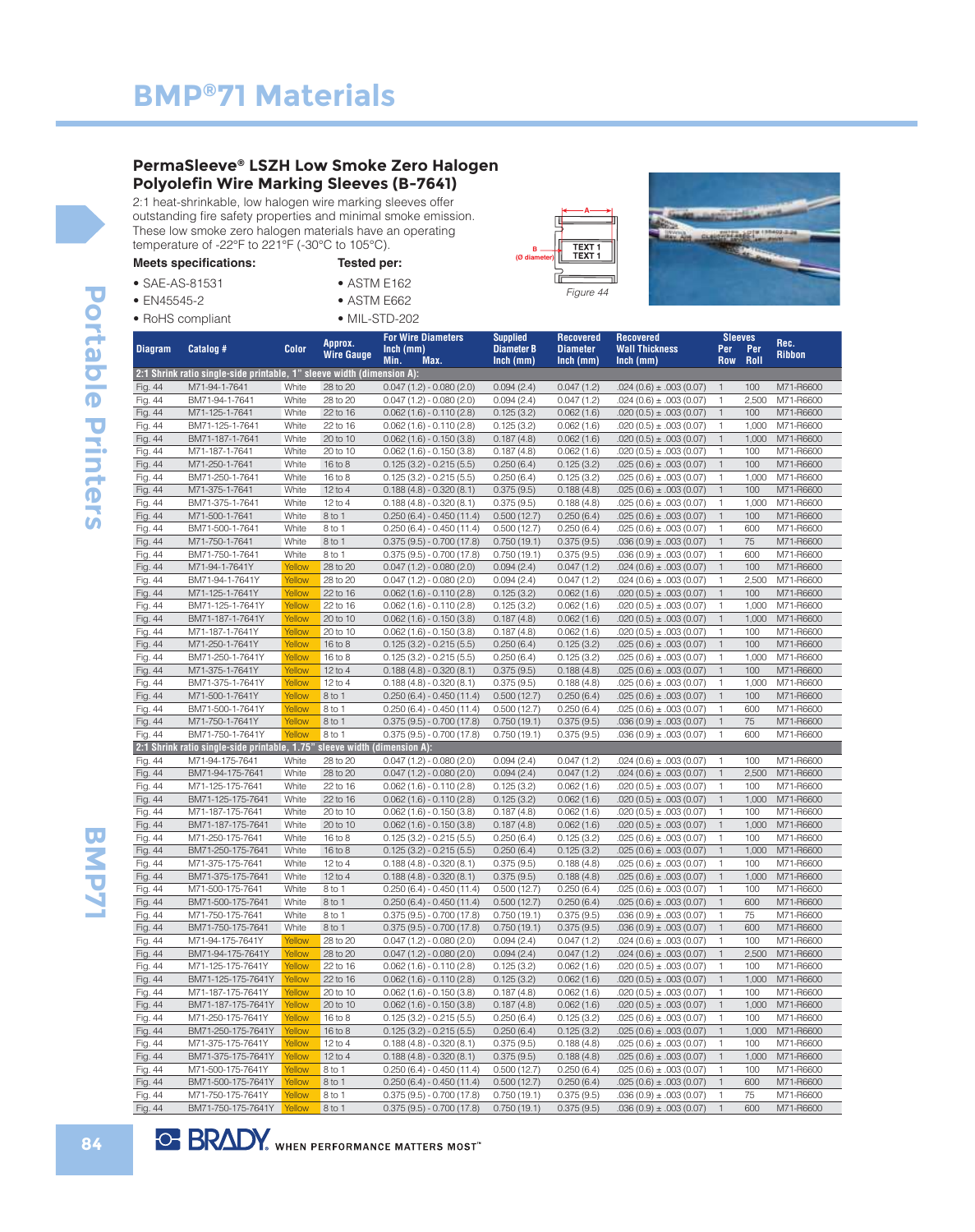#### **Circuit Board and Component ID Labels (B-423, B-428, B-724 and B-727)**

Various materials for relays, solenoids, PCBs, electronic components and more.

- **B-423 Polyester Material:** White glossy polyester
- **B-428 Polyester Material:** Metallized matte polyester
- **B-724 Polyimide Material:** Amber matte polyimide with permanent adhesive; can survive on the top or bottom side of PCBs through the solder process
- **B-727 Polyimide Material:** White glossy polyimide with permanent adhesive; can survive through the solder process





#### **For component labeling**

| <b>Diagram</b> | Catalog #                                  | <b>B#</b>    | <b>Material</b> | Color               | <b>Label Width A</b><br>$lnch$ (mm) | <b>Label Height B</b><br>$lnch$ (mm) | <b>Labels</b><br><b>Per Roll</b> | <b>Rec. Ribbon</b> |
|----------------|--------------------------------------------|--------------|-----------------|---------------------|-------------------------------------|--------------------------------------|----------------------------------|--------------------|
|                | <b>B-423 Permanent Polyester Material</b>  |              |                 |                     |                                     |                                      |                                  |                    |
| Fig. 29        | M71-1-423                                  | B-423        | Polyester       | White               | 0.250(6.350)                        | 0.250(6.350)                         | 750                              | M71-R6000          |
| Fig. 29        | M71-3-423                                  | B-423        | Polyester       | White               | 0.375(9.530)                        | 0.375(9.530)                         | 500                              | M71-R6000          |
| Fig. 29        | M71-4-423                                  | <b>B-423</b> | Polyester       | White               | 0.400(10.160)                       | 0.400(10.160)                        | 500                              | M71-R6000          |
| Fig. 33        | M71C-500-423                               | <b>B-423</b> | Polyester       | White               | 0.500(12.700)                       | 50 ft. (15.24 m)                     | 1 roll (cont.)                   | M71-R6000          |
| Fig. 29        | M71-5-423                                  | <b>B-423</b> | Polyester       | White               | 0.500(12.700)                       | 0.200(5.080)                         | 750                              | M71-R6000          |
| Fig. 29        | M71-6-423                                  | <b>B-423</b> | Polyester       | White               | 0.500(12.700)                       | 0.280(6.990)                         | 750                              | M71-R6000          |
| Fig. 29        | BM71-7-423                                 | B-423        | Polyester       | White               | 0.500(12.700)                       | 0.500(12.700)                        | 5,000                            | M71-R6000          |
| Fig. 29        | M71-7-423                                  | B-423        | Polyester       | White               | 0.500(12.700)                       | 0.500(12.700)                        | 500                              | M71-R6000          |
| Fig. 29        | M71-9-423                                  | B-423        | Polyester       | White               | 0.650(16.510)                       | 0.200(5.080)                         | 750                              | M71-R6000          |
| Fig. 29        | M71-10-423                                 | <b>B-423</b> | Polyester       | White               | 0.750(19.050)                       | 0.250(6.350)                         | 750                              | M71-R6000          |
| Fig. 29        | M71-13-423                                 | $B-423$      | Polyester       | White               | 0.900(22.860)                       | 0.250(6.350)                         | 750                              | M71-R6000          |
| Fig. 29        | M71-14-423                                 | $B-423$      | Polyester       | White               | 1.000 (25.400)                      | 0.187(4.750)                         | 750                              | M71-R6000          |
| Fig. 29        | M71-15-423                                 | $B-423$      | Polyester       | White               | 1.000 (25.400)                      | 0.275(6.990)                         | 750                              | M71-R6000          |
| Fig. 29        | BM71-16-423                                | B-423        | Polyester       | White               | 1.000 (25.400)                      | 0.375(9.530)                         | 5000                             | M71-R6000          |
| Fig. 29        | M71-16-423                                 | <b>B-423</b> | Polyester       | White               | 1.000 (25.400)                      | 0.375(9.530)                         | 500                              | M71-R6000          |
| Fig. 29        | BM71-17-423                                | $B-423$      | Polyester       | White               | 1.000 (25.400)                      | 0.500(12.700)                        | 5,000                            | M71-R6000          |
| Fig. 29        | M71-17-423                                 | $B-423$      | Polyester       | White               | 1.000 (25.400)                      | 0.500(12.700)                        | 500                              | M71-R6000          |
| Fig. 29        | BM71-19-423                                | $B-423$      | Polyester       | White               | 1.000 (25.400)                      | 1.000 (25.400)                       | 2,500                            | M71-R6000          |
| Fig. 29        | M71-19-423                                 | <b>B-423</b> | Polyester       | White               | 1.000 (25.400)                      | 1.000 (25.400)                       | 250                              | M71-R6000          |
| Fig. 29        | M71-24-423-BK                              | B-423        | Polyester       | <b>Black Border</b> | 1.130 (28.700)                      | 0.500(12.700)                        | 500                              | M71-R6000          |
| Fig. 29        | M71-25-423                                 | <b>B-423</b> | Polyester       | White               | 1.250 (31.750)                      | 0.250(6.350)                         | 750                              | M71-R6000          |
| Fig. 29        | M71-27-423                                 | $B-423$      | Polyester       | White               | 1.500 (38.100)                      | 0.125(3.180)                         | 750                              | M71-R6000          |
| Fig. 29        | M71-28-423                                 | B-423        | Polyester       | White               | 1.500 (38.100)                      | 0.250(6.350)                         | 750                              | M71-R6000          |
| Fig. 29        | BM71-29-423                                | <b>B-423</b> | Polyester       | White               | 1.500 (38.100)                      | 0.500(12.700)                        | 5,000                            | M71-R6000          |
| Fig. 29        | M71-29-423                                 | <b>B-423</b> | Polyester       | White               | 1.500 (38.100)                      | 0.500(12.700)                        | 500                              | M71-R6000          |
| Fig. 29        | M71-31-423                                 | <b>B-423</b> | Polyester       | White               | 1.500 (38.100)                      | 1.000 (25.400)                       | 250                              | M71-R6000          |
| Fig. 29        | M71-32-423                                 | <b>B-423</b> | Polyester       | White               | 1.500 (38.100)                      | 1.500 (38.100)                       | 250                              | M71-R6000          |
| Fig. 29        | M71-2-423                                  | <b>B-423</b> | Polyester       | White               | 2.000 (50.800)                      | 0.250(6.350)                         | 100                              | M71-R6000          |
| Fig. 29        | BM71-20-423                                | B-423        | Polyester       | White               | 2.000 (50.800)                      | 1.000 (25.400)                       | 1,000                            | M71-R6000          |
| Fig. 29        | M71-20-423                                 | <b>B-423</b> | Polyester       | White               | 2.000 (50.800)                      | 1.000 (25.400)                       | 100                              | M71-R6000          |
| Fig. 29        | M71-26-423                                 | <b>B-423</b> | Polyester       | White               | 2.750 (69.850)                      | 1.250 (31.750)                       | 100                              | M71-R6000          |
| Fig. 29        | M71-22-423                                 | <b>B-423</b> | Polyester       | White               | 3.000 (76.200)                      | 1.000 (25.400)                       | 100                              | M71-R6000          |
| Fig. 29        | M71-37-423                                 | $B-423$      | Polyester       | White               | 3.000 (76.200)                      | 1.900(48.260)                        | 100                              | M71-R6000          |
| Fig. 29        | M71-23-423                                 | $B-423$      | Polyester       | White               | 4.000 (101.600)                     | 1.000 (25.400)                       | 100                              | M71-R6000          |
| Fig. 29        | M71-38-423                                 | $B-423$      | Polyester       | White               | 4.000 (101.600)                     | 1.900 (48.260)                       | 100                              | M71-R6000          |
|                | <b>B-428 Metallized Polyester Material</b> |              |                 |                     |                                     |                                      |                                  |                    |
| Fig. 29        | M71-15-428                                 | <b>B-428</b> | Polyester       | Lt Gray             | 1.000 (25.400)                      | 0.275(6.990)                         | 750                              | M71-R4300          |
| Fig. 29        | BM71-17-428                                | B-428        | Polyester       | Lt Gray             | 1.000 (25.400)                      | 0.500(12.700)                        | 5,000                            | M71-R4300          |
| Fig. 29        | M71-17-428                                 | B-428        | Polyester       | Lt Gray             | 1.000 (25.400)                      | 0.500(12.700)                        | 500                              | M71-R4300          |
| Fig. 29        | M71-29-428                                 | $B-428$      | Polyester       | Lt Gray             | 1.500 (38.100)                      | 0.500(12.700)                        | 500                              | M71-R4300          |
| Fig. 29        | BM71-20-428                                | $B-428$      | Polyester       | Lt Gray             | 2.000 (50.800)                      | 1.000 (25.400)                       | 1,000                            | M71-R4300          |
| Fig. 29        | M71-20-428                                 | $B-428$      | Polyester       | Lt Gray             | 2.000 (50.800)                      | 1.000 (25.400)                       | 100                              | M71-R4300          |
| Fig. 29        | M71-26-428                                 | $B-428$      | Polyester       | Lt Gray             | 2.750 (69.850)                      | 1.250 (31.750)                       | 100                              | M71-R4300          |
| Fig. 29        | M71-22-428                                 | $B-428$      | Polyester       | Lt Gray             | 3.000 (76.200)                      | 1.000 (25.400)                       | 100                              | M71-R4300          |
| Fig. 29        | M71-38-428                                 | <b>B-428</b> | Polyester       | Lt Gray             | 4.000 (101.600)                     | 1.900 (48.260)                       | 100                              | M71-R4300          |

#### **For circuit board labeling**

| <b>Diagram</b> | Catalog #                              | B#           | <b>Material</b> | <b>Color</b> | <b>Label Width A</b><br>$lnch$ (mm) | <b>Label Height B</b><br>$lnch$ (mm) | <b>Labels</b><br><b>Per Roll</b> | <b>Rec. Ribbon</b> |
|----------------|----------------------------------------|--------------|-----------------|--------------|-------------------------------------|--------------------------------------|----------------------------------|--------------------|
|                | <b>B-724 Matte Polyimide Material</b>  |              |                 |              |                                     |                                      |                                  |                    |
| Fig. 29        | M71-9-724                              | B-724        | Polyimide       | Amber        | 0.650(16.510)                       | 0.200(5.080)                         | 750                              | M71-R4300          |
| Fig. 29        | M71-13-724                             | <b>B-724</b> | Polyimide       | Amber        | 0.900(22.860)                       | 0.250(6.350)                         | 750                              | M71-R4300          |
| Fig. 29        | M71-16-724                             | <b>B-724</b> | Polyimide       | Amber        | 1.000(25.400)                       | 0.375(9.530)                         | 500                              | M71-R4300          |
| Fig. 29        | M71-17-724                             | <b>B-724</b> | Polyimide       | Amber        | 1.000(25.400)                       | 0.500(12.700)                        | 500                              | M71-R4300          |
| Fig. 29        | M71-28-724                             | B-724        | Polyimide       | Amber        | 1.500 (38.100)                      | 0.250(6.350)                         | 750                              | M71-R4300          |
|                | <b>B-727 Glossy Polyimide Material</b> |              |                 |              |                                     |                                      |                                  |                    |
| Fig. 29        | M71-10-727                             | B-727        | Polyimide       | White        | 0.750(19.050)                       | 0.250(6.350)                         | 750                              | M71-R6000          |
| Fig. 29        | M71-16-727                             | <b>B-727</b> | Polvimide       | White        | 1.000 (25.400)                      | 0.375(9.530)                         | 500                              | M71-R6000          |

**SMP7**